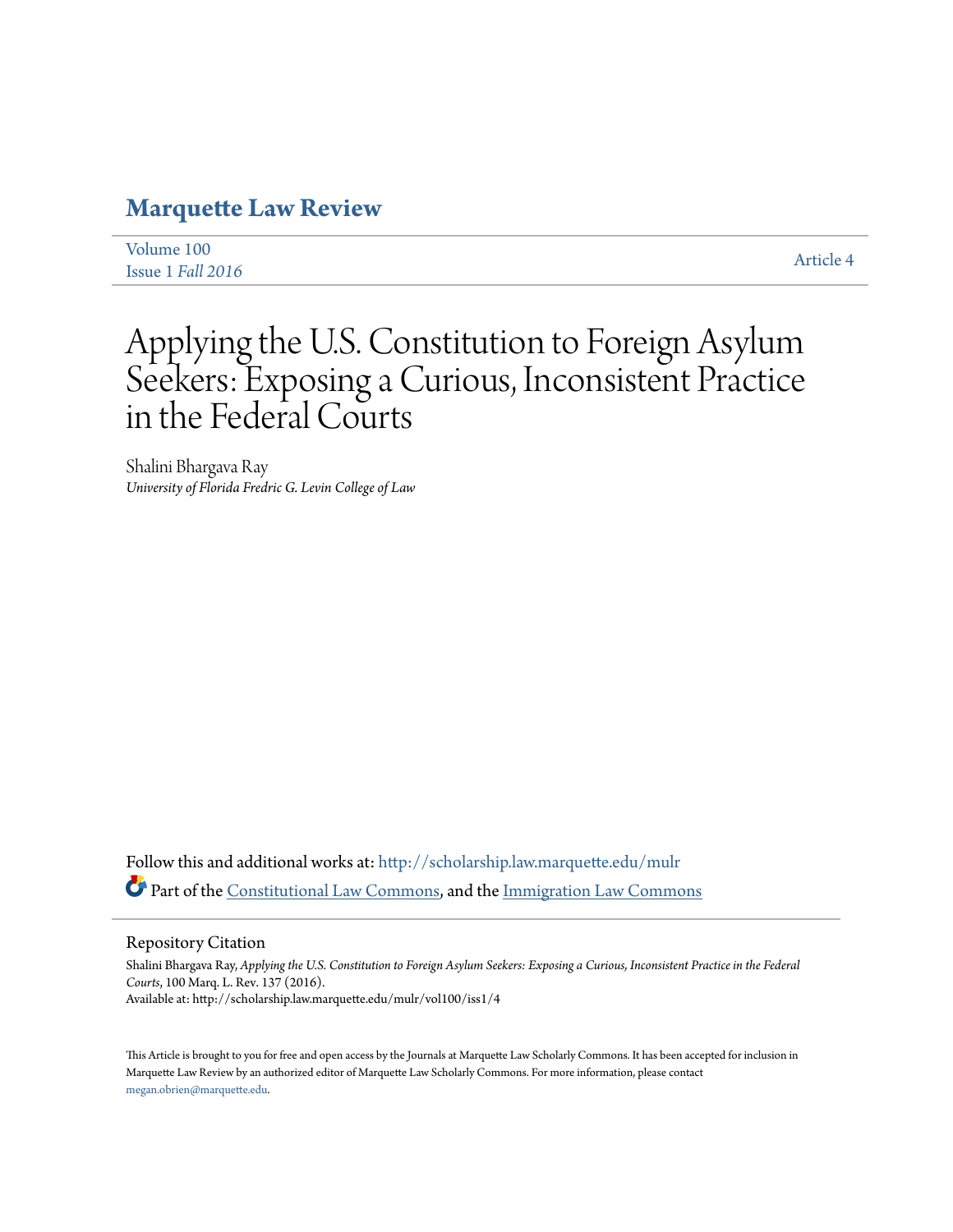# **APPLYING THE U.S. CONSTITUTION TO FOREIGN ASYLUM SEEKERS: EXPOSING A CURIOUS, INCONSISTENT PRACTICE IN THE FEDERAL COURTS**

# SHALINI BHARGAVA RAY\*

*Asylum law is based on an international treaty, but federal courts routinely invoke U.S. constitutional norms in adjudicating asylum claims. Specifically, they rely on constitutional norms when gauging whether an asylum applicant has suffered harm amounting to "persecution" and whether the harm was inflicted "on account of" a protected characteristic, such as political opinion or religion. In a close analysis of this unusual practice, this Article argues that federal courts have come to inconsistent, and often incompatible, conclusions regarding the use of constitutional norms in the analysis of asylum claims: principally, on whether constitutional norms establish sufficient, insufficient, necessary, or unnecessary conditions for qualifying for asylum. In addition to exposing these inconsistencies, this Article offers insights into improving the current practice of using constitutional norms in deciding asylum cases. Ulti*mately, this Article seeks to start a larger discussion of the diverse roles of *constitutional law in asylum law and of the relationship between U.S. constitutional law and international human rights law—what it is and what it should be.*

| L    |                                                               |  |
|------|---------------------------------------------------------------|--|
| Π.   |                                                               |  |
|      |                                                               |  |
|      |                                                               |  |
|      |                                                               |  |
|      |                                                               |  |
| III. | THE ROLE OF CONSTITUTIONAL NORMS IN INTERPRETING              |  |
|      |                                                               |  |
|      | A. The first distinction: sufficient versus insufficient  151 |  |
|      |                                                               |  |
|      |                                                               |  |
|      | B. The second distinction: necessary versus unnecessary 165   |  |
|      |                                                               |  |
|      |                                                               |  |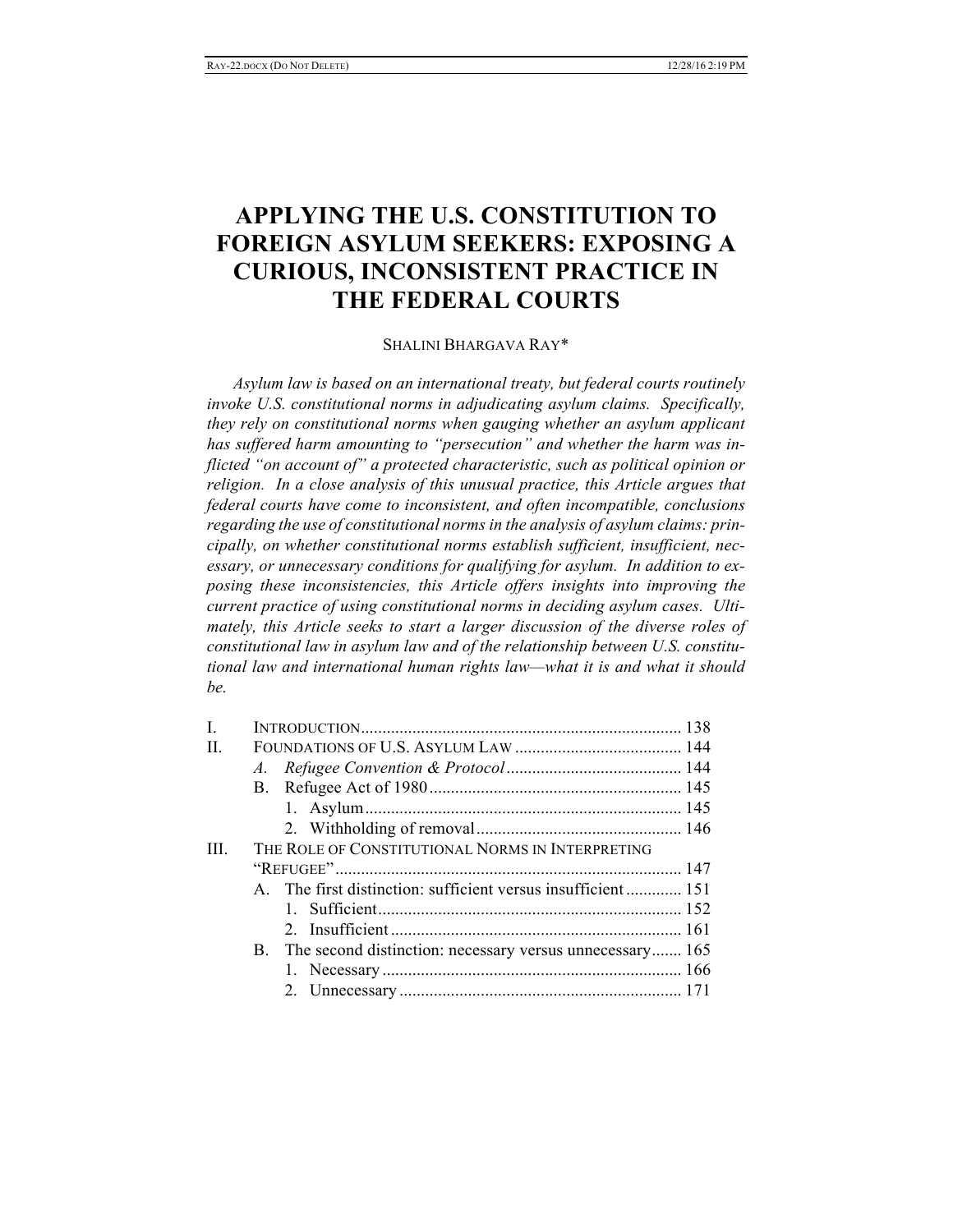#### I. INTRODUCTION

The U.S. Constitution does not apply to foreign nations' treatment of their own citizens, but it nonetheless plays a special role in asylum cases, a role that has not been adequately explained or appreciated to date. Two stories illustrate the central role of the U.S. Constitution in this context. The first story involves the plight of a man named Chang.<sup>1</sup> In the late 1980s, Chang lived in the Chinese countryside. $2$  He and his wife had two children, but they wanted a bigger family.<sup>3</sup> When China adopted the one-couple, one-child policy, and the government told Chang to report to a clinic for sterilization, he fled to the United States.<sup>4</sup> Chang sought asylum and argued that he feared persecution on account of his membership in a particular social group, namely, persons who oppose the one-child policy.<sup>5</sup> He further argued that the one-child policy violated rights guaranteed by the 14th Amendment to the United States Constitution, thus rendering the policy persecutory on its face.<sup>6</sup> The Board of Immigration Appeals (BIA) however, dismissed his appeal on the grounds that the Chinese government enforced the policy uniformly and without discrimination.<sup>7</sup> In rejecting the idea that the consequences awaiting Chang, such as fines and forced sterilization, amounted to persecution, the BIA wrote:

> The respondent submits that the freedom to have children is an absolute right under the 14th amendment to the United States Constitution and, for that reason, countries that abridge this

<sup>\*</sup> University of Florida Fredric G. Levin College of Law. J.D., Harvard Law School; B.A., Stanford University. I benefited from feedback received at the Eleventh Circuit Scholarship Forum, the Immigration Law Teachers Workshop, the Conference of Asian Pacific American Law Faculty, and the LWI Writers Workshop. A number of colleagues commented generously on earlier drafts, particularly Sabrineh Ardalan, Stewart Chang, Deborah Gordon, Shani King, Hiroshi Motomura, Sharon Rush, and Stacey Steinberg. I am also grateful to Stephanie Bornstein, Darren Hutchinson, Laura Rosenbury, Wendy Shea, Amy Stein, Rita Barnett, Lynn Marcus, Sugata Ray, Scott Rempell, David Thronson, and Virgil Wiebe for valuable conversations about this project. Toni-Ann Miller, Samuel Alexander, and Julia Kapusta provided outstanding research assistance.

<sup>1.</sup> Matter of Chang, 20 I. & N. Dec. 38 (B.I.A. 1989).

<sup>2</sup>*. Id.* at 39.

<sup>3</sup>*. Id.*

<sup>4</sup>*. Id.*

<sup>5</sup>*. Id.* at 43.

<sup>6</sup>*. Id.* at 46.

<sup>7</sup>*. Id.* at 43–44.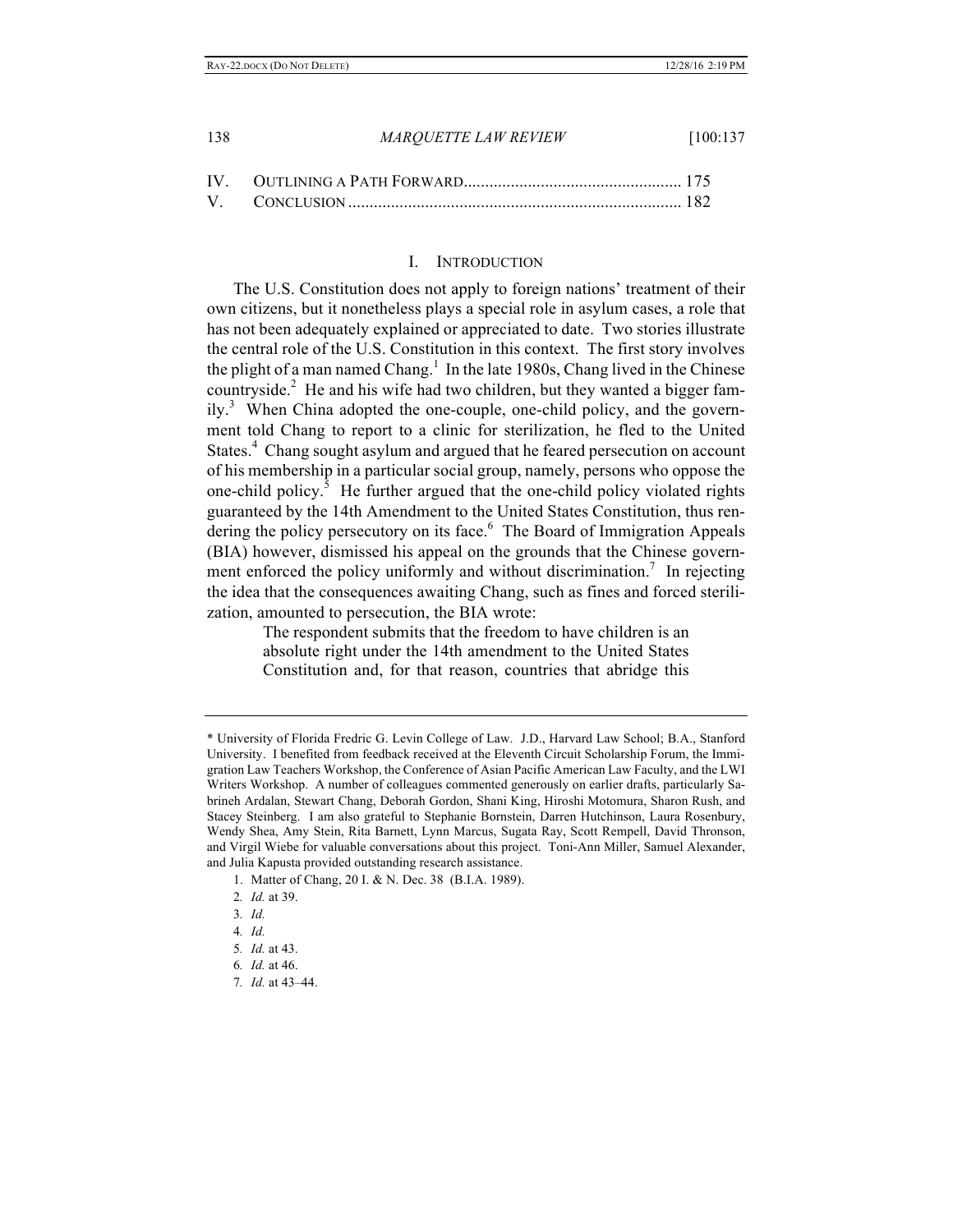right must be found to be engaging in acts of persecution. The resolution of the constitutional issues that could arise if the population problems underlying the implementation of the 'one couple, one child' policy in China were to occur in the United States is a matter of speculation that it is hoped this country need never address. However, the fact that a citizen of another country may not enjoy the same constitutional protections as a citizen of the United States does not mean that he is therefore persecuted on account of one of the five grounds enumerated in section  $101(a)(42)(A)$  of the [Immigration and Nationality]  $Act.<sup>8</sup>$ 

Thus, the BIA rejected the view that a policy adopted by a foreign country amounts to persecution simply for its failure to pass U.S. constitutional muster, and an asylum applicant's proof of a constitutional violation is insufficient to prove his eligibility for asylum.<sup>9</sup>

The second story takes place years later and involves a man named Nasser Mustapha Karouni, a gay man with HIV, who lived in Lebanon and faced brutal violence by homophobic militias that the government failed to control.<sup>10</sup> He applied for asylum, but the Immigration Judge denied him relief, and the BIA affirmed.<sup>11</sup> He petitioned for review in the U.S. Court of Appeals for the Ninth Circuit.12 Invoking *Lawrence v. Texas*, <sup>13</sup> the court explained that Karouni faced grave danger for exercising a fundamental liberty protected by the U.S. Constitution's Due Process Clause.<sup>14</sup> The court reasoned:

> [T]he Attorney General is essentially arguing that the INA requires Karouni to change a fundamental aspect of his human identity and forsake the intimate contact and enduring personal bond that the Due Process Clause of the Fourteenth Amendment protects from impingement in this country and that "ha[ve] been accepted as an integral part of human freedom in many other countries[.]"<sup>15</sup>

Thus, the likely violation of a constitutional norm was sufficient to justify

<sup>8</sup>*. Id.* at 46.

<sup>9</sup>*. See id. Chang* was decided prior to the 1996 Amendments to the refugee definition to include individuals subject to coercive family planning policies. *See* INA § 101(a)(42)(B), 8 U.S.C. § 1101(a)(42)(B) (2012).

<sup>10.</sup> Karouni v. Gonzales, 399 F.3d 1163, 1165–68 (9th Cir. 2005).

<sup>11</sup>*. Id.* at 1165–66.

<sup>12</sup>*. Id.*

<sup>13.</sup> 539 U.S. 558 (2003).

<sup>14</sup>*. Karouni*, 399 F.3d at 1173.

<sup>15</sup>*. Id.* (quoting Lawrence v. Texas, 539 U.S. 558, 577 (2003)) (citation omitted).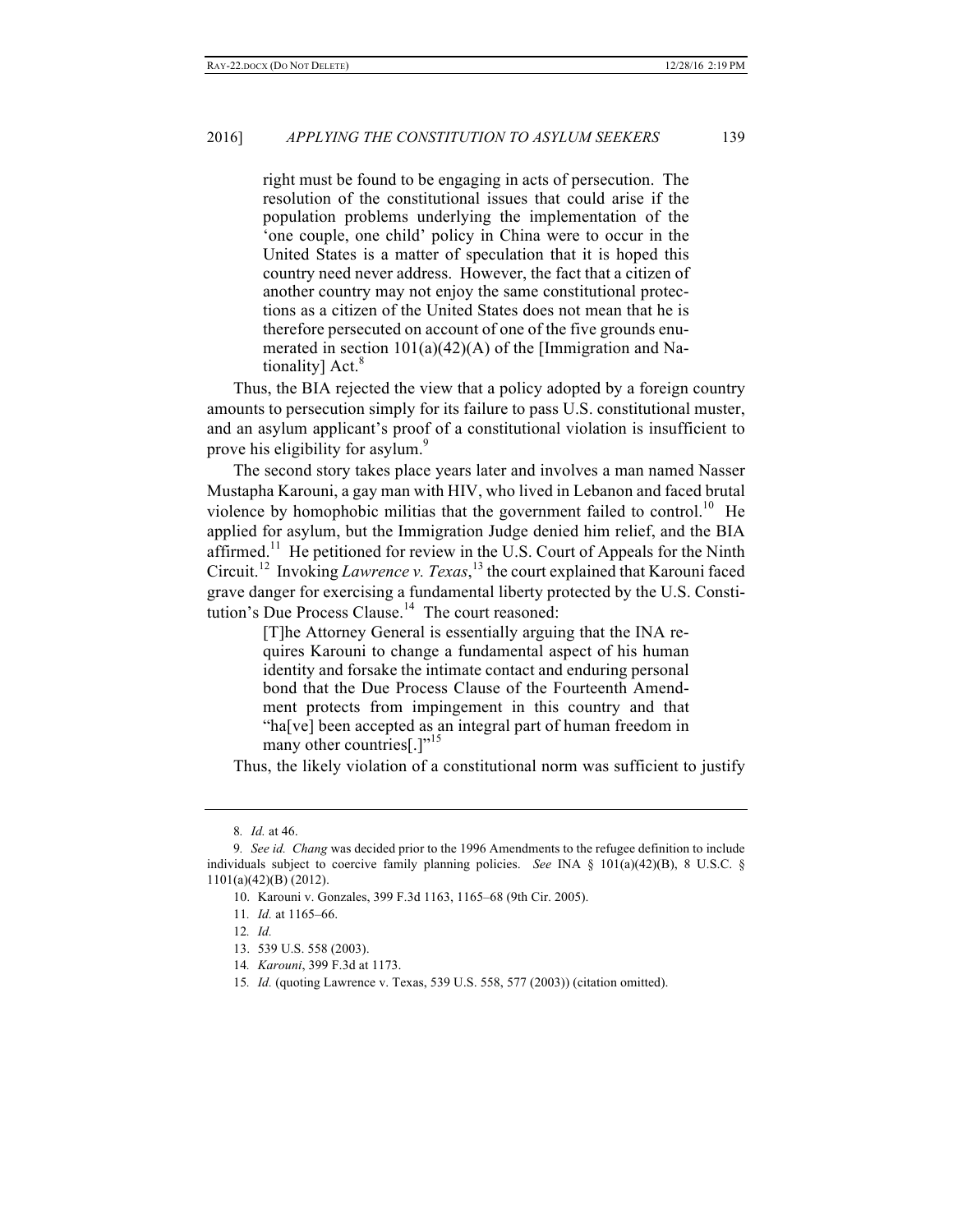granting Karouni's petition for review. As illustrated by these vignettes, U.S. courts at times invoke U.S. constitutional norms explicitly when deciding asylum cases based on harm that foreign citizens suffer in their home countries.<sup>16</sup>

This practice is both surprising and sensible. The surprise follows from asylum law's status as the most "thoroughly international" area of U.S. law.<sup>17</sup> Asylum law is based on the United Nations Convention Relating to the Status of Refugees (Refugee Convention)<sup>18</sup> and the 1967 Protocol to the Refugee Convention.<sup>19</sup> It articulates states' obligation to shield refugees from persecution and the rights that accrue to refugees in the asylum state.<sup>20</sup> Moreover, Congress designed the Refugee Act of 1980—the domestic statute implementing the treaty—to bring U.S. law into conformity with international law.<sup>21</sup> As a result, scholars have long advocated for courts to interpret U.S. asylum law more consistently with international law.<sup>22</sup> In such a context, courts' use of U.S. constitutional law conflicts with the conventional scholarly wisdom.<sup>23</sup>

The practice, however, also makes sense for a number of reasons. First, the United Nations High Commissioner for Refugees (UNHCR) expressly contemplates that courts will reference national legislation as a yardstick when evaluating the legitimacy of another state's actions. The UNHCR Handbook (the Handbook)—the premier guide to interpreting the Refugee Convention—itself advocates resorting to domestic law when analyzing issues such as the distinc-

18. Convention Relating to the Status of Refugees, pmbl., July 28, 1951, 19 U.S.T. 6259, 189 U.N.T.S. 137 [hereinafter Refugee Convention].

<sup>16.</sup> Although this Article exclusively focuses on federal courts' and agencies' explicit use of constitutional norms in asylum adjudications, adjudicators have also invoked constitutional norms *implicitly*. *See* Dwomoh v. Sava, 696 F. Supp. 970, 972 (S.D.N.Y. 1988) (finding that applicant faced persecution on account of his political opinion where he participated in a coup d'etat of an authoritarian government that deprived defendants of jury trials and rights sounding in due process); Matter of Izatula, 20 I. & N. Dec. 149, 154 (B.I.A. 1990) (finding that applicant faced "persecution" rather than "prosecution" by authoritarian Afghan government due to that government's illegitimacy and lack of democratic institutions).

<sup>17.</sup> Bassina Farbenblum, *Executive Deference in U.S. Refugee Law: Internationalist Paths Through and Beyond* Chevron, 60 DUKE L. J. 1059, 1061 (2011).

<sup>19.</sup> DEBORAH E. ANKER, LAW OF ASYLUM IN THE UNITED STATES § 1:3 (2015 ed.) ("[T]he United States enacted specific statutory measures to conform provisions of its domestic law to the Refugee Convention.").

<sup>20.</sup> Refugee Convention, *supra* note 18, arts. 1, 33.

<sup>21.</sup> INS v. Cardoza-Fonseca, 480 U.S. 421, 432 (1987); Farbenblum, *supra* note 17, at 1061–62.

<sup>22</sup>*. See, e.g.*, ANKER, *supra* note 19, § 1:5; Joan Fitzpatrick, *The International Dimension of U.S. Refugee Law*, 15 BERKELEY J. INT'L L. 1, 24–25 (1997); Karen Musalo, *Irreconcilable Differences? Divorcing Refugee Protections From Human Rights Norms*, 15 MICH. J. INT'L L. 1179, 1240 (1994).

<sup>23</sup>*. See* Musalo, *supra* note 22, at 1240.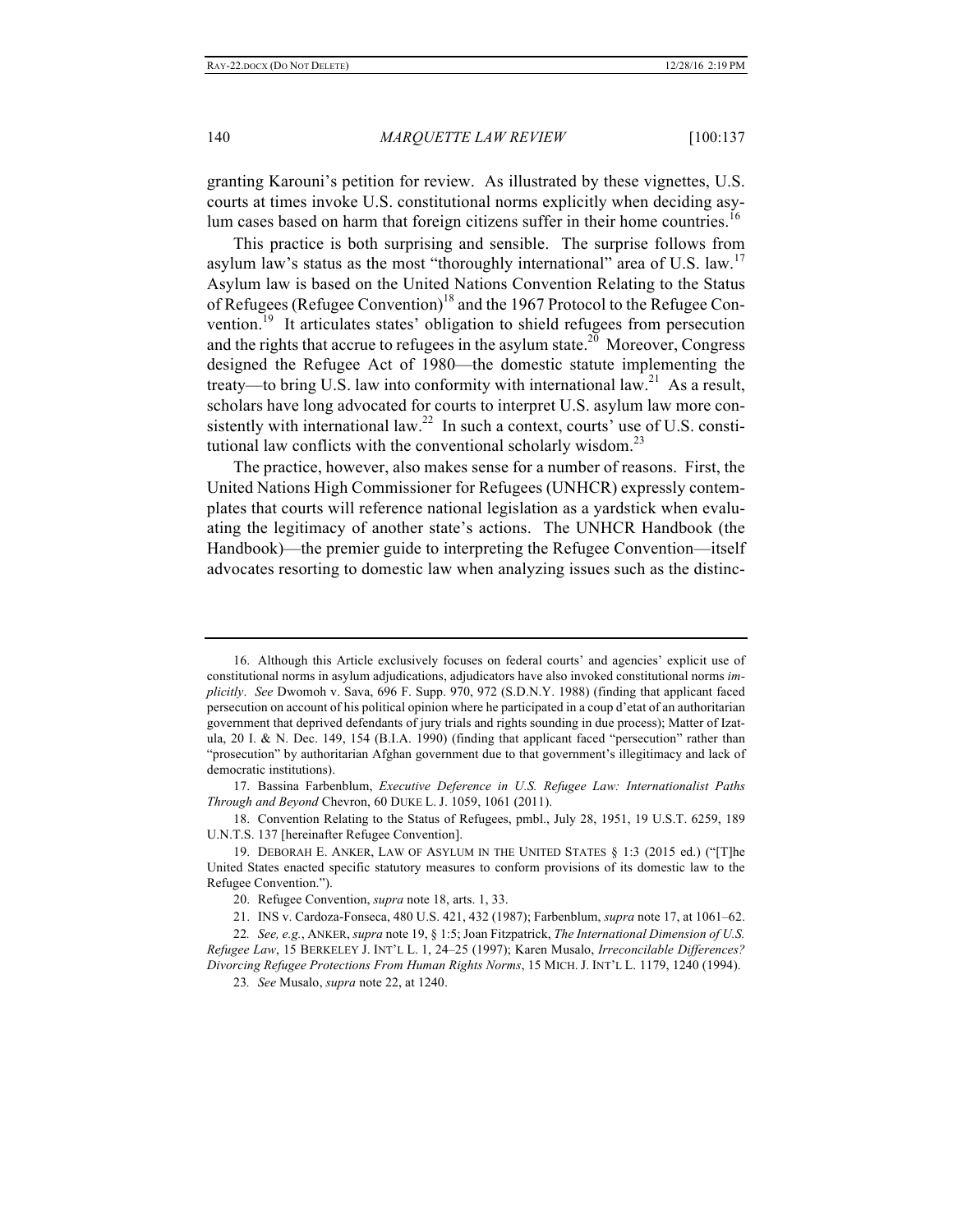tion between a state's lawful prosecution of a criminal defendant and the illegitimate persecution of one of its citizens.<sup>24</sup> The Handbook recommends that states consider their own national legislation, as well as principles contained in "various international instruments relating to human rights  $\dots$  ."<sup>25</sup> Thus, reliance on domestic law when evaluating eligibility for asylum is not completely novel.

Second, the practice of using constitutional norms makes sense because asylum law and constitutional law, although distinct in purpose, both protect civil and political rights.<sup>26</sup> Asylum law creates a status (asylum) that protects individuals from persecution on account of a protected characteristic, and persecution often takes the form of a violation of a core human right, such as the right to hold a religious belief or to express a political opinion.<sup>27</sup> Constitutional law, through the Bill of Rights, protects some of these same rights, such as the free exercise of religion and the right to free speech.<sup>28</sup> Both areas of law often call upon courts to analyze the legitimacy of challenged state action and define the contours of a civil or political right.<sup>29</sup> Both areas of law also identify protected groups in society: asylum law articulates protected characteristics in the definition of "refugee," and constitutional law identifies suspect classifications throu gh its Equal Protection Clause jurisprudence.<sup>30</sup> Thus, the common language of rights and legitimacy produces a "family resemblance"<sup>31</sup> between the fields that makes the use of constitutional norms sensible and intuitive in the

<sup>24.</sup> UNITED NATIONS HIGH COMM'R FOR REFUGEES, HANDBOOK ON PROCEDURES AND CRITERIA FOR DETERMINING REFUGEE STATUS UNDER THE 1951 CONVENTION AND THE 1967 PROTOCOL RELATING TO THE STATUS OF REFUGEES ¶¶ 59-60 (1992), http://www.unhcr.org/4d93528a9.pdf [https://perma.cc/P79Y-Y7XN] [hereinafter UNHCR HANDBOOK]; KAREN MUSALO,JENNIFER MOORE & RICHARD A. BOSWELL, REFUGEE LAW AND POLICY: A COMPARATIVE AND INTERNATIONAL APPROACH 919 (2d ed. 2002).

<sup>25</sup>*. See* UNHCR HANDBOOK, *supra* note 24, ¶ 60.

<sup>26.</sup> Others have identified comparable links between international human rights law and U.S. constitutional law. *See, e.g.*, Louis Henkin, *Rights: American and Human*, 79 COLUM. L. REV. 405, 415 (1979) (observing similarities between American constitutional rights and international human rights). Unlike human rights law, the U.S. constitution fails to mention or protect any economic, social, or cultural rights, many of which are relevant to asylum. *See id.* at 418.

<sup>27.</sup> ANKER, *supra* note 19, § 1:2.

<sup>28.</sup> ERWIN CHEMERINSKY, CONSTITUTIONAL LAW PRINCIPLES AND POLICIES § 11.1 (4th ed. 2011) (discussing the reasons why the Constitution protects free expression, one of which is to promote self-governance); *id.* § 12.3.1 (discussing the Constitution's "absolute" protection for freedom of religious belief).

<sup>29</sup>*. Id.* § 12.3.1; ANKER, *supra* note 19, §§ 1:1–1:5.

<sup>30.</sup> CHEMERINSKY, *supra* note 28, § 9.1.1.

<sup>31</sup>*. Cf.* LUDWIG WITTGENSTEIN, PHILOSOPHICAL INVESTIGATIONS ¶ 66–67 (G. E. M. Anscombe, R. Rhees & G. H. Von Wright eds., 3d ed. 1958) (describing how different meanings of a word share a family resemblance, "overlapping and criss-crossing.").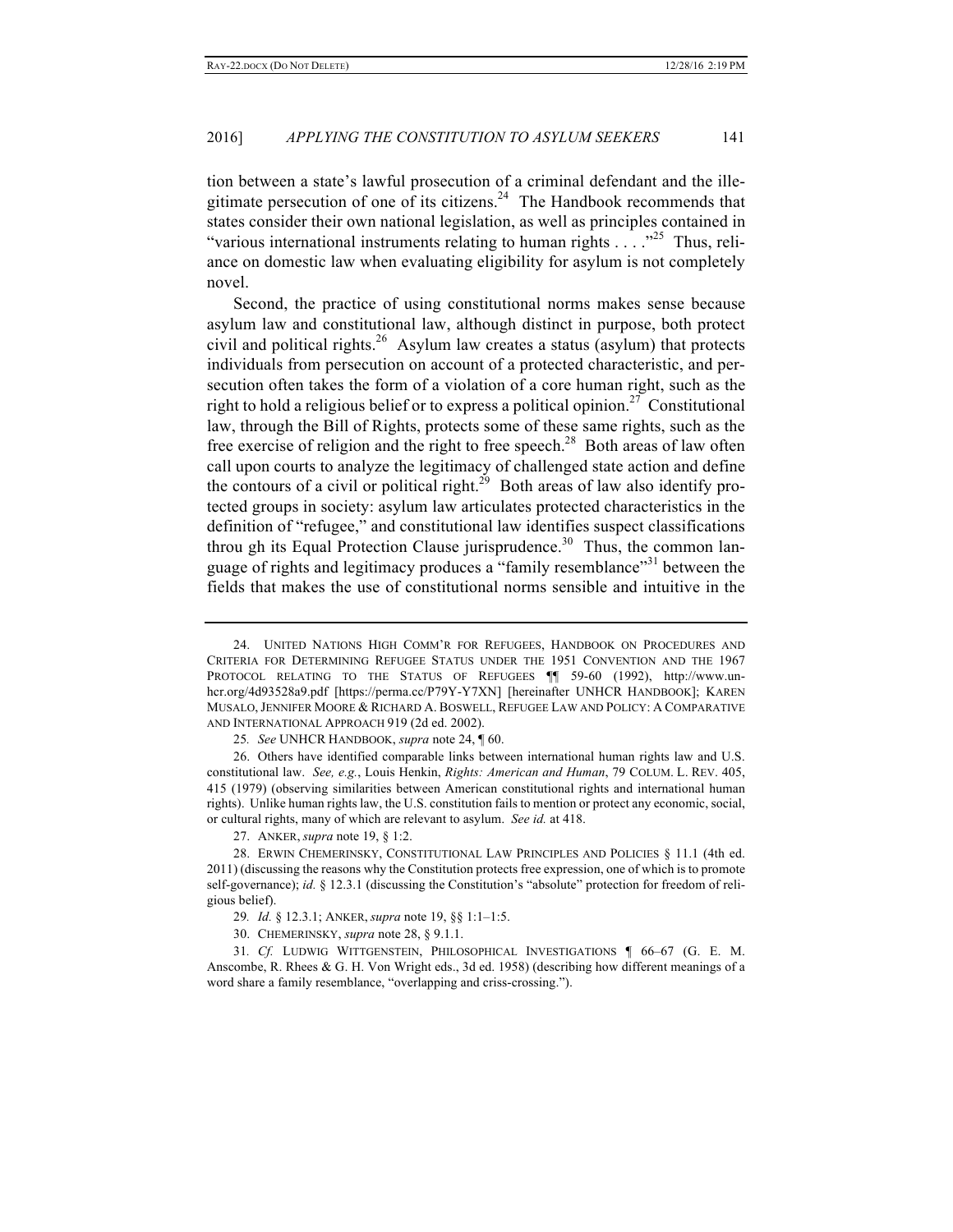asylum context.<sup>32</sup>

Finally, scholars have noted the important background role that constitutional norms have played in the U.S. legal system.<sup>33</sup> These norms, such as the prohibition on racial discrimination, permeate the legal culture that judges inhabitand inform judicial interpretation of statutes.<sup>34</sup> Unsurprisingly, this influence extends to immigration  $law<sub>35</sub><sup>35</sup>$  and as this Article determines, to asylum law in particular.

This Article examines asylum decisions in which courts invoke U.S. constitutional norms when analyzing whether the harm and failure of state protection an asylum applicant has suffered constitute "persecution," and if so, whether this persecution has been inflicted "on account of  $10^{336}$  a protected characteristic.<sup>37</sup> Scholars have addressed the role of constitutional principles as important background norms for interpreting statutes and regulations in the immigration context,  $38$  and some have assumed or noted in passing a relationship between constitutional law and asylum  $law<sup>39</sup>$ . However, to this author's

<sup>32</sup>*. Cf*. Jack Goldsmith & Daryl Levinson, *Law for States: International Law, Constitutional Law, Public Law*, 122 HARV. L. REV. 1791, 1794 (2009) (arguing that constitutional law shares many of the same attributes that lead scholars to doubt the viability of international law).

<sup>33.</sup> Hiroshi Motomura, *Immigration Law After a Century of Plenary Power: Phantom Constitutional Norms and Statutory Interpretation*, 100 YALE L. J. 545, 549, 562 (1990) (discussing Bob Jones University v. United States, 461 U.S. 574 (1983)).

<sup>34</sup>*. Id.* at 549.

<sup>35</sup>*. Id.*

<sup>36.</sup> The requirement that persecution be inflicted "on account of" a protected characteristic is known as the "nexus" requirement and follows from the definition of "refugee" contained in Immigration and Nationality Act. Immigration and Nationality Act (INA)  $\S$  101(a)(42)(A), 8 U.S.C.  $\S$ 1101(a)(42)(A) (2012); *see* ANKER, *supra* note 19, § 5:1.

<sup>37</sup>*. See, e.g.*, Kazemzadeh v. U.S. Att'y Gen*.*, 577 F.3d 1341, 1345 (11th Cir. 2009); Al-Ghorbani v. Holder, 585 F.3d 980, 999 (6th Cir. 2009); Pavlyk v. Gonzales, 469 F.3d 1082, 1087 (7th Cir. 2006); Musabelliu v. Gonzales, 442 F.3d 991, 994 (7th Cir. 2006); Karouni v. Gonzales, 399 F.3d 1163 (9th Cir. 2005); Canas-Segovia v. INS, 902 F.2d 717 (9th Cir. 1990); Di v. Carroll, 842 F. Supp. 858 (E.D. Va. 1994).

<sup>38.</sup> Motomura, *supra* note 33, at 549 ("'[C]onstitutional' norms provide the background context that informs our interpretations of statutes and other subconstitutional texts.").

<sup>39</sup>*. Id.* at 564. For other scholarly mentions of the link between asylum law and constitutional law, s*ee, e.g.*, Scott Rempell, *Defining Persecution*, 2013 UTAH L. REV. 283, 312 (2013) (discussing the role of constitutional law as a "benchmark" for conduct not condoned by the United States, but noting that "[c]onstitutional violations . . . cannot form the definitive basis for finding that an applicant's experiences establish persecution."); *id.* at 328 (noting similarity of analysis of whether harm is "illegitimate" to whether the State has engaged in impermissible action or inaction under U.S. constitutional law); Susan Hazeldean, *Confounding Identities: The Paradox of LGBT Children Under Asylum Law*, 45 U.C. DAVIS L. REV. 373, 375–77 (2011) (describing asylum law's failure to keep pace with developments in constitutional law with respect to LGBT persons, but not supplying a rationale for linking the two areas); Hollis V. Pfitsch, *Homosexuality in Asylum and Constitutional Law: Rhetoric of Acts and Identity*, 15 L. & SEXUALITY 59, 82 (2006) (describing implications of *Romer v. Evans*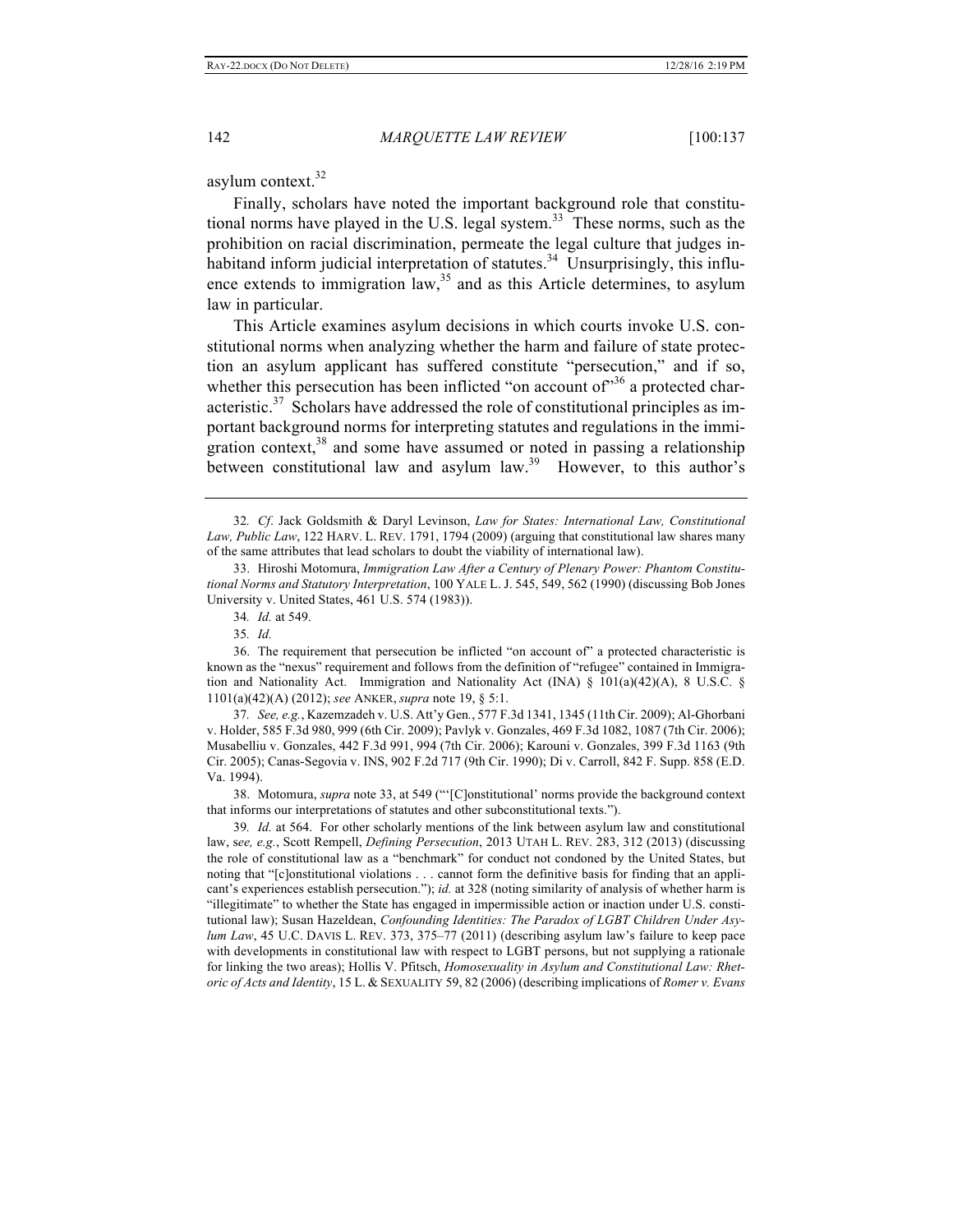knowledge, no article to-date has systematically addressed the role of constitutional norms in asylum adjudications.

This Article analyzes this unusual practice and finds that federal courts use constitutional norms in diverse and sometimes inconsistent ways. The two cases described above, *Chang* and *Karouni*, illustrate one of the principal inconsistencies in federal court practice, but this Article identifies and explains another. First, as illustrated by *Karouni*, some courts have used constitutional law to articulate a minimum floor of protection that foreign countries are expected to provide.<sup>40</sup> If a foreign country fails to provide this minimum level of protection, as drawn from the U.S. Constitution, that foreign state risks that its treatment of its citizen could amount to persecution on account of a protected characteristic under U.S. asylum law. In turn, this persecution on account of a protected characteristic would render this foreign citizen eligible for asylum in the United States. These are cases in which proving a constitutional violation is *sufficient* to demonstrate eligibility for asylum. In direct contrast, some courts<sup>41</sup> have acknowledged that the treatment at issue could violate the U.S. Constitution, but the treatment nonetheless does not qualify as persecution on account of a protected characteristic.<sup>42</sup> In these cases, proving a constitutional violation is *insufficient* to demonstrate eligibility for asylum. This Article refers to this contradiction as "sufficient" versus "insufficient."

The second contradiction begins with courts that use constitutional law to articulate a minimum level of *harm* required for the harm to constitute persecution, where any harm not reaching that threshold is necessarily not persecution on account of a protected characteristic. In these cases, a foreign state that inflicts or is complicit in the infliction of harm not rising to the level of a constitutional violation can be assured that U.S. federal courts will not regard its treatment of its citizen as persecution on account of a protected characteristic under

and *Lawrence v. Texas* on asylum claims brought by gays and lesbians); Craig B. Mousin, *Standing*  with the Persecuted: Adjudicating Religious Asylum Claims After the Enactment of the International *Religious Freedom Act of 1998*, 2003 BYU L. REV. 541, 549–551 (2003) (arguing that First Amendment jurisprudence is relevant to religious asylum claims because the drafters of the Refugee Convention intended states to use their domestic constitutional protections as a "floor" and accord foreign nationals at least as favorable treatment as accorded states' own citizens).

<sup>40.</sup> The notion that every country must provide a minimum level of protection to its citizen underlies refugee law, for when the home country is unable or unwilling to protect its citizens, refugee law offers "surrogate protection." *See* ANKER, *supra* note 19, § 4:3 ("As noted, the Refugee Convention provides 'surrogate or substitute protection' . . . [of] basic human rights . . . ." (quoting JAMES C. HATHAWAY, THE RIGHTS OF REFUGEES UNDER INTERNATIONAL LAW 4 (2005)).

<sup>41.</sup> The analysis in this Article is generally limited to federal appellate decisions because very few agency decisions discuss U.S. constitutional norms in asylum cases.

<sup>42.</sup> Romeike v. Holder, 718 F.3d 528, 534 (6th Cir. 2013).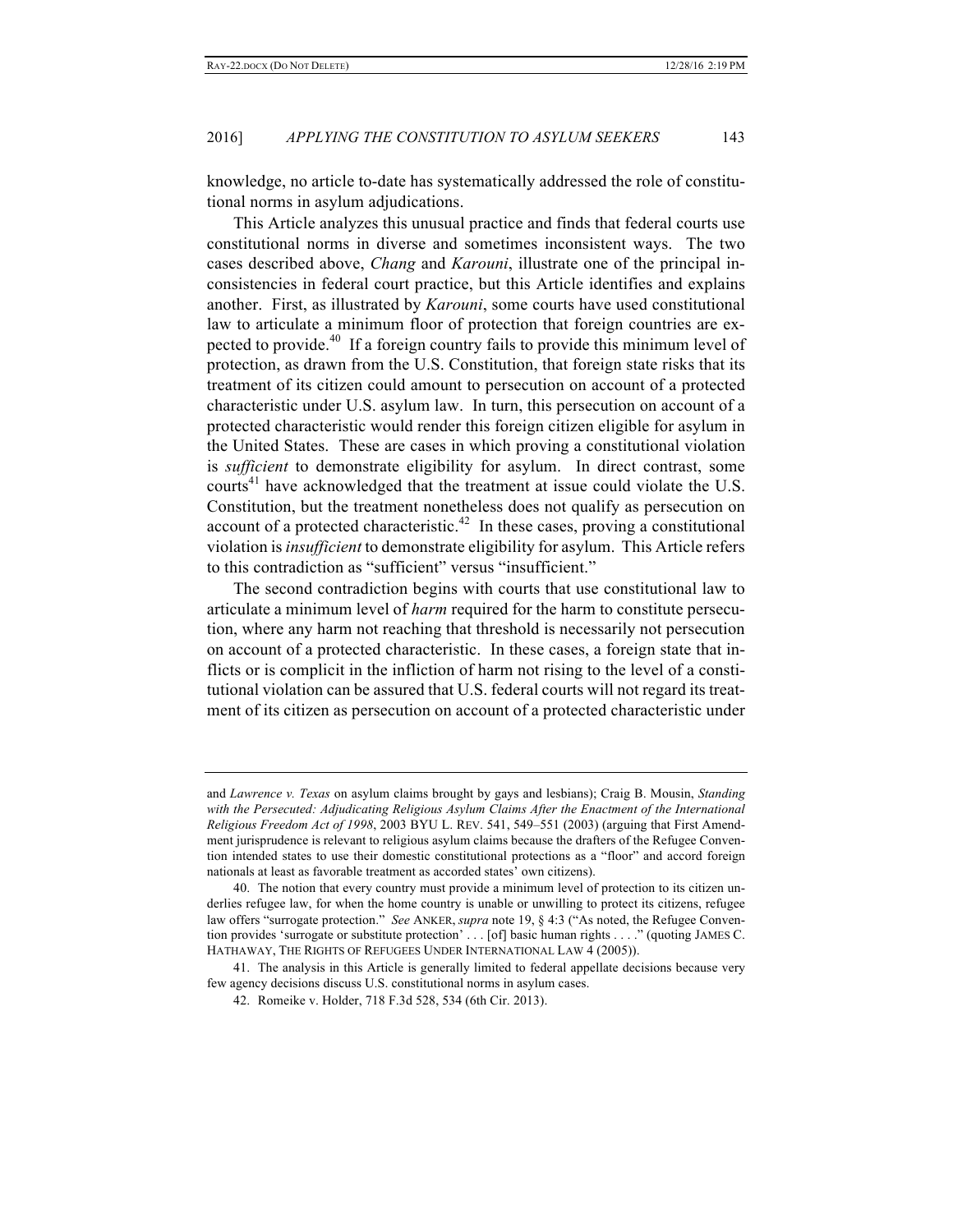U.S. asylum law. These are cases in which a constitutional violation is a *necessary* condition of demonstrating eligibility for asylum. Again, in direct contrast, other courts suggest that harms not amounting to a constitutional violation under U.S. law may still amount to persecution on account of a protected characteristic. In these cases, proving a constitutional violation is *unnecessary* to demonstrating eligibility for asylum. This Article refers to this contradiction as "necessary" versus "unnecessary." Ultimately, this Article analyzes and explains these inconsistencies and the varied roles of constitutional law in asylum cases.

## II. FOUNDATIONS OF U.S. ASYLUM LAW

U.S. asylum law is based on the United Nations Convention Relating to the Status of Refugees, the Protocol to this treaty, and a domestic statute, the Refugee Act of 1980. International human rights principles inform both the Convention and Protocol, and these international authorities inform the domestic statute.

## *A. Refugee Convention & Protocol*

International refugee law is based on the 1951 United Nations Convention Relating to the Status of Refugees (Refugee Convention).<sup>43</sup> The Refugee Convention defines "refugee" as a person who "owing to well-founded fear of being persecuted for reasons of race, religion, nationality, membership of a particular social group or political opinion, is outside the country of his nationality and is unable or, owing to such fear, is unwilling to avail himself of the protection of that country . . . ." 44 Article 33 obligates states party not to *refouler* (return) migrants whose life or freedom "would be threatened" on account of a protected characteristic.<sup>45</sup>

The 1967 Protocol to the Refugee Convention revised the definition of refugee to eliminate the geographic and temporal limitations present in the 1951 Convention.46 As the Protocol incorporated the key provisions of the 1951

<sup>43.</sup> Refugee Convention, *supra* note 18, art. 1.

<sup>44</sup>*. Id*.

<sup>45</sup>*. Id.* art. 33.1.

<sup>46.</sup> Convention and Protocol Relating to the Status of Refugees 2, http://www.unhcr.org/protect/PROTECTION/3b66c2aa10.pdf [https://perma.cc/6KEA-LRQC] ("The Convention . . . has been subject to only one amendment in the form of a 1967 Protocol, which removed the geographic and temporal limits of the 1951 Convention.").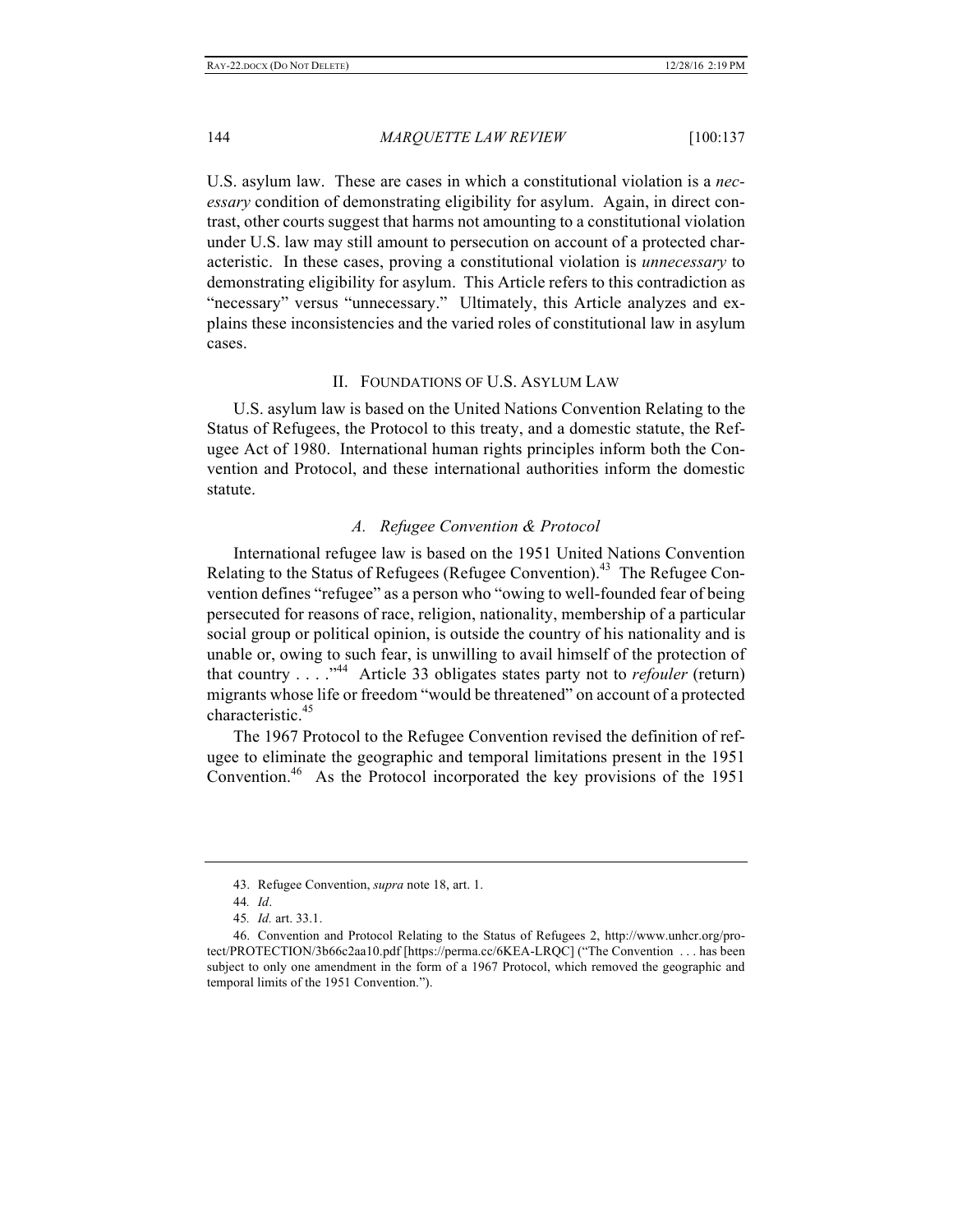Convention, in ratifying the 1967 Protocol, the United States adopted those provisions of the 1951 Convention as well.<sup>47</sup> At the time, the Executive Branch assured Congress that the treaty created no new obligations and merely represented a codification of the nation's existing refugee protection policies.<sup>48</sup>

#### *B. Refugee Act of 1980*

Congress codified the key provisions of the Refugee Convention and Protocol into domestic law through the Refugee Act of  $1980<sup>49</sup>$  Through the Act, Congress adopted the definition of "refugee" articulated in the Refugee Convention<sup>50</sup> and the nonrefoulement obligation of Art. 33, which is known in U.S. law as "withholding of removal."<sup>51</sup> Legislative history demonstrates that Congress intended to bring U.S. law into accord with international refugee law.<sup>52</sup> While asylum is a discretionary form of relief, withholding is mandatory.<sup>53</sup>

#### 1. Asylum

Asylum is available to individuals who demonstrate that they are "refugee[s.]"<sup>54</sup> The Immigration and Nationality Act defines "refugee" as:

> (A) any person who is outside any country of such person's nationality . . . and who is unable or unwilling to return to, and is unable or unwilling to avail himself or herself of the protection of, that country because of persecution or a well-founded fear of persecution on account of race, religion, nationality, membership in a particular social group, or political opinion . . . . 55

Any person who satisfies this definition is eligible for asylum, provided that

<sup>47</sup>*. See* David A. Martin, *Reforming Asylum Adjudication: on Navigating the Coast of Bohemia*, 138 U. PA. L. REV. 1247, 1258 (1990) ("Because the 1967 Protocol incorporates by reference all of the important operative provisions of the 1951 Convention, with one important modification in the definition of "refugee," ratification was tantamount to acceding to the earlier instrument.").

<sup>48</sup>*. See id.* at 1259.

<sup>49.</sup> See Deborah E. Anker & Michael H. Posner, *The Forty Years Crisis: A Legislative History of the Refugee Act of 1980*, 19 SAN DIEGO L. REV. 9, 11 (1980) (characterizing the Act as "the most comprehensive United States law ever enacted concerning refugee admissions and resettlement.").

<sup>50</sup>*. Id.* (noting the Act's adoption of "the international definition of refugee from the [Refugee Convention].").

<sup>51</sup>*. See* INA § 241(b)(3), 8 U.S.C. § 1231(b)(3) (2012); 8 C.F.R. § 208.16 (2016).

<sup>52.</sup> INS v. Cardoza-Fonseca, 480 U.S. 421, 432 (1987).

<sup>53.</sup> Anker & Posner, *supra* note 49, at 63.

<sup>54</sup>*. See* INA § 208(b)(1)(A), 8 U.S.C. § 1158(b)(1)(A) (2012) (asylum may be granted to an alien who either the Secretary of Homeland Security or the Attorney General determine to fall within the definition of "refugee" under 8 U.S.C. § 1101(a)(42)(A) (2012)).

<sup>55.</sup> INA § 101(a)(42)(A), 8 U.S.C. § 1101(a)(42)(A) (2012).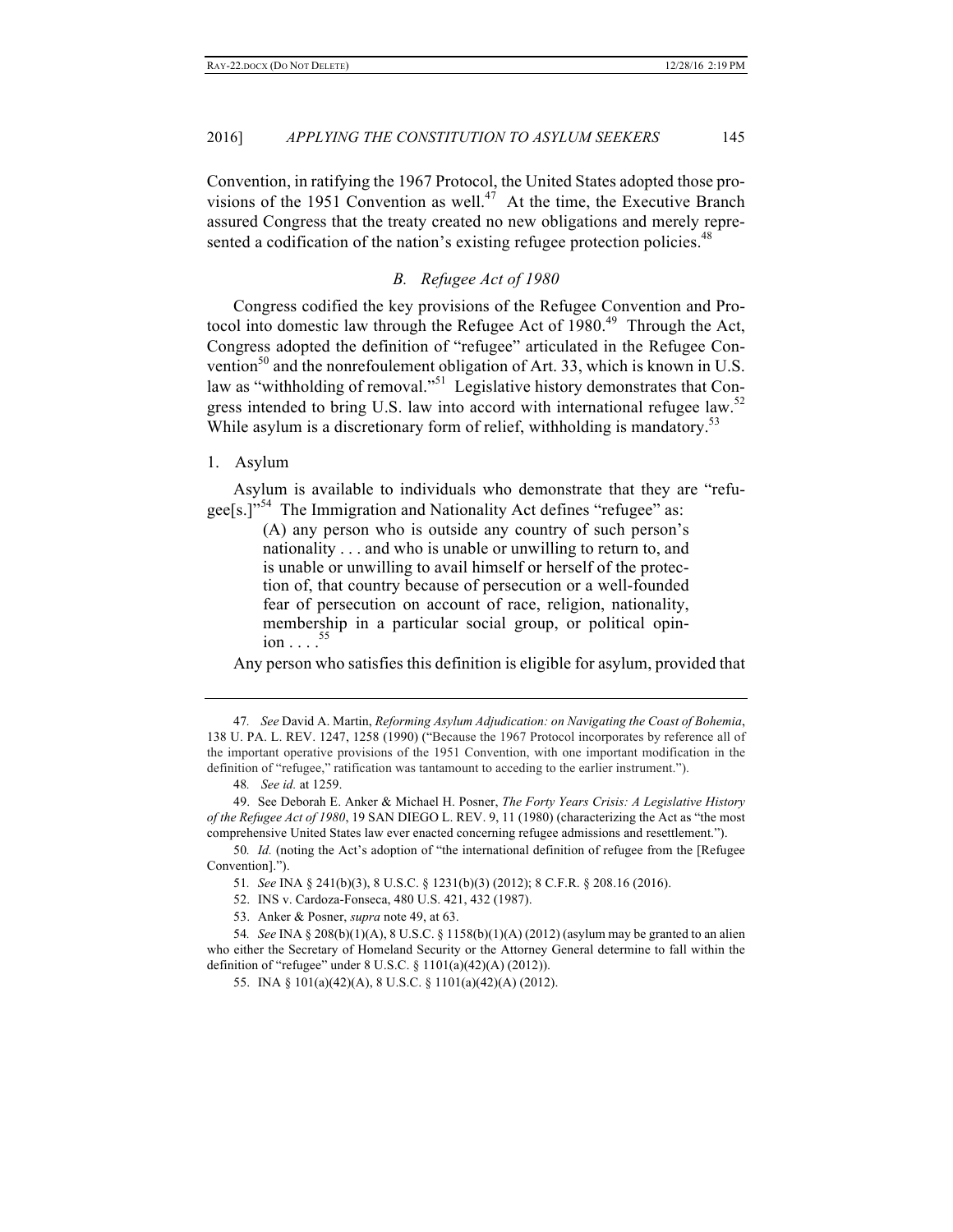no bars to asylum or grounds for exclusion from protection apply to him or her.<sup>56</sup> In addition, Congress amended the definition in 1996 to include individuals subject to coercive population control policies.<sup>57</sup> However, not everyone who is eligible for asylum is entitled to receive it. Instead, the Attorney General or Secretary of Homeland Secuirty makes the ultimate determination whether to grant relief in his or her discretion.<sup>58</sup>

#### 2. Withholding of removal

In contrast to discretionary asylum, withholding of removal is a mandatory form of relief from removal.<sup>59</sup> Based on the Refugee Convention's nonrefoulement provision contained in Article 33, withholding is available where an applicant demonstrates that his or her "life or freedom would be threatened" on account of one of the five protected characteristics.<sup>60</sup> The United States Supreme Court has determined that an applicant must prove a level of risk amounting to a "clear probability" rather than merely the "well-founded fear" required for asylum.<sup>61</sup> Withholding is an important form of relief, especially for individuals who fail to file their asylum applications within one-year of arriving in the United States<sup>62</sup> or who are deemed "firmly resettled" in a third country prior to arrival. $63$ 

Claims for asylum and withholding begin with an asylum officer or Immigration Judge and move through the system, ultimately landing in the U.S. Court of Appeals.<sup>64</sup>

- 59. INA § 241(b)(3), 8 U.S.C. § 1231(b)(3) (2012).
- 60. INA § 241(b)(3)(A), 8 U.S.C. § 1231(b)(3)(A) (2012).
- 61. INS v. Stevic, 467 U.S. 407, 430 (1984).
- 62*. See* INA § 208(a)(2)(B), 8 U.S.C. § 1158(a)(2)(B) (2012).
- 63*. See* INA § 208(b)(2)(A)(vi), 8 U.S.C. § 1158(b)(2)(A)(vi) (2012).

64. Federal appeals courts consider petitions for review from unsuccessful asylum applicants at the end of a long road. The Immigration and Nationality Act, Section 208, establishes the procedure for applying for asylum and withholding. *See* INA § 208, 8 U.S.C. § 1158 (2012). Asylum seekers

<sup>56.</sup> INA § 208(b)(1)(A), 8 U.S.C. § 1158(b)(1)(A) (2012).

<sup>57.</sup> The amendment is reflected in INA  $\S$  101(a)(42)(B), 8 U.S.C.  $\S$  1101(a)(42)(B) (2012): For purposes of determinations under this chapter, a person who has been forced to abort a pregnancy or to undergo involuntary sterilization, or who has been persecuted for failure or refusal to undergo such a procedure or for other resistance to a coercive population control program, shall be deemed to have been persecuted on account of political opinion, and a person who has a well founded fear that he or she will be forced to undergo such a procedure or subject to persecution for such failure, refusal, or resistance shall be deemed to have a well founded fear of persecution on account of political opinion.

<sup>58.</sup> INA § 208(b)(1)(A), 8 U.S.C. § 1158(b)(1)(A) (2012);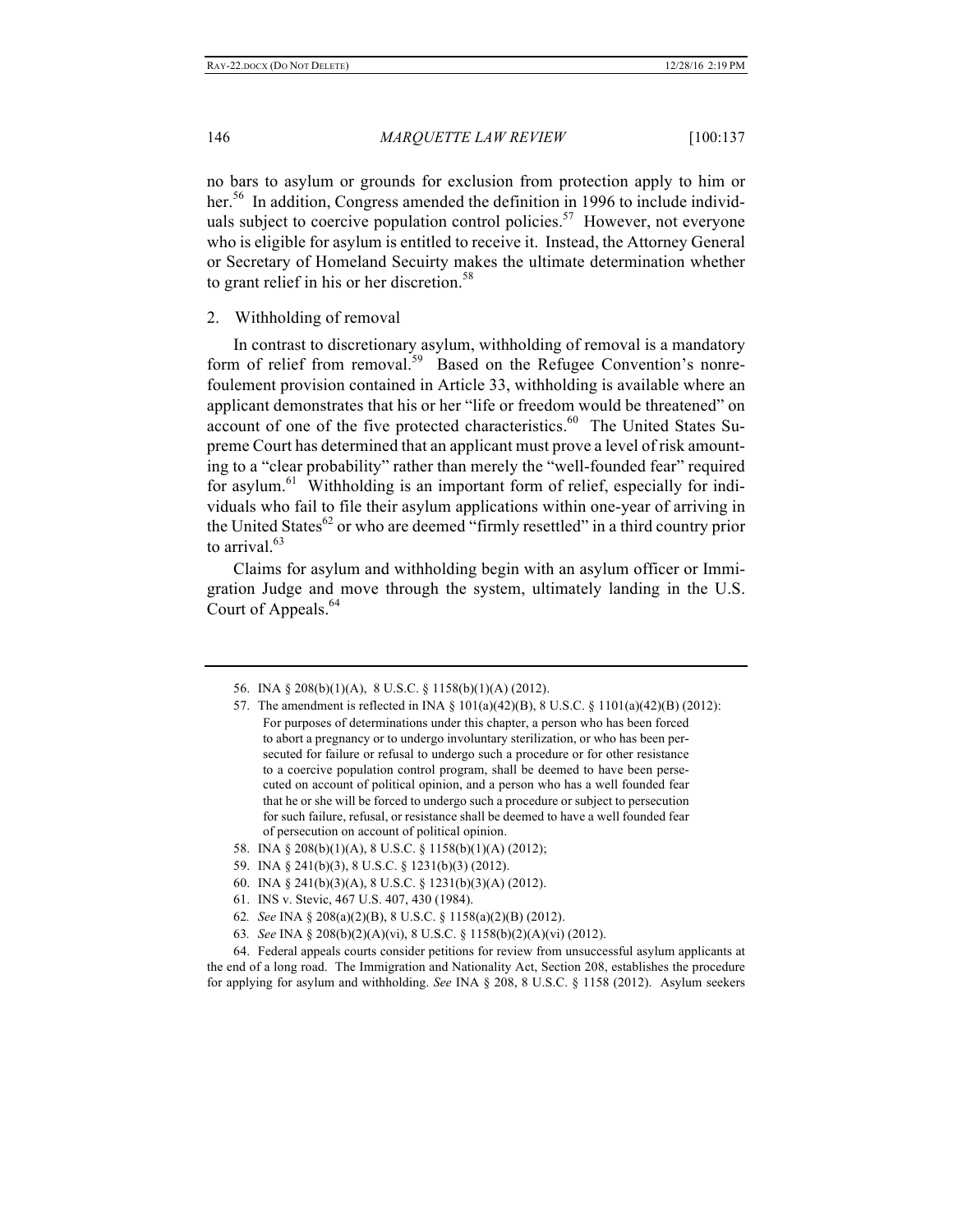#### III. THE ROLE OF CONSTITUTIONAL NORMS IN INTERPRETING "REFUGEE"

Federal appellate courts use U.S. constitutional law to interpret the concept of "persecution" and the requirement that persecution occur "on account of" a protected characteristic, otherwise known as the nexus requirement.<sup>65</sup> To the extent that courts use constitutional norms in asylum adjudications at all, they tend to use them as a "benchmark"<sup>66</sup> for evaluating laws and practices in other countries to determine both whether the harm and failure of state protection is sufficiently severe to qualify as persecution and whether it has the requisite

- 65. ANKER, *supra* note 19, §§ 5:1, 5:11–12.
- 66. Rempell, *supra* note 39, at 311–12.

may apply for asylum either affirmatively or defensively. *Id.* Affirmative applicants lodge an application once they are physically present in the United States, regardless of their immigration status. *See Obtaining Asylum in the United States*, U.S. CITIZENSHIP & IMMIGRATION SERVS. (October 19, 2015), http://www.uscis.gov/humanitarian/refugees-asylum/asylum/obtaining-asylum-united-states

<sup>[</sup>https://perma.cc/K27K-TY6P]. Defensive applicants, in contrast, are already in removal proceedings at the time they lodge their application; this means that the government has already apprehended the applicant and issued a Notice to Appear. *See id.*An affirmative asylum applicant begins the application process by submitting a written application along with the form I-589. *See* 8 C.F.R. § 208.3 (2016). Affirmative applicants appear before an asylum officer who then conducts a non-adversarial interview. 8 C.F.R. §§ 208.9, 208.2(a) (2016) (describing initial jurisdiction of U.S. Citizenship and Immigration Services Refugee, Asylum and International Operations). For affirmative applications, the Refugee, Asylum and International Operations (RAIO) officer considers all of the documents submitted as well as the applicant's narrative and must communicate his or her decision in writing. *See* 8 C.F.R. § 208.19 (2016). If the officer grants asylum, then the process ends, and the Service may not appeal. If the officer decides not to grant asylum, or to refer the case to an immigration judge (IJ), then the IJ conducts a *de novo* hearing on the applicant's claim. *See* 8 C.F.R. 208.14(c) (2016) (describing denial, referral, or dismissal by an asylum officer); *Obtaining Asylum in the United States*, U.S. CITIZENSHIP & IMMIGRATION SERVS. (October 19, 2015), http://www.uscis.gov/humanitarian/refugees-asylum/asylum/obtaining-asylum-united-states [https://perma.cc/6CB2-KDVT]. Defensive applicants do not appear before an asylum officer; instead, they present their claim to the IJ as a defense to removal in the course of their removal proceedings. 8 C.F.R. § 208.2(b) (2016) (describing "exclusive jurisdiction" enjoyed by Immigration Judges in defensive cases, where the applicant is in removal proceedings). For both affirmative applicants who have been denied or referred to the IJ and for defensive applicants, the IJ conducts an adversarial hearing; the government actively opposes the applicant's claim for asylum. *Obtaining Asylum in the United States*, U.S. CITIZENSHIP & IMMIGRATION SERVS. (October 19, 2015), http://www.uscis.gov/humanitarian/refugees-asylum/asylum/obtaining-asylum-united-states [https://perma.cc/FFB7-QYRQ]. Either party may then appeal the IJ's decision. 8 C.F.R. § 1003.1(b) (defining BIA's appellate jurisdiction), 1003.3(a) (describing procedure for either party to file a notice of appeal) (2012). If the BIA affirms the grant of asylum or remands back to the IJ to grant, the process ends successfully for the applicant; the government may not seek review. INA  $\S$  242(a)(1), 8 U.S.C. § 1252(a)(1) (2012) (permitting judicial review of orders of *removal*). If the BIA reverses a grant of asylum or affirms a denial, the applicant's exclusive means of review is through filing a petition for review to the appropriate U.S. Court of Appeals. INA § 242(a)(5), 8 U.S.C. § 1252(a)(5) (2012) (stating that a petition for review "filed with an appropriate court of appeals . . . shall be the sole and exclusive means for judicial review of an order of removal . . . ."). As a result, a large portion of the federal appellate docket consists of such petitions for review.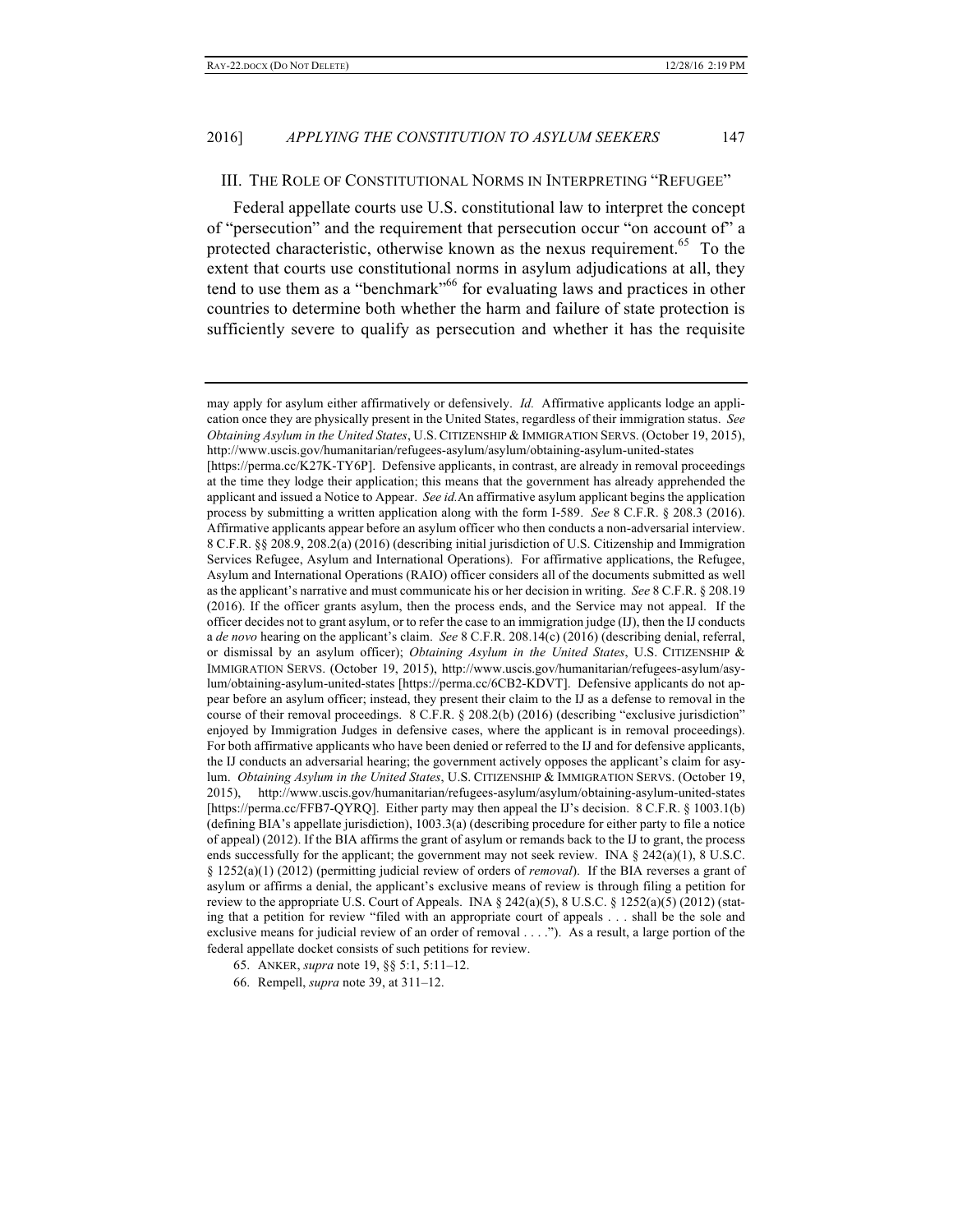nexus to a protected characteristic, such as religion or political opinion.<sup>67</sup>

Defining persecution on account of a protected characteristic is a complex task, one aided by the use of multiple sources. Neither the Refugee Convention nor the Act defines "persecution," and scholars have noted the dearth of efforts to define the concept.<sup>68</sup> Other scholars have recognized that "persecution" is a purposefully "flexible" concept, one designed to respond to evolving modes of harm.<sup>69</sup> As a result of its open-endedness, many have drawn on international human rights law to understand persecution.<sup>70</sup> Scholars have justified this resort to international human rights law by referencing the Preamble of the Refugee Convention.<sup>71</sup> The Preamble cites the Universal Declaration of Human Rights as the essential context of the treaty, which informs the treaty's object and purpose.<sup>72</sup> Noted asylum scholar James C. Hathaway has described persecution as the "systematic violation of basic human rights demonstrative of a failure of state protection."<sup>73</sup> On this view, only the violation of "core" human rights—not merely any right protected by an international human rights instrument—can constitute persecution.<sup>74</sup> Accordingly, persecution is "the sustained" or systemic violation of basic human rights demonstrative of a failure of state

69. ANKER, *supra* note 19, § 4.4.

70*. Id.* § 4:2. Scholars justify this reliance on the Refugee Convention's reference to international human rights law in the Preamble. *Id.*

71. Refugee Convention, *supra* note 18, pmbl.

72*. Id.*; *see* Deborah E. Anker, *Refugee Law, Gender, and the Human Rights Paradigm*, 15 HARV. HUM. RTS. J. 133, 133 (2002).

<sup>67</sup>*. See, e.g.*, Kazemzadeh v. U.S. Att'y Gen., 577 F.3d 1341, 1358–59 (11th Cir. 2009) (Marcus, J., concurring) (invoking Free Exercise Clause jurisprudence in analyzing whether applicant would suffer religious persecution if forced to pray in secret); Canas-Segovia v. INS, 902 F.2d 717, 723 n.11 (9th Cir. 1990) (characterizing Free Exercise Clause jurisprudence as "relevant" to the analysis of whether harm awaiting applicants amounted to religious persecution), *vacated and remanded*, 502 U.S. 1086 (1992), *remanded*, 970 F.2d 599 (9th Cir. 1992); Di v. Carroll, 842 F. Supp. 858, 872–73 (E.D. Va. 1994) (analyzing U.S. constitutional law to determine whether opposition to coercive population control policies constituted a "political opinion" for asylum purposes), *overruled by* Di v. Moscato, 66 F.3d 315, 1995 WL 543525 (4th Cir. 1995).

<sup>68.</sup> Rempell, *supra* note 39, at 284 (discussing manner in which Board of Immigration Appeals has "sidestepped" the task of defining persecution, the federal courts have "shied away from formulating any unified definition," and refugee scholars have not undertaken "major efforts to define persecu- $\text{tion} \dots$ ").

<sup>73</sup>*. See* Matthew E. Price, *Persecution Complex: Justifying Asylum Law's Preference for Persecuted People*, 47 HARV. INT'L L.J. 413, 454 (2006) (describing James Hathaway's "surrogate protection" view).

<sup>74.</sup> ANKER, *supra* note 19, § 4:3. Nonetheless, the definition of a "core" human right continues to evolve. *See* James C. Hathaway & Jason Pobjoy, *Queer Cases Make Bad Law*, 44 N.Y.U. J. INT'L L. & POL. 315, 347 (2011). I thank Sabrineh Ardalan for raising this point.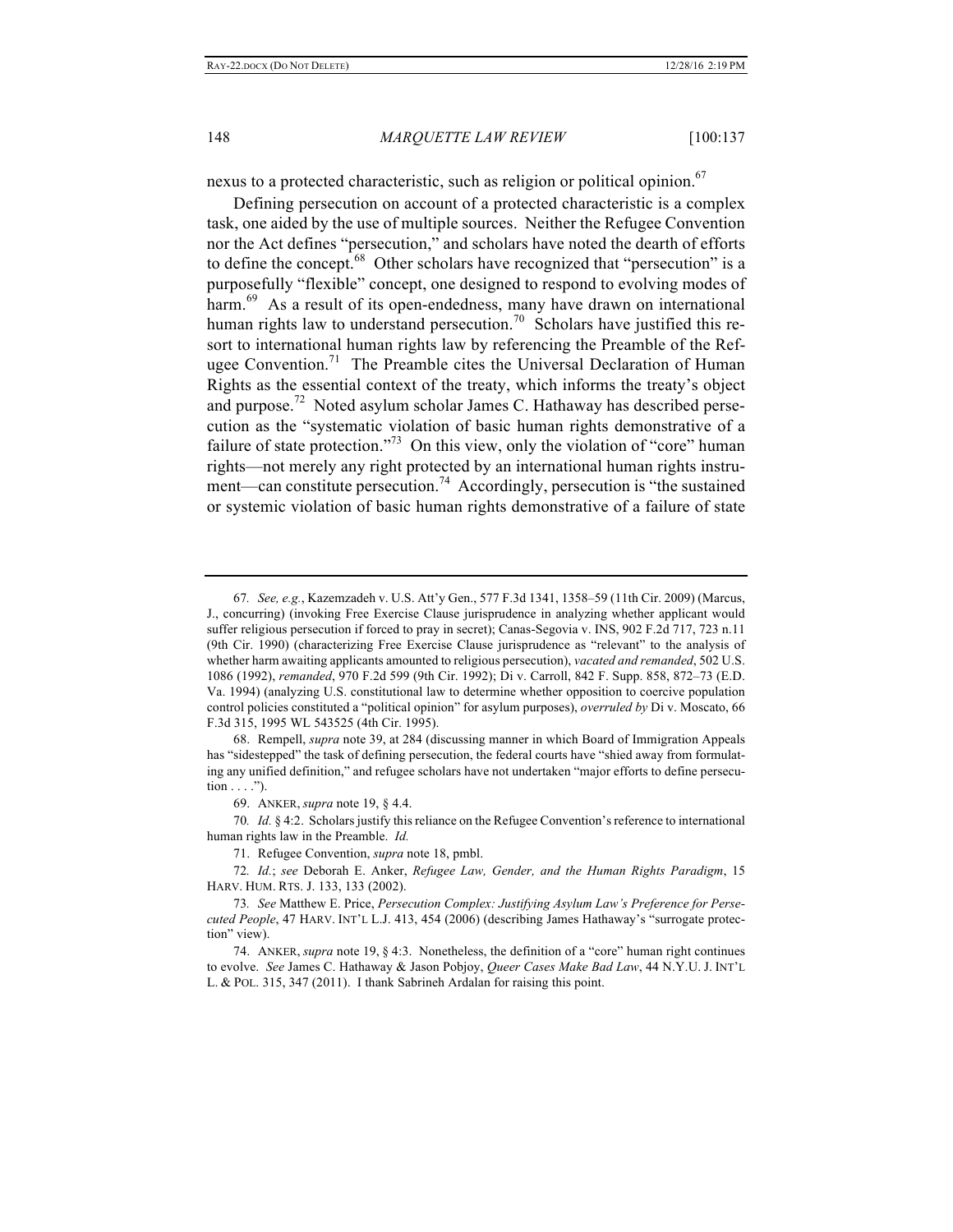protection."<sup>75</sup>

U.S. courts have understood persecution to mean severe harm in the absence of state protection.<sup>76</sup> Courts have interpreted the concept to include "nonlegitimate harm or harm deemed offensive under some normative rubric."<sup>77</sup> Yet persecution does not encompass every form of "suffering or harm [inflicted] upon those who differ (in race, religion, or political opinion) in a way regarded as offensive."<sup>78</sup> It is, instead, an "extreme concept."<sup>79</sup>

Rights violations can constitute persecution in a variety of ways. A law of general applicability can constitute persecution when it is inherently persecutory or when its enforcement or the punishment for violation is persecutory.<sup>80</sup> For example, although compulsory military service is generally not considered persecution, a compulsory military service law may be inherently persecutory where the military in question routinely commits international human rights abuses. <sup>81</sup> In such a case, regardless of whether the law is enforced "neutrally" or the punishment for desertion is reasonable, the law is inherently persecutory.<sup>82</sup> Absent this inherently persecutory character, however, a law of general applicability can lead to persecution where the government discriminatorily enforces the law or punishes violations disproportionately.<sup>83</sup> For example, if a government enforces a compulsory military service law only with respect to certain racial or religious minorities, such enforcement of a "neutral" law may constitute persecution. And if violations of the law are punished disproportionately, that, too, may evince a persecutory intent.<sup>84</sup>

Interpreting "persecution" relating to a law of general applicability is particularly fraught because U.S. courts are called upon to judge the legitimacy of another country's laws and practices.<sup>85</sup> A judgment of legitimacy is laden with

<sup>75.</sup> DAVID A. MARTIN, ET AL., FORCED MIGRATION: LAW AND POLICY 151 (2d ed. 2013) (quoting JAMES C. HATHAWAY, THE LAW OF REFUGEE STATUS 104–05 (1991)); *see* ANKER, *supra* note 19, § 4:3.

<sup>76.</sup> ANKER, *supra* note 19, § 4:4.

<sup>77</sup>*. Id.*

<sup>78.</sup> MARTIN, *supra* note 75, at 131 (quoting Ghaly v. INS, 58 F.3d 1425, 1431 (9th Cir. 1995)).

<sup>79</sup>*. Id.*; *see also* ANKER, *supra* note 19, § 4:4.

<sup>80.</sup> ANKER,*supra* note 19, § 4:6 ("Laws that punish the exercise of a fundamental, internationally protected human right, such as the right to protest peacefully or the right to the free exercise of religion, may be considered persecutory *per se*.").

<sup>81</sup>*. Id.* §§ 4:6, 5:28.

<sup>82</sup>*. See id.* § 4:6.

<sup>83</sup>*. See* MARTIN, *supra* note 75, at 131–32; ANKER, *supra* note 19, § 4.6.

<sup>84.</sup> ANKER, *supra* note 19, §§ 4.6, 5.28.

<sup>85.</sup> MARTIN, *supra* note 75, at 132.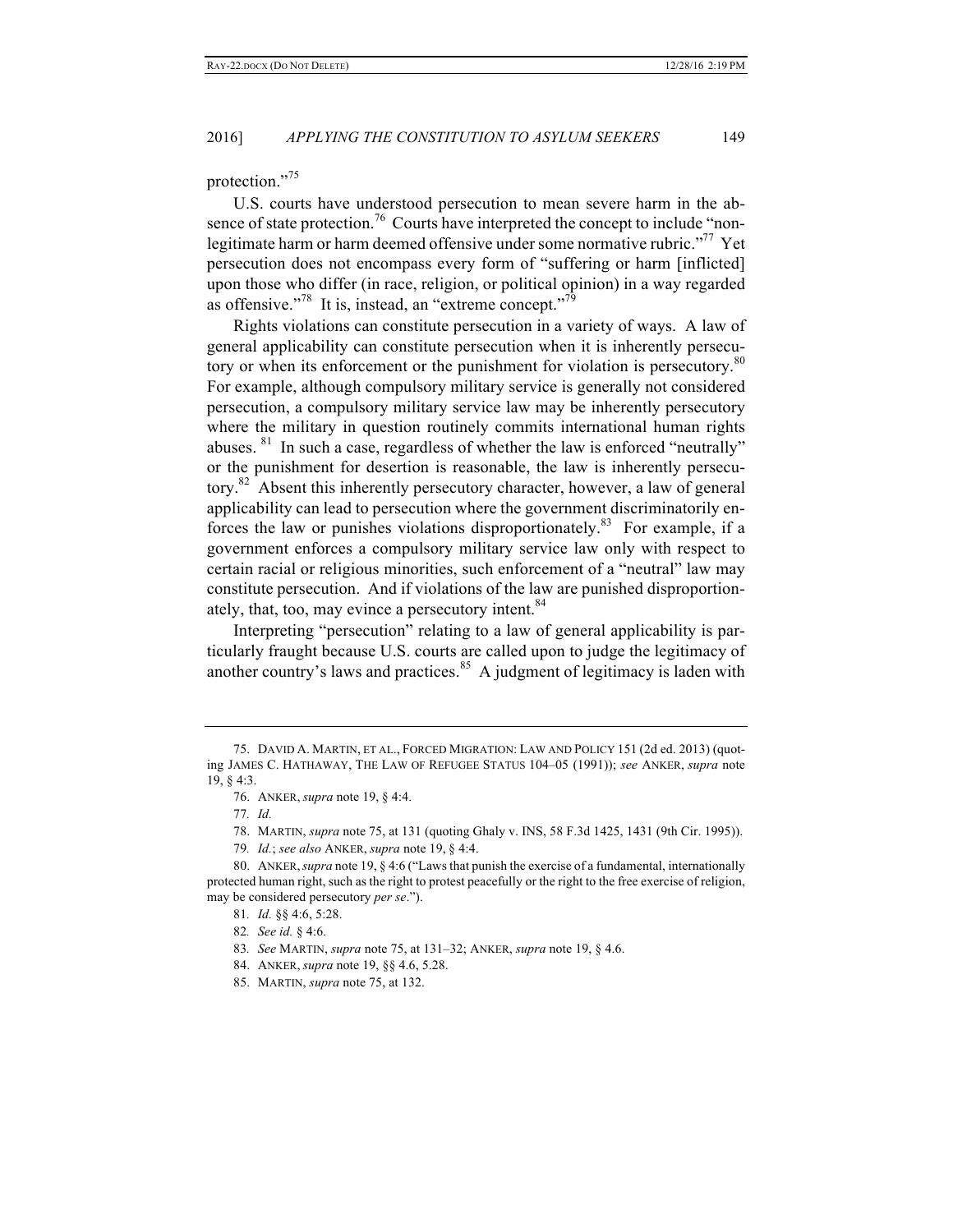values, including constitutional ones.<sup>86</sup> Constitutional norms, however, have an uncertain role in this context. On the one hand, they may provide helpful benchmarks for gauging whether the challenged law, its application, or the prescribed punishment is within the discretion a country has to adopt and enforce its criminal laws, or whether they transgress more widely-shared standards. On the other hand, constitutional norms are hardly universal, and courts and agencies have expressed concern about imposing U.S. constitutional values on the world. $87$ 

Constitutional norms also play a role in interpreting "nexus." The nexus element requires that the persecution be "on account of" one of the protected characteristics listed in the definition of refugee, $88$  and this element often requires courts to interpret the meaning of categories such as "political opinion" or "religion." The U.S. Supreme Court initially articulated the nexus requirement in terms of the persecutor's "motives."89 However, this standard deviated from international guidance on the matter, eliciting criticism from commentators.<sup>90</sup> Proposing an alternative to a motives-based inquiry, the UNHCR has explained "that the persecution or fear of persecution [must] be 'related to the grounds' so that the grounds 'result' in the persecution."<sup>91</sup> "Grounds" and "reasons" direct the adjudicator to focus on facts about the applicant rather than the intent of the persecutors. <sup>92</sup> Perhaps in response to growing recognition of the gap between domestic and international standards,  $93$  Congress amended the Immigration and Nationality Act (INA) in 2005 to require asylum applicants to prove that the protected characteristic of the applicant, such as her political opinion or religion, was or would be "at least one central reason" for the persecution.<sup>94</sup> Scholars have suggested that the shift from "motives" to "reasons"

<sup>86</sup>*. See id.*

<sup>87</sup>*. See, e.g.,* Matter of Izatula, 20 I. & N. Dec. 149, 156 (B.I.A. 1990) (Vacca, J., concurring); Matter of Chang, 20 I. & N. Dec. 38, 46 (B.I.A. 1989).

<sup>88.</sup> ANKER, *supra* note 19, § 5.1.

<sup>89.</sup> INS v. Elias-Zacarias, 502 U.S. 478, 483 (1992); *see* ANKER, *supra* note 19, § 5.5 (discussing *INS v. Elias-Zacarias*).

<sup>90.</sup> James C. Hathaway, *Foreword: The Causal Nexus in International Refugee Law*, 23 MICH. J. INT'L L. 207, 208 (2002) (characterizing the *Elias-Zacarias* decision as "extraordinary" and "impossible to square with either the text or surrogate protection purposes of international refugee law."); *see also* ANKER, *supra* note 19, § 5.5 ("The Supreme Court's *Elias-Zacarias* decision was widely criticized  $\dots$ .").

<sup>91.</sup> ANKER, *supra* note 19, §5:2.

<sup>92</sup>*. Id.*

<sup>93</sup>*. Id.*

<sup>94.</sup> INA § 208(b)(1)(B), 8 U.S.C. § 1158(b)(1)(B) (2012); ANKER, *supra* note 19, § 5:12.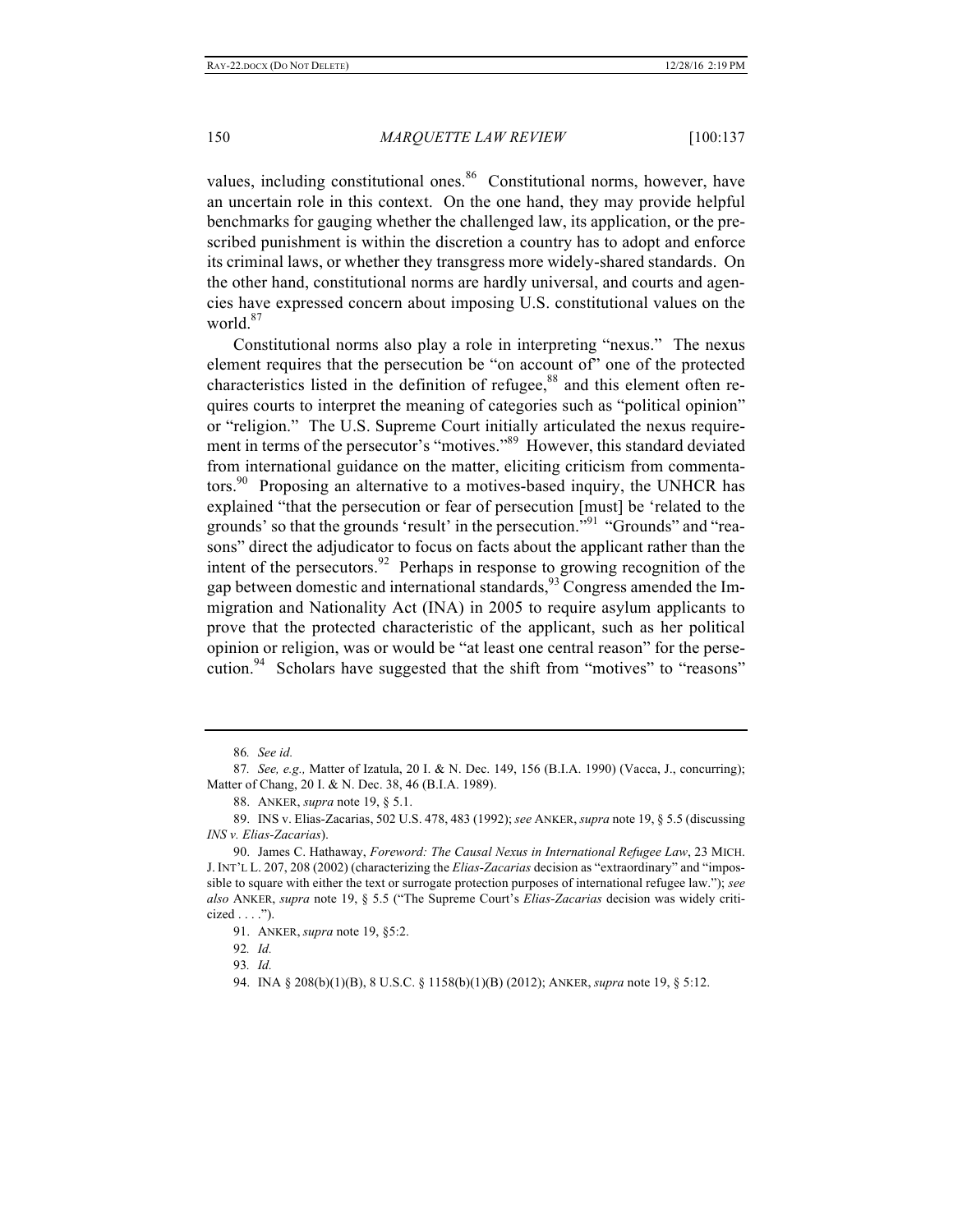signifies a shift toward the international standard for nexus.<sup>95</sup>

Federal courts have used constitutional law to analyze whether a reason for the harm suffered or feared is a protected characteristic. Specifically, courts have used constitutional law to evaluate whether the applicant's opinion is a political one,  $96$  for example, by analyzing whether the opinion constitutes protected political speech under the First Amendment.<sup>97</sup> Courts have also used constitutional law to define a particular social group based on views of marriage, noting the status of marriage as a fundamental right under U.S. constitutional law.<sup>98</sup>

Only a very limited set of asylum cases relies explicitly on constitutional norms, for U.S. constitutional law has no necessary role in asylum adjudications.<sup>99</sup> Unsurprisingly, most asylum cases do not discuss or cite U.S. constitutional decisions, and in the vast majority of cases, proving that the harm an asylum seeker suffered would have violated the U.S. constitution had the harm occurred on U.S. soil or at the hands of U.S. government officials has no role in proving a claim for refugee status. Among the cases that *do* rely on U.S. constitutional norms, however, courts use constitutional norms diversely, and at some level, inconsistently.

# *A. The first distinction: sufficient versus insufficient*

In asylum cases involving gay rights, $100$  the free exercise of religion, $101$  and the right to procreate,  $102$  courts have typically used constitutional norms to articulate a minimum floor of protection, so that an asylum seeker is entitled to protection as long as he or she proves that the harm suffered on account of a protected characteristic would have violated the U.S. constitution. In other words, these cases suggest a violation of constitutional norms is *sufficient* to result in an asylum grant. $103$ 

101. Kazemzadeh v. U.S. Att'y Gen., 577 F.3d 1341, 1356 (11th Cir. 2009) (Marcus, J., concurring); Canas-Segovia v. INS, 902 F.2d 717, 723 (9th Cir. 1990).

<sup>95.</sup> ANKER, *supra* note 19, § 5:2.

<sup>96.</sup> Pavlyk v. Gonzales, 469 F.3d 1082, 1092 (7th Cir. 2006); Musabelliu v. Gonzales, 442 F.3d 991, 996 (7th Cir. 2006).

<sup>97</sup>*. Pavlyk*, 469 F.3d at 1092; *Musabelliu*, 442 F.3d at 996.

<sup>98.</sup> Al-Ghorbani v. Holder, 585 F.3d 980, 996 (6th Cir. 2009).

<sup>99</sup>*. Cf.* Rempell, *supra* note 39, at 312 (noting that, "[c]onstitutional violations . . . cannot form the definitive basis for a finding that an applicant's experiences establish persecution," but acknowledging that "a constitutional infirmity may bear relevance to the severity inquiry . . . .").

<sup>100.</sup> Karouni v. Gonzales, 399 F.3d 1163 (9th Cir. 2005).

<sup>102.</sup> Di v. Carroll, 842 F. Supp. 858, 872 (E.D. Va. 1994).

<sup>103.</sup> In these cases, judges generally acknowledge three points: (1) the U.S. Constitution does not apply to foreign jurisdictions; (2) proving a constitutional violation doesn't *always* entitle a refugee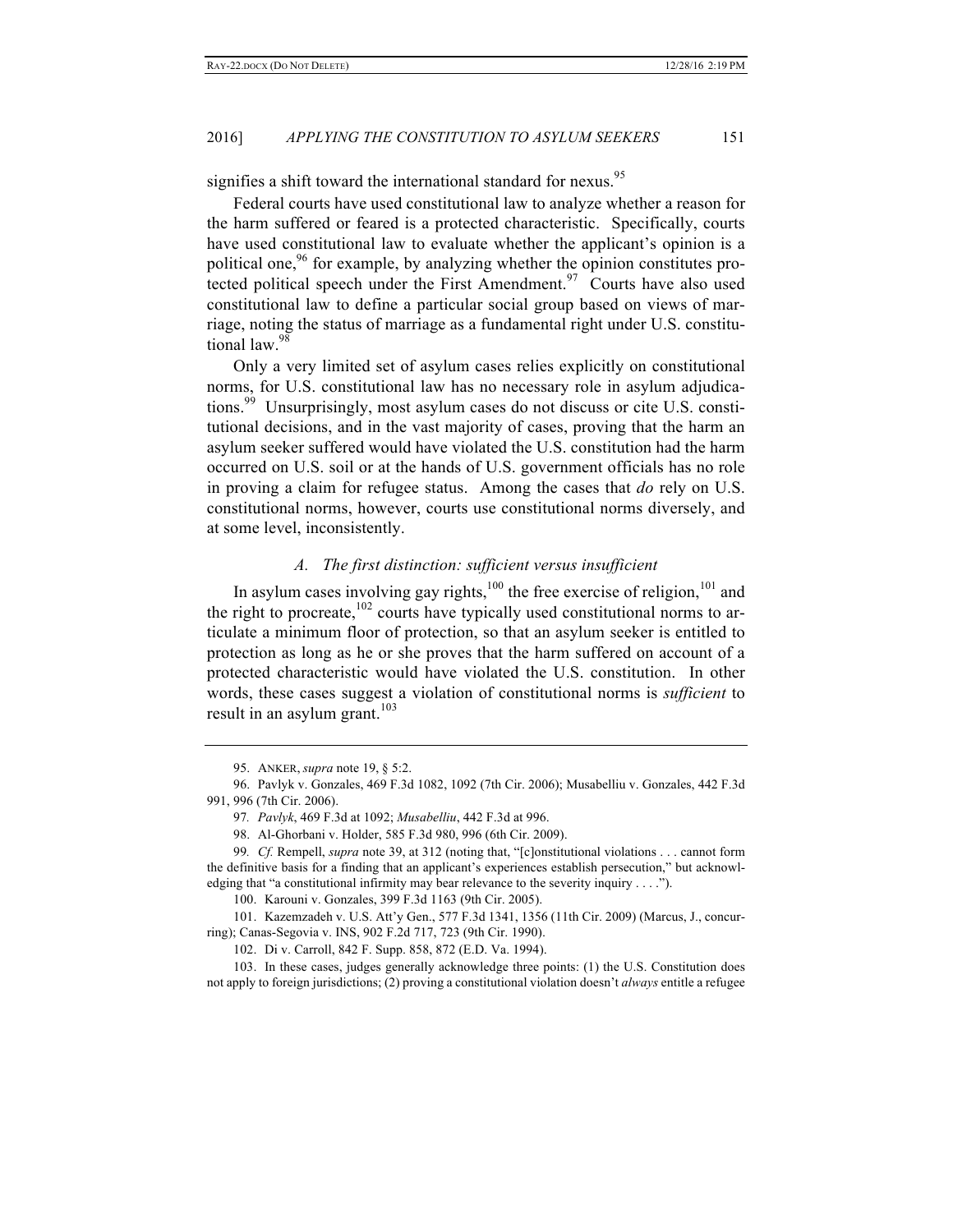In direct contrast, other cases explicitly hold that proof of a constitutional violation is simply not enough to demonstrate eligibility for asylum.<sup>104</sup> These cases, as described below, typically involve claims based on the violation of civil rights where the state has imposed less severe forms of harm, such as fines or other non-physical punishment, on those who violate facially neutral laws,<sup>105</sup> or where the violation of a constitutional norm is at best uncertain.<sup>106</sup>

#### 1. Sufficient

In this first set of cases, courts regard proof of a constitutional violation under U.S. law as enough to render an applicant eligible for asylum. In *Canas-Segovia v. INS*, the Ninth Circuit determined that El Salvador's facially neutral conscription law persecuted the petitioners on account of their religious beliefs and imputed political opinion of opposition to the government.<sup>107</sup> The law in question contained no exemption for religious reasons and punished refusal to serve in the Salvadoran military by imprisonment.<sup>108</sup> The court observed that petitioners, Jehovah's witnesses, had "genuine religious convictions which prevent[ed] them from performing military service."<sup>109</sup> Accordingly, they would be imprisoned for their refusal to serve in the military, and this imprisonment would be "on account of [their] religious beliefs."<sup>110</sup> Moreover, the court determined that the government would impute to petitioners oppositional political views, which could lead to "extra-judicial sanctions including torture and  $death$ ."<sup>111</sup>

In reaching this conclusion, the court analyzed the UNHCR Handbook as well as U.S. constitutional law on the free exercise of religion. Acknowledging that U.S. constitutional law does not bind foreign countries such as El Salvador, the court noted without further elaboration that, "United States jurisprudence is

to asylum; and (3) constitutional law is nonetheless relevant to the interpretation of "refugee." Upon deeming constitutional principles relevant to asylum law, even with these caveats, courts typically find in favor of the refugee. *Kazemzadeh*, 577 F.3d at 1358 (Marcus, J., concurring); *Karouni*, 399 F.3d at 1173; *Canas-Segovia*, 902 F.2d at 723; *Di*, 842 F. Supp. at 873.

<sup>104</sup>*. See infra* Part III.A.2.

<sup>105</sup>*. See e.g.*, Romeike v. Holder, 718 F.3d 528, 530 (6th Cir. 2013) ("There is a difference between the persecution of a discrete group and the prosecution of those who violate a generally applicable law.").

<sup>106</sup>*. See, e.g*., Chen v. Ashcroft, 381 F.3d 221, 230–31 (3d Cir. 2004).

<sup>107.</sup> Canas-Segovia v. INS, 902 F.2d at 727–28, *vacated and remanded*, 502 U.S. 1086 (1992), *remanded*, 970 F.2d 599 (9th Cir. 1992).

<sup>108</sup>*. Id.* at 727.

<sup>109</sup>*. Id.*

<sup>110</sup>*. Id.*

<sup>111</sup>*. Id.* at 728.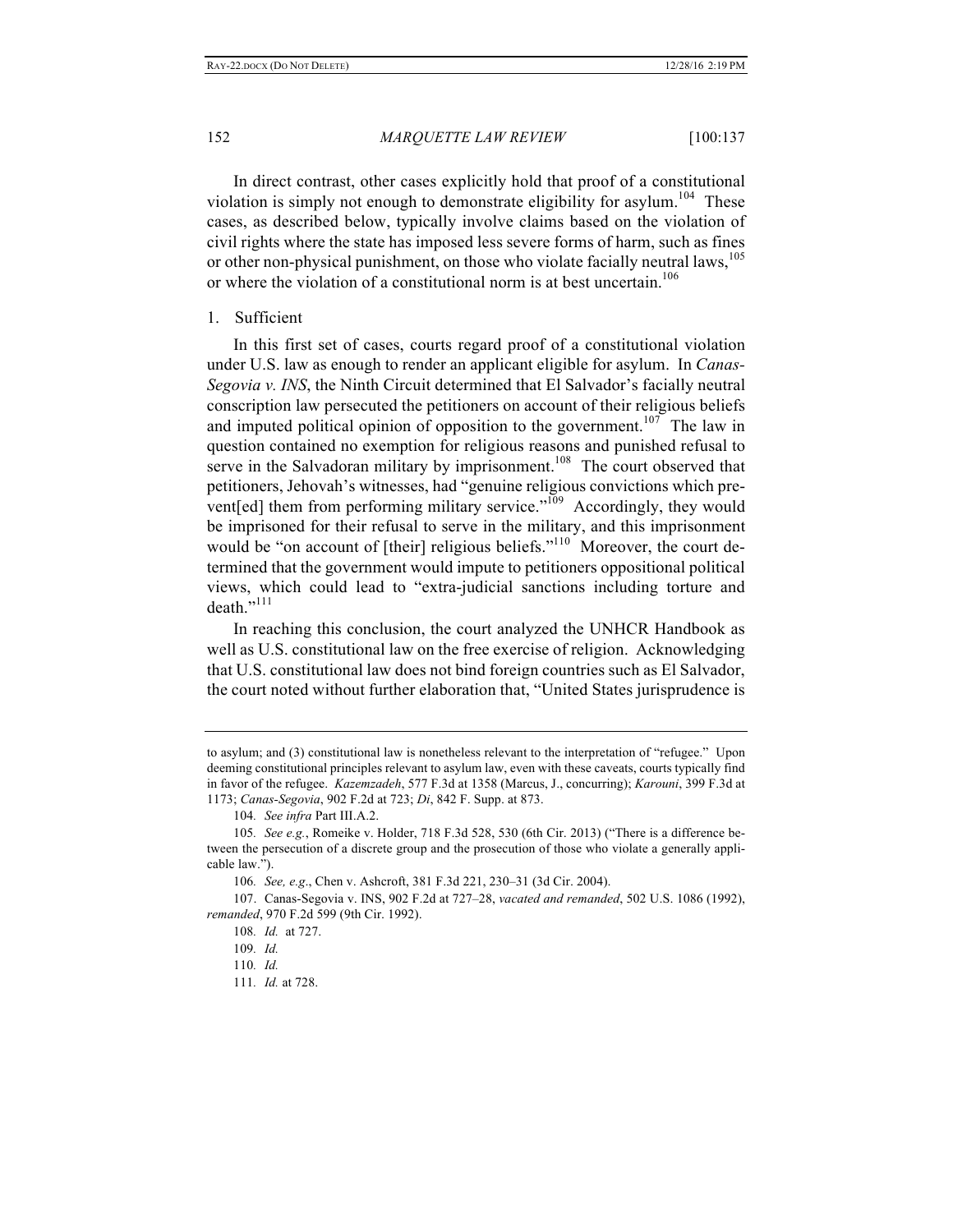[nonetheless] relevant to analysis of new issues of United States refugee law. $12^{112}$  The court noted that such precedents established that "a regulation neutral upon its face may, in its application, nonetheless offend the constitutional requirement for government neutrality if it unduly burdens the free exercise of religion."113 Thus, relying on what was then an "elementary tenet of United States constitutional law," the court concluded that the Salvadoran conscription policy could constitute persecution despite its facial neutrality.<sup>114</sup> In this way, the Ninth Circuit appeared to regard a constitutional violation under U.S. law as not only relevant, but sufficient in itself to demonstrate persecution on account of religion and imputed political opinion.<sup>115</sup>

Even though *Canas-Segovia* is no longer precedential, the Ninth Circuit's willingness to consider constitutional comparisons is striking and important. The court cautiously invoked constitutional norms, acknowledging that they were not binding, but nonetheless found Free Exercise Clause jurisprudence central to evaluating the relevant law in El Salvador.<sup>116</sup> Indeed, the bulk of the court's reasoning consisted of constitutional analysis, suggesting that little else was required to convince the court that the El Salvadoran law was persecutory on account of the petitioners' religion.<sup>117</sup>

Years later, a concurring judge on the Eleventh Circuit similarly invoked

117*. See id.*

<sup>112</sup>*. Id.* at 723 n.11.

<sup>113</sup>*. Id.* at 723 (citing Wisconsin v. Yoder, 406 U.S. 205, 220 (1972)).

<sup>114</sup>*. Id.* at 723.

<sup>115</sup>*. Canas-Segovia* is no longer precedential on account of two related developments. In 1992, the Supreme Court decided *INS v. Elias-Zacarias*, which imposed on applicants the obligation to prove the persecutor's intent or motive behind the persecution. *See* INS v. Elias-Zacarias, 502 U.S. 478, 483 (1992); Musalo, *supra* note 22, at 1191–92 (discussing implications of the *Elias-Zacarias* decision). The imposition of an intent requirement in *Elias-Zacarias* mirrored developments in First Amendment jurisprudence. *See* Employment Division v. Smith, 494 U.S. 872, 879, 885–86 (1990) (holding that the application of a "valid and neutral law of general applicability" need only satisfy the test of rationality, not strict scrutiny (quoting United States v. Lee, 455 U.S. 252, 263 n.3 (1982))); *see* Musalo, *supra* note 22, at 1222, 1225 (quoting *Smith* and discussing similarities between *Elias-Zacarias* and *Smith*); *see also* CHEMERINSKY, *supra* note 28, §12.3 (discussing *Smith*). Under *Smith*, a plaintiff must prove discriminatory intent to establish a violation of the First Amendment's guarantee of the free exercise of religion. *Smith*, 494 U.S. at 889–90. Congress responded to *Smith* by passing the Religion Freedom Restoration Act (RFRA), which the Supreme Court has determined overruled *Smith* with respect to the federal government only. *See* 42 U.S.C. § 2000bb-1 (held unconstitional as applied to state and local governments in City of Boerne v. Flores, 521 U.S. 507 (1997)). Congress failed to respond similarly to *Elias-Zacarias*. *See* CHEMERINSKY, *supra* note 28, § 12.3.2.4 (discussing RFRA and *City of Boerne*, 521 U.S. 507); *see also* Musalo, *supra* note 22, at 1181.

<sup>116</sup>*. Canas-Segovia*, 902 F.2d at 723–24.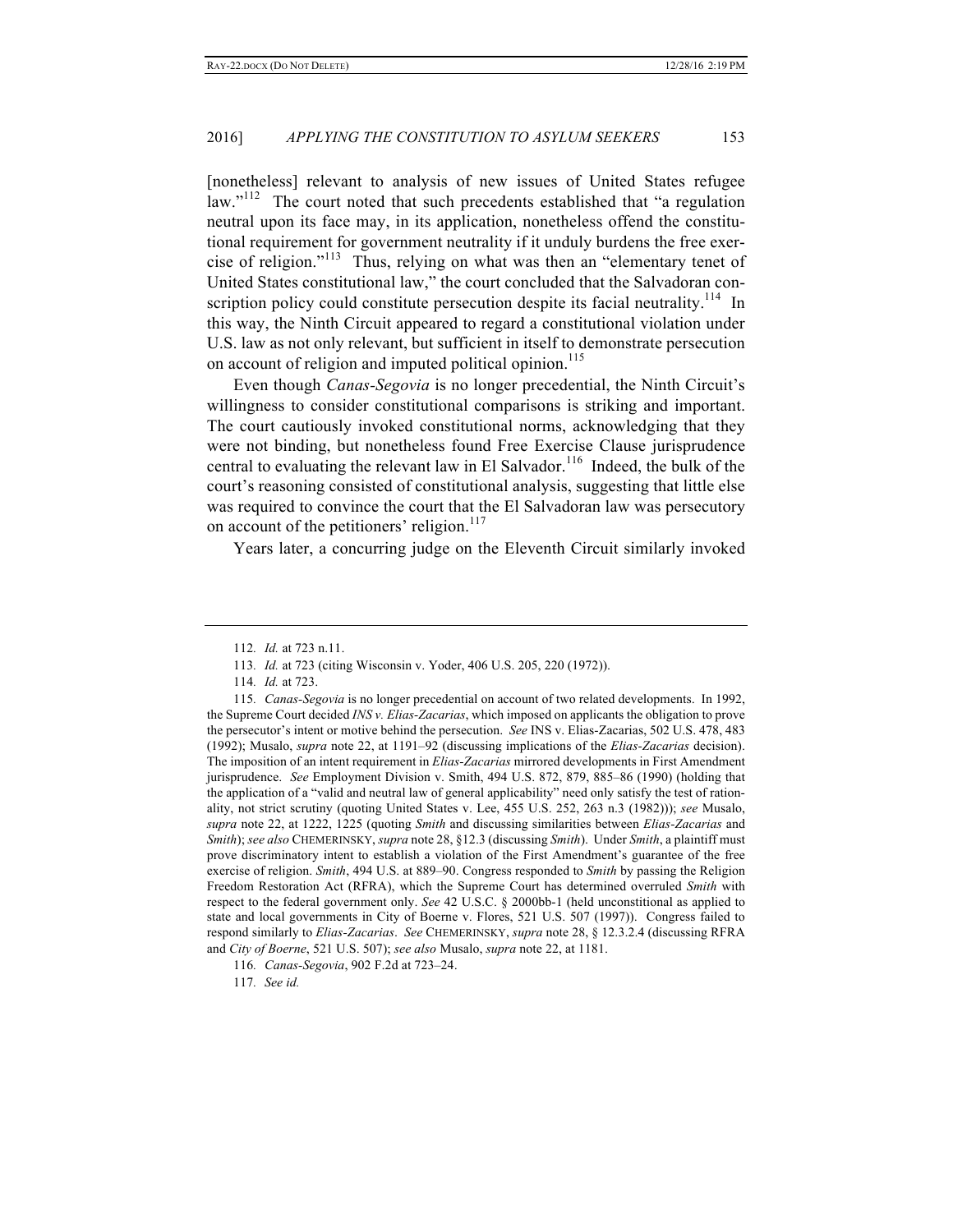the First Amendment's Free Exercise Clause jurisprudence in explaining a favorable result for the petitioner.<sup>118</sup> In *Kazemzedah v. U.S. Attorney General*,<sup>119</sup> the Eleventh Circuit granted in part a petition for review in a case involving an Iranian man who had converted to Christianity after arriving in the United States, and who feared returning to Iran.<sup>120</sup> Specifically, he feared persecution on account of his violation of Iran's law against apostasy.<sup>121</sup> The majority noted that the IJ and BIA had inadequately considered whether the petitioner would suffer persecution by practicing his religion underground instead of facing prosecution under the law against apostasy.<sup>122</sup> The concurring opinion examined the relationship between U.S. constitutional law and refugee law.<sup>123</sup> It noted that the need for petitioner to "practice his faith in the dead of night [to avoid persecution] collides with our nation's ideals about the exercise of religious freedom."124 Admitting that U.S. Free Exercise Clause jurisprudence does not govern asylum claims, the concurring opinion nonetheless asserted that "the suggestion implicit in the BIA's findings and in the government's argument contradicts both the values of our founders and the values that the drafters of the Refugee Act of 1980 embodied when codifying the asylum sections of the  $\text{INA.}^{(125)}$ 

With this reference to the shared values of "our founders" and the drafters of the Refugee Act, and the assumption that those values are common to both, the concurring opinion examined U.S. Free Exercise Clause jurisprudence in some detail,  $126$  and rejected the notion that "secret practice [of religion] can cure persecution."127 As the applicant would have to worship in secret in order to avoid persecution, the concurring judge found the Iranian law against apostasy to be inherently persecutory, largely because such a law would be unconstitutional if adopted here.<sup>128</sup> In this way, the concurring judge appeared to regard

<sup>118.</sup> Kazemzadeh v. U.S. Att'y Gen., 577 F.3d 1341, 1358 (Marcus, J., concurring).

<sup>119</sup>*. Id.* at 1341.

<sup>120</sup>*. Id.* at 1345.

<sup>121</sup>*. Id.* "Apostasy" is defined as the "renunciation of a religious belief." *See* "apostasy." Merriam-Webster Online Dictionary, 2016, http://www.merriam-webster.com/dictionary/apostasy [https://perma.cc/UGG2-DB4T] (Oct. 8, 2016).

<sup>122</sup>*. Id.*

<sup>123</sup>*. Id.* at 1358 (Marcus, J., concurring).

<sup>124</sup>*. Id.*

<sup>125</sup>*. Id.* (citation omitted).

<sup>126</sup>*. Id.* at 1359 (citing Sch. Dist. v. Schempp, 374 U.S. 203, 214 (1963); Fowler v. Rhode Island, 345 U.S. 67, 70 (1953); Everson v. Board of Educ., 330 U.S. 1, 15 (1947); United States v. Ballard, 322 U.S. 78, 87 (1944)).

<sup>127</sup>*. Id.* at 1360.

<sup>128</sup>*. Id.* at 1356.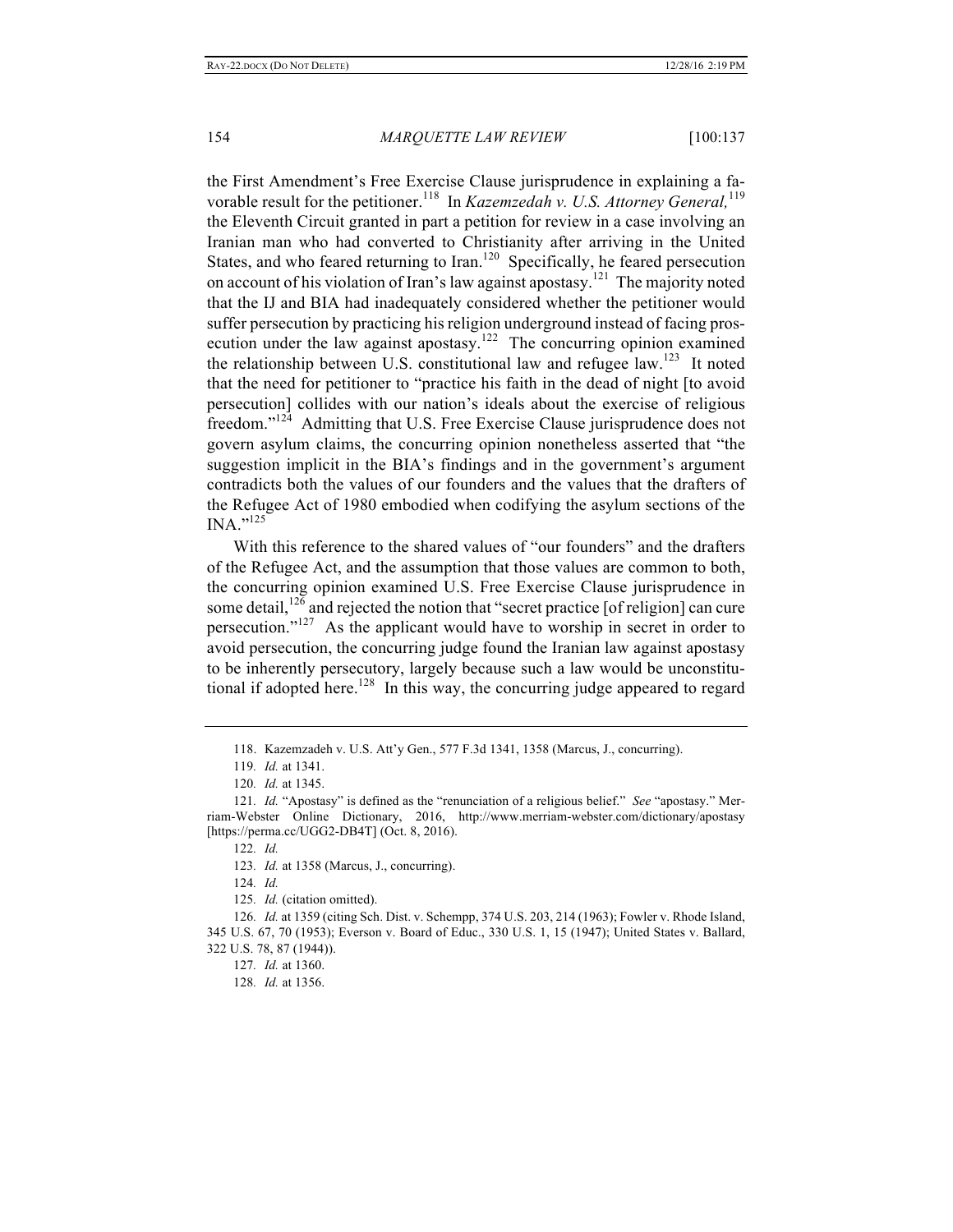a constitutional violation as a sufficient condition for triggering refugee protection.

This approach to using constitutional norms also appears in a case involving the right to same-sex intimate relationships.<sup>129</sup> Scholars have previously assumed a connection between U.S. constitutional law and asylum adjudications in the realm of gay rights, $130$  but they have not challenged, explained, or analyzed it. Assuming a connection, it is no surprise that courts adjudicating asylum claims have relied on precedent such as *Lawrence v. Texas,*<sup>131</sup> which held that laws criminalizing same-sex intimate conduct violate liberties protected by the Due Process Clause of the Fourteenth Amendment.132 In *Karouni v. Gonzales,*<sup>133</sup> as noted above in the Introduction, the Ninth Circuit relied on *Lawrence* in deciding that a Lebanese man had a well-founded fear of persecution based on his homosexuality, having AIDS, and his Shi'le religion.<sup>134</sup> Karouni testified that the Lebanese government condemned homosexuality, and that Hizballah, an "Islamic paramilitary organization," regarded homosexuality as a crime punishable by death.<sup>135</sup> Karouni testified that Hizballah punished homosexuality violently.136 For example, Hizballah shot Karouni's gay cousin in the anus; the man survived, but Hizballah shot him again, this time, fatally.<sup>137</sup> Militia members confronted Karouni and pressed him to confess to the crime of homosexuality for his relationship with a man named Mahmoud.<sup>138</sup> The militia apparently captured Mahmoud, and Karouni never saw him again.<sup>139</sup>

The court considered the BIA's precedent, *Matter of Toboso-Alfonso*, <sup>140</sup> establishing that homosexual status forms the basis of a particular social group under the INA, as well as Immigration and Naturalization Service (INS) guidance recognizing that persons with HIV or AIDS could constitute a particular social group, and the State Department's conclusion that "[n]othing in interna-

133. 399 F.3d 1163 (9th Cir. 2005).

- 135*. See id.* at 1166–67.
- 136*. Id.* at 1168–69.
- 137*. Id.* at 1168.
- 138*. Id.*
- 139*. Id.*
- 140. 20 I. & N. Dec. 819, 822–23 (B.I.A. 1990).

<sup>129.</sup> Karouni v. Gonzales, 399 F.3d 1163 (9th Cir. 2005).

<sup>130.</sup> Hazeldean, *supra* note 39, at 373, 387; Pfitsch, *supra* note 39, at 82 (describing implications of *Romer v. Evans* and *Lawrence v. Texas* on asylum claims brought by gays and lesbians).

<sup>131.</sup> 539 U.S. 558 (2003).

<sup>132</sup>*. Id.*

<sup>134</sup>*. Id.* at 1166.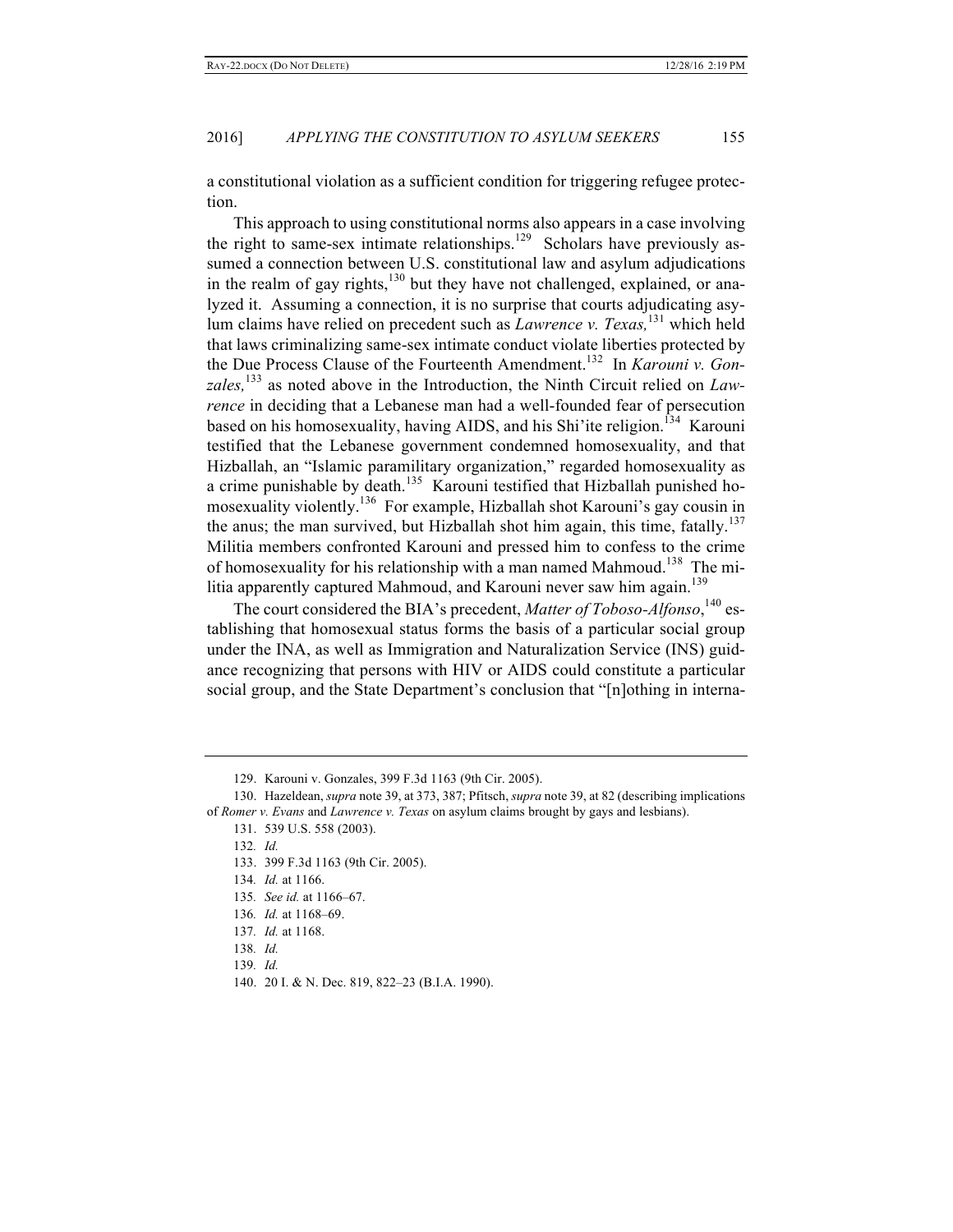tional law can justify the persecution of individuals on the basis of sexual orientation."<sup>141</sup>

Reasoning from these authorities and *Lawrence*, the court rejected the status-conduct distinction urged by the government.<sup>142</sup> Specifically, the court rejected the government's argument that any future persecution Karouni faced arose from his committing "future homosexual *acts*" rather than the "*status*" of being homosexual.<sup>143</sup> The court noted that the status-conduct distinction imposed a "Hobson's choice" on Karouni—facing persecution or remaining celibate.<sup>144</sup> The court noted that the U.S. Supreme Court has regarded intimate sexual conduct as an "integral part of human freedom," protected by the Due Process Clause of the Fourteenth Amendment.<sup>145</sup> Quoting *Lawrence*, the court noted, "[W]hen sexuality finds overt expression in intimate conduct with another person, the conduct can be but one element in a personal bond that is more enduring."<sup>146</sup> This potential for a "more enduring" personal bond is one reason that sexual identity is fundamental to "human identit[y]," and thus, not a characteristic that an asylum seeker should be required to change to qualify for protection.<sup>147</sup> Although the court declined to opine on why protection under U.S. constitutional law influenced whether the conduct was protected for asylum purposes, it relied on constitutional law to support the view that identity and conduct alike are illegitimate grounds for persecution. 148

Courts have used other branches of constitutional jurisprudence to gauge the severity of harm as well. In *Shi v. U.S. Attorney General*, the Eleventh Circuit used Eighth Amendment case law as a benchmark to gauge the severity of harm when considering a petition for review of a BIA decision denying asylum.<sup>149</sup> The petitioner, Shi, hailed from China, where he allegedly suffered past religious persecution.<sup>150</sup> Shi alleged that the police "busted up a Christian" church service" in Shi's father's home, arresting his father, Shi, as well as other

148. As scholars have noted, asylum law has not uniformly accepted this conclusion. *See* Hazeldean, *supra* note 39, at 387, 395.

<sup>141</sup>*. Karouni*, 399 F.3d at 1171.

<sup>142</sup>*. Id.* at 1172.

<sup>143</sup>*. Id.*

<sup>144</sup>*. Id.* at 1173.

<sup>145</sup>*. Id.* (citing Lawrence v. Texas, 539 U.S. 558 (2003)).

<sup>146</sup>*. Id.*

<sup>147</sup>*. Id.*

<sup>149.</sup> Shi v. U.S. Att'y Gen., 707 F.3d 1231, 1232, 1238 (11th Cir. 2013).

<sup>150.</sup> *Id.* at 1232.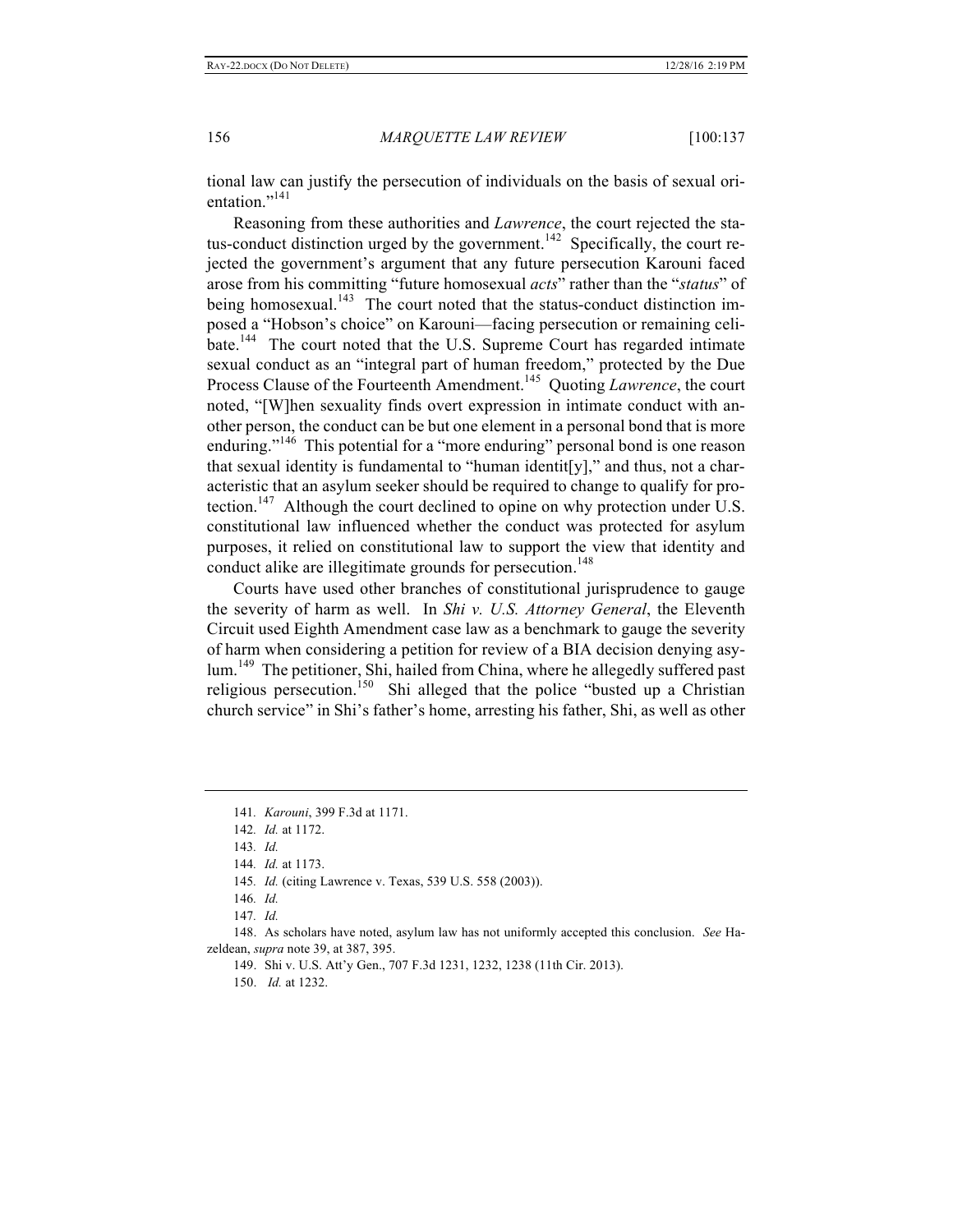worshippers.<sup>151</sup> Shi further alleged that he was detained for a week and subjected to interrogations and physical abuse.<sup>152</sup> The court noted that Shi had been handcuffed to an iron bar and left outside in the rain overnight, causing him to fall ill.<sup>153</sup> Presented with the question of whether this harm rose to the level of persecution, the court drew on Eighth Amendment jurisprudence.<sup>154</sup> The court noted that the Supreme Court has held that "tying a prisoner to a socalled 'hitching post'" constitutes cruel and unusual punishment in violation of the Eighth Amendment because the hitching post created a "substantial risk of physical harm . . . ."155 Specifically, the handcuffs created "unnecessary pain," the device was unnecessarily restrictive over several hours of detention, and the whole arrangement unnecessarily exposed the individual to the elements.<sup>156</sup> Noting that "the analog to the Eighth Amendment is in no way perfect," the court nonetheless compared the type of punishment Shi endured, where police had handcuffed him "to an iron bar overnight, outdoors and in the rain . . ." leading to Shi's subsequent illness.<sup>157</sup> Analyzing this instance of punishment alongside the others Shi had alleged, the court concluded that "the totality of the circumstances" rose to the level of persecution. Once the petitioner had demonstrated harm amounting to an Eighth Amendment violation, she had proven sufficient harm to meet the definition of persecution.

Cases arising in response to China's one-child policy illustrate distinct uses of constitutional norms. As noted in the Introduction, the BIA in *Matter of Chang* initially held that the possibility that the one-child policy would violate the U.S. Constitution was, by itself, insufficient to demonstrate that the law was persecutory.<sup>158</sup> The BIA used constitutional law to evaluate the harm applicant faced by considering whether the application of a neutral rule could ever amount to persecution. In contrast, federal courts have later considered in some detail U.S. constitutional precedents regarding personal autonomy and reproductive freedom, not to gauge the severity of harm, but to determine if opposition to the one-child policy might amount to a "political opinion." 159

In *Guo Chun Di v. Carroll*, the U.S. district court relied extensively on U.S. constitutional precedents to determine whether the asylum seeker's opposition

- 157*. Id.* at 1238.
- 158. Matter of Chang, 20 I. & N. Dec. 38, 46 (B.I.A. 1989).
- 159*. See* Di v. Carroll, 842 F. Supp. 858, 874 (E.D. Va. 1994).

<sup>151.</sup> *Id.*

<sup>152.</sup> *Id.*

<sup>153.</sup> *Id.*

<sup>154.</sup> *Id.* at 1238.

<sup>155.</sup> *Id.*

<sup>156.</sup> *Id.*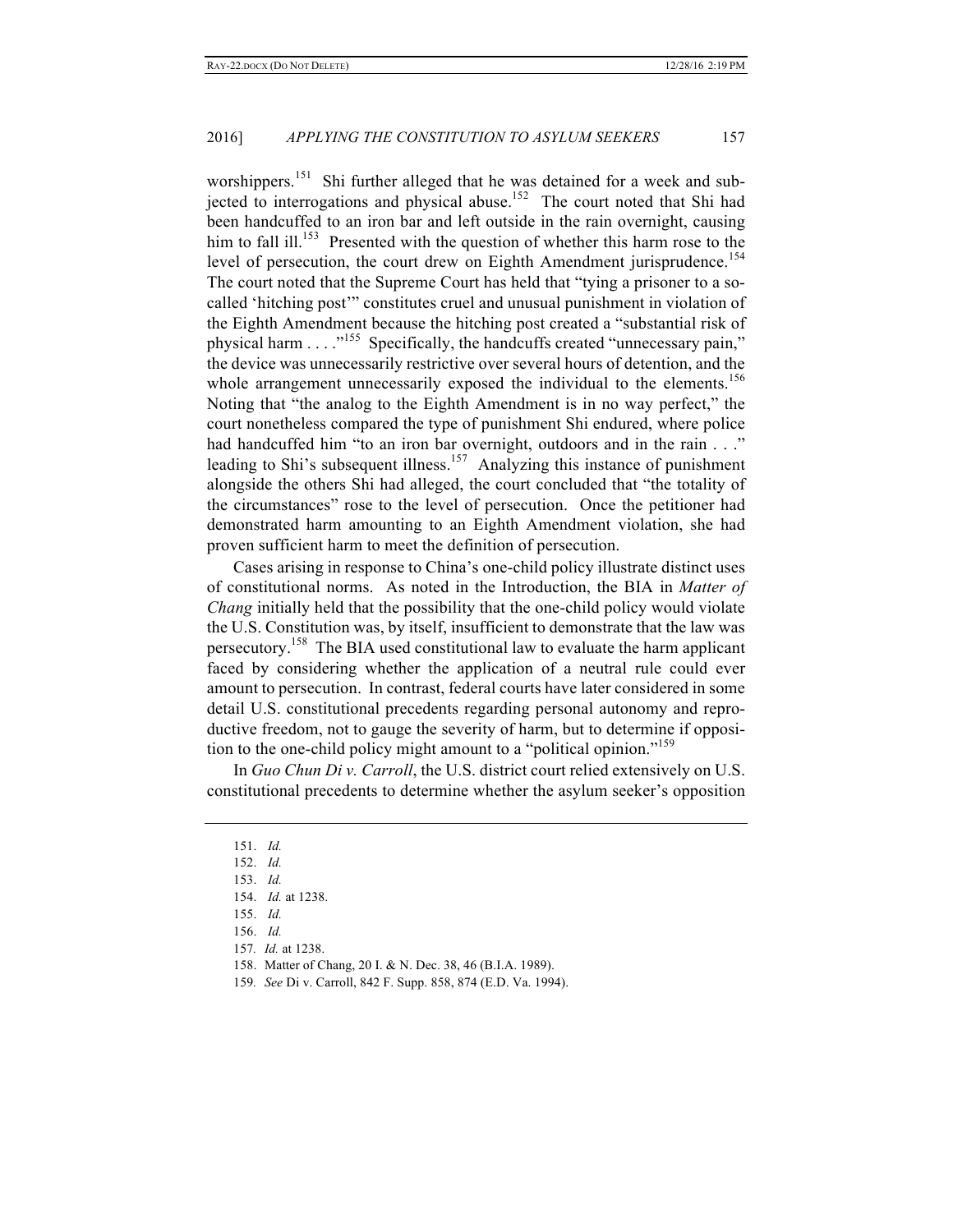to China's "one child policy" constituted a "political opinion" under the INA.<sup>160</sup> In that case, Guo Chun Di, a citizen of the People's Republic of China (PRC), filed a petition for writ of habeas corpus.<sup>161</sup> Di contended that his opposition to the PRC's coercive population control policies constituted a "political opinion" for asylum purposes.<sup>162</sup> The court analyzed this assertion by examining the definition of "political" under Black's Law Dictionary and then considering U.S. constitutional law regarding the fundamental right to bear children.<sup>163</sup> Citing *Skinner v. Oklahoma*, <sup>164</sup> *Griswold v. Connecticut*, <sup>165</sup> and other U.S. constitutional precedents, the court determined that "intrusions upon this fundamental right [to reproduce] are looked upon with disfavor."<sup>166</sup> The court explained that the Bill of Rights protects the right to make decisions regarding procreation and that this right was analogous to other "fundamental rights," such as freedom of religion and freedom of speech, the infringement of which have been recognized as grounds for asylum.<sup>167</sup>

The court emphasized its limited use of U.S. constitutional law only for analyzing whether Di's opinion could be characterized as "political" and not to suggest that a foreign citizen can establish asylum eligibility "merely by pointing to some right guaranteed in the United States Constitution that is not guaranteed in his or her respective country."<sup>168</sup> The court further distinguished its analysis from mere moral disapproval of the PRC's population control policies or a desire to infringe upon the "foreign policy territory of the political branches . . . .<sup>"169</sup> Nonetheless, the court's detailed analysis of reproductive freedom under U.S. constitutional law appears to have heavily influenced the outcome. Constitutional analysis led the court to conclude that laws limiting reproductive rights are "looked upon with disfavor."<sup>170</sup> U.S. constitutional standards futher provided a benchmark for the court to use in evaluating the law at issue, and a basis for analogizing the law to restrictions on other fundamental

<sup>160</sup>*. Di*, 842 F. Supp. 871–73, *overruled by* Di v. Moscato, 66 F.3d 315, 1995 WL 543525 (4th Cir. 1995).

<sup>161</sup>*. Id.* at 861–62.

<sup>162</sup>*. Id.* at 872.

<sup>163</sup>*. Id.*

<sup>164.</sup> 316 U.S. 535, 536, 541 (1942) (holding that state statute requiring "habitual criminals" to undergo sterilization violated the Equal Protection Clause).

<sup>165.</sup> 381 U.S. 479, 485–86 (1965) (holding that the state law banning the use of contraceptives unconstitutionally violated right to marital privacy).

<sup>166</sup>*. Di*, 842 F. Supp. at 872.

<sup>167</sup>*. Id.*

<sup>168</sup>*. Id.* at 873.

<sup>169</sup>*. Id.*

<sup>170</sup>*. Id.* at 872.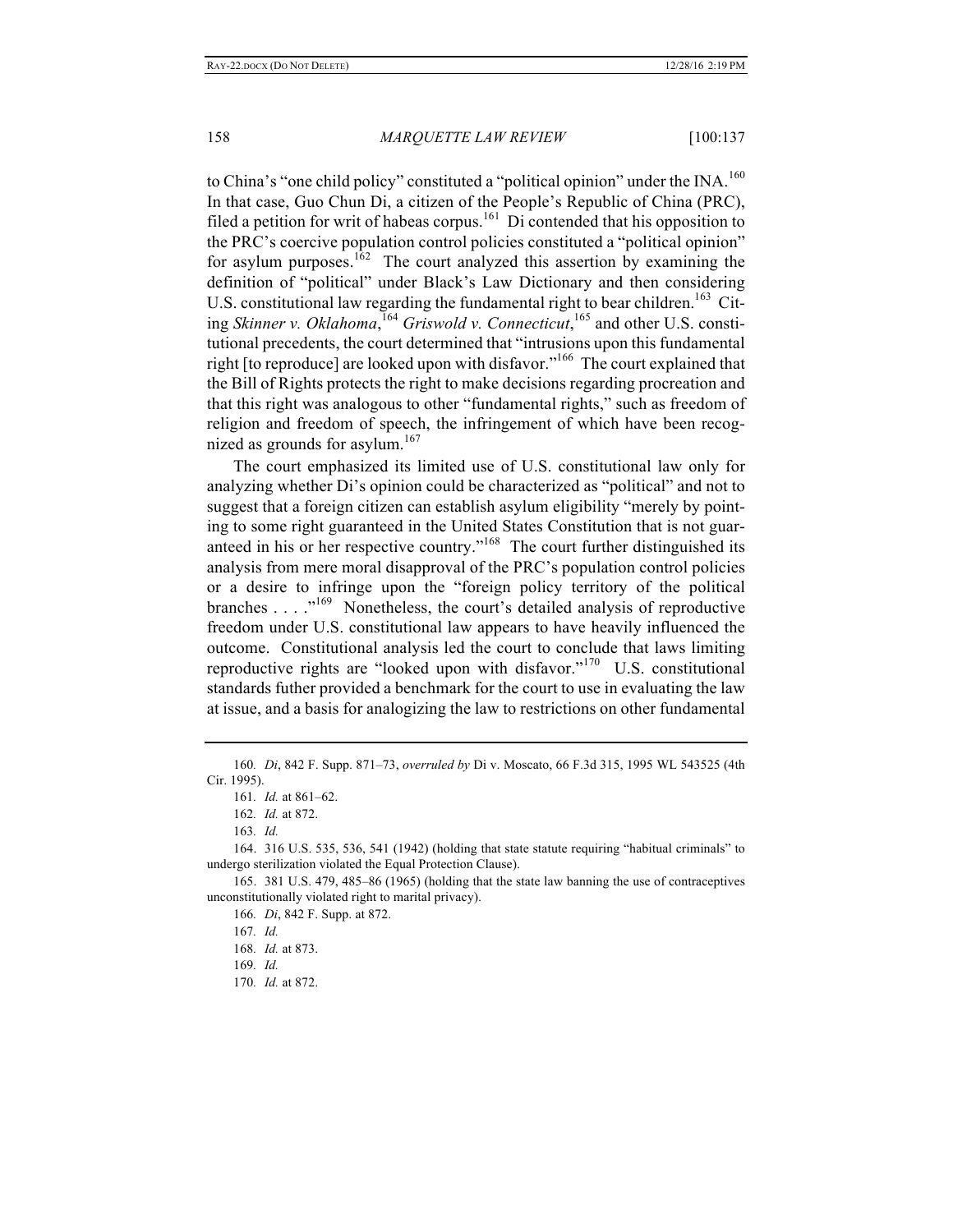rights that have supported asylum eligibility. Thus, although the court emphasized that proving a constitutional violation was not generally a sufficient condition for qualifying for asylum, it appears that proof of a likely constitutional violation was sufficient in this particular case. $171$ 

The Fourth Circuit reversed *Di*, holding that the district court had failed to defer sufficiently to the appeals court's own precedent, *Chen Zhou Chai v. Car*roll,<sup>172</sup> which had continued to recognize the authority of the BIA's decision in Matter of Chang.<sup>173</sup> The appeals court also determined that even if Guo Chun Di succeeded in proving that his opposition to the PRC's population control policy was a "political opinion," <sup>174</sup> he would still have to prove that the PRC was persecuting him "for a reason other than to enforce its population control policy."<sup>175</sup> The appeals court determined that the district court erred because the record lacked such evidence.<sup>176</sup> However, the appeals court declined to comment on the propriety of the district court's extensive constitutional analysis.

In 1996, Congress amended the definition of "refugee" so that persons subject to the one-child policy were (and currently are) deemed to have been persecuted on account of their political opinion.<sup>177</sup> In effect, Congress legislated the nexus element.178 This amendment has eliminated the scope for the kind of constitutional analysis that occurred in *Chang* and *Di*. Nonetheless, the question raised as to the proper role of constitutional analysis in asylum cases remains.

In a final example, a federal court used constitutional law to define a proposed particular social group. 179 In *Al-Ghorbani v. Holder,*<sup>180</sup> the Sixth Circuit granted in part a petition for review on behalf of two Yemeni brothers and used constitutional law to articulate the social group to which they belonged.<sup>181</sup> The

<sup>171</sup>*. Id.* at 872 ("Because the right to make procreational decisions is a basic liberty right protected under the Bill of Rights, it is, in that respect, analogous to other fundamental rights that are wellrecognized as legitimate grounds for asylum . . . .").

<sup>172.</sup> 48 F.3d 1331 (4th Cir. 1995).

<sup>173.</sup> Di v. Moscato, 66 F.3d 315, 1995 WL 543525, at \*2 (4th Cir. 1995).

<sup>174</sup>*. Id.* at \*2.

<sup>175</sup>*. Id.*

<sup>176</sup>*. Id.*

<sup>177.</sup> INA § 101(a)(42)(B), 8 U.S.C. § 1101(a)(42)(B) (2012); *see supra* note 57.

<sup>178</sup>*. See* MUSALO ET AL., *supra* note 24, at 275.

<sup>179</sup>*. See* Al-Ghorbani v. Holder, 585 F.3d 980, 997 (6th Cir. 2009).

<sup>180</sup>*. Id.* at 980.

<sup>181</sup>*. Id.* at 996, 999.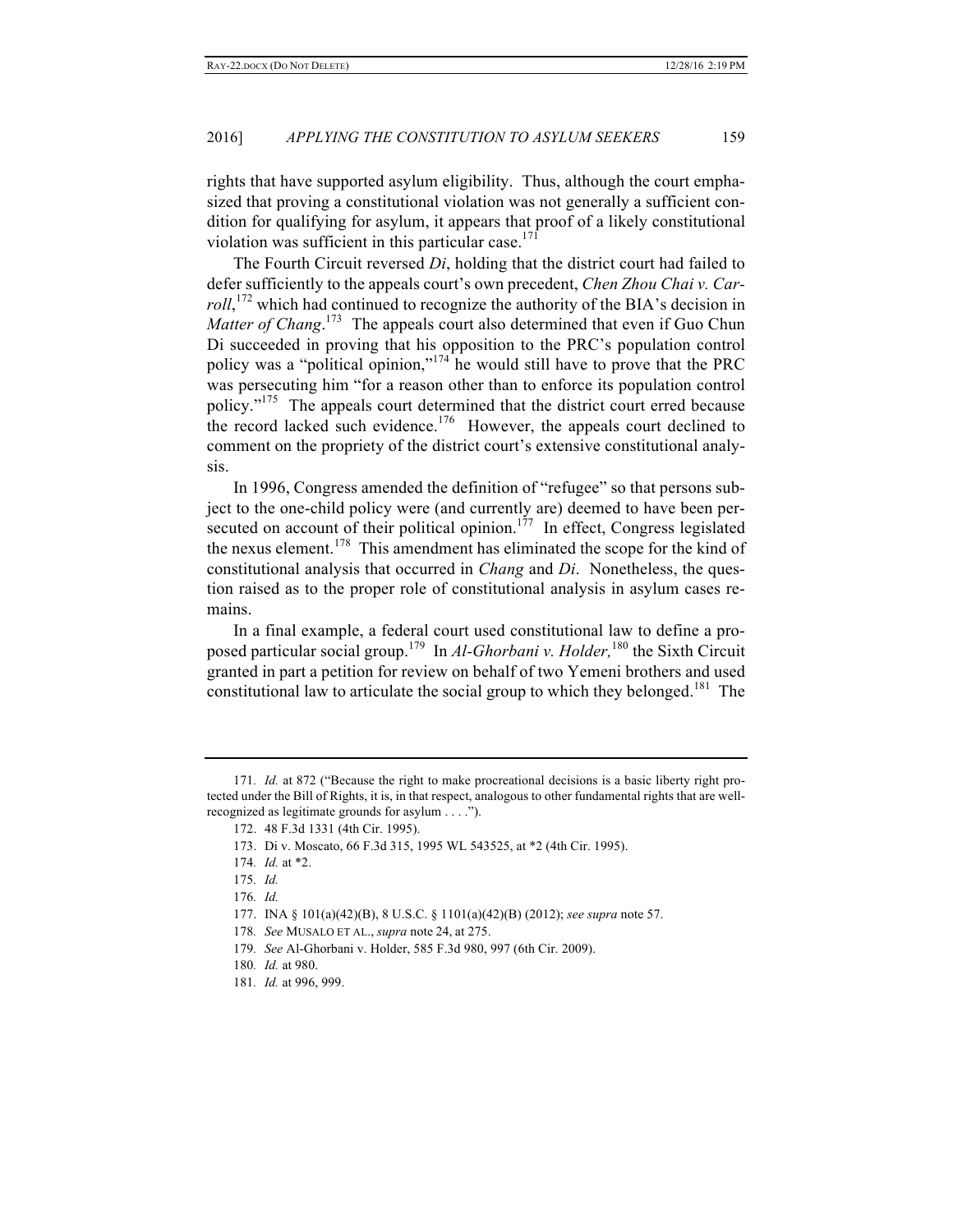brothers, Salah and Abdulmuneam, fled to the U.S. because they feared violence at the hands of a Yemeni general who disapproved of Abdulmuneam's marriage to his daughter Najla.<sup>182</sup> The brothers belonged to the "meat-cutter" class while the General and his family belonged to a more elite stratum of society.<sup>183</sup> Although the General's rage and use of the police apparatus to detain and punish the brothers was partly motivated by a personal conflict, many other factors shaped the General's motivation, the court found.<sup>184</sup> Specifically, the General acted based on the brothers' social class and their westernized views of marriage, particularly their disapproval of discriminatory restrictions on marriage across class lines.<sup>185</sup>

In considering the brothers' proposed social group based on their family background and their opposition to Yemeni social norms relating to marriage, the court noted that, "In this country, the right to marry is considered fundamental."<sup>186</sup> Quoting *Loving v. Virginia*,<sup>187</sup> the court characterized the right to marry as "one of the basic civil rights of man."<sup>188</sup> The court then concluded, "Persons who are forbidden to marry, or those who oppose discriminatory restrictions on marriage, may therefore constitute a particular social group."<sup>189</sup> Like the district court decision in *Di*, the court suggested that the status of a right as "fundamental"<sup>190</sup> under American constitutional law meant that applicants who oppose restrictions on the exercise of those fundamental rights abroad shared a political opinion, one that could be the foundation for a particular social group in some instances. In this case, petitioners' views in opposition to Yemeni restrictive marriage norms helped define a particular social group of individuals with westernized views on marriage.<sup>191</sup> The court declined to analyze the matter at length, instead simply citing *Loving* and quoting briefly from the case to justify the view that opposition to restrictive marriage norms can, in fact, define a particular social group.<sup>192</sup>

Although the restrictive marriage norms forbidding marriage between classes would violate the fundamental freedom to marry as understood in American

- 187. 388 U.S. 1 (1967).
- 188*. Al-Ghorbani*, 585 F.3d at 996*.*

- 191*. Id.*
- 192*. See id.*

<sup>182</sup>*. Id.* at 985.

<sup>183</sup>*. Id.* at 984.

<sup>184</sup>*. Id.* at 997–98.

<sup>185</sup>*. Id.* at 996–98.

<sup>186</sup>*. Id.* at 996.

<sup>189</sup>*. Id.*

<sup>190</sup>*. Id.*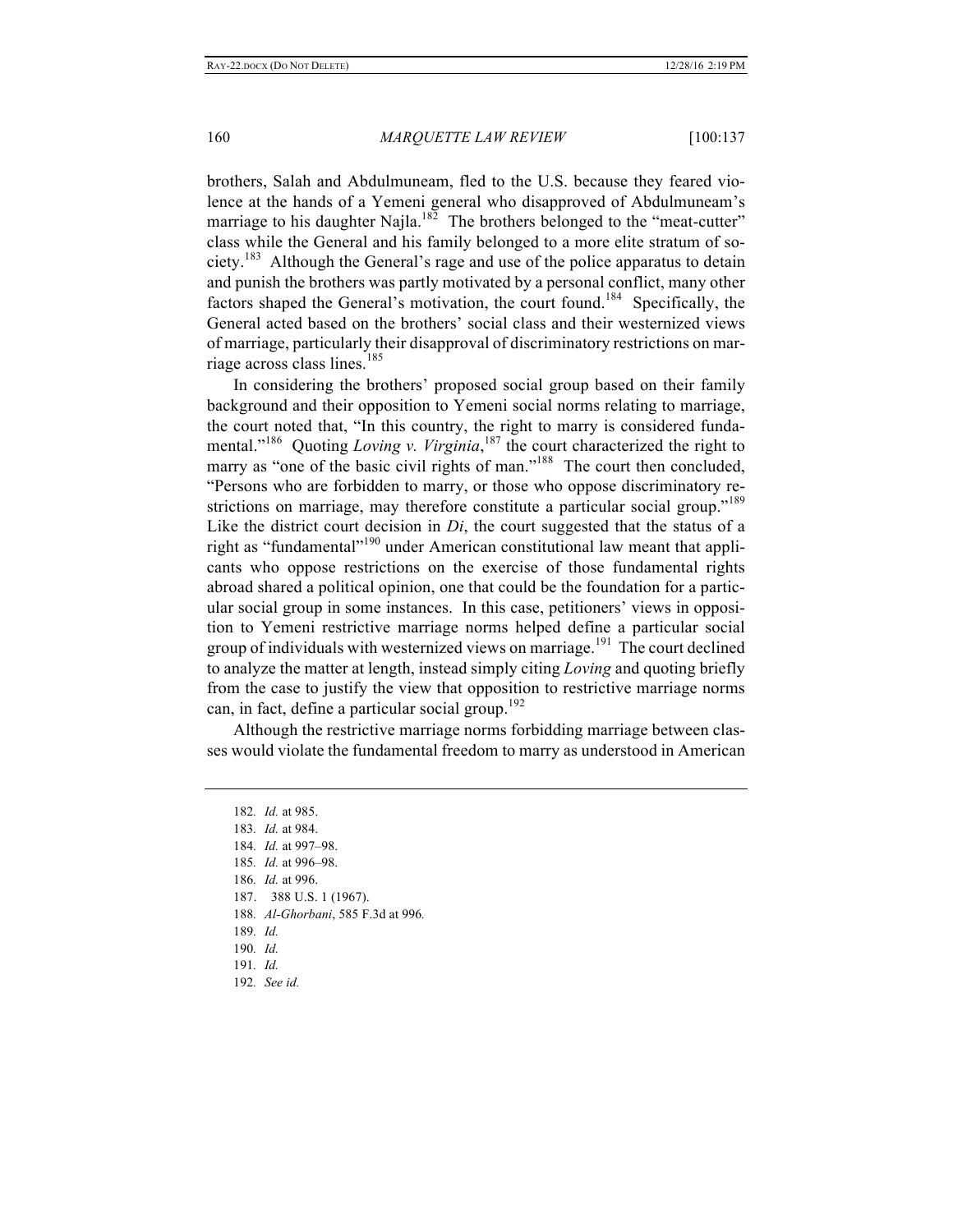constitutional law, the same result could have been reached without any reference to constitutional law.<sup>193</sup> Thus, the heightened importance of the rights at stake under U.S. constitutional law was sufficient to justify granting the petition for review in this case, but probably unnecessary.

#### 2. Insufficient

In direct contrast to the above-described cases, federal courts have also held that proving a U.S. constitutional violation does not, without more, establish eligibility for asylum.<sup>194</sup> These are cases where a constitutional violation is "insufficient" to establish asylum eligibility, and more is required of the applicant. Often, in these cases, the right at stake is important or fundamental under U.S. constitutional law, but the government denies the right through economic sanctions or a less physically painful form of persecution.

Specifically, in cases involving parental rights and the right to marry, federal courts have determined that simply proving a constitutional violation is insufficient to establish eligibility for asylum.<sup>195</sup> In *Romeike v. Holder*,<sup>196</sup> the Sixth Circuit explicitly rejected the relevance of U.S. constitutional law in analyzing whether Germany's compulsory school attendance law persecuted Christian parents who wished to homeschool their children for religious reasons.<sup>197</sup> In that case, the parents (Romeikes) had five children whom they home-schooled in order to protect them from anti-Christian influence.<sup>198</sup> The German government imposed fines on the Romeikes for failing to send their children to a public or a state-approved private school, and on one occasion, the police escorted the Romeike children to school.<sup>199</sup> Fellow homeschooling families subsequently assisted the Romeikes in barring the police from escorting the children to school, and the police declined to use force.<sup>200</sup> The school district continued to impose fines, but at no time did the police use force to enforce the law against the Romeikes.<sup>201</sup> By the time the family fled Germany, the total

<sup>193</sup>*. Id*. (citing Faruk v. Ashcroft, 378 F.3d 940, 943 (9th Cir. 2004) ("We have established that persecution for marrying between races, religions . . . or political opinion is persecution on account of a protected ground.")).

<sup>194</sup>*. See* Fatin v. INS, 12 F.3d 1233, 1240 (3d Cir. 1993) ("[W]e interpret *Acosta* as recognizing that the concept of persecution does not encompass all treatment that our society regards as unfair, unjust, or even unlawful or unconstitutional.").

<sup>195.</sup> Romeike v. Holder, 718 F.3d 528, 534 (6th Cir. 2013).

<sup>196. 718</sup> F.3d 528 (6th Cir. 2013).

<sup>197</sup>*. Id.* at 530.

<sup>198</sup>*. Id.*

<sup>199</sup>*. Id.*

<sup>200</sup>*. Id.*

<sup>201</sup>*. Id.*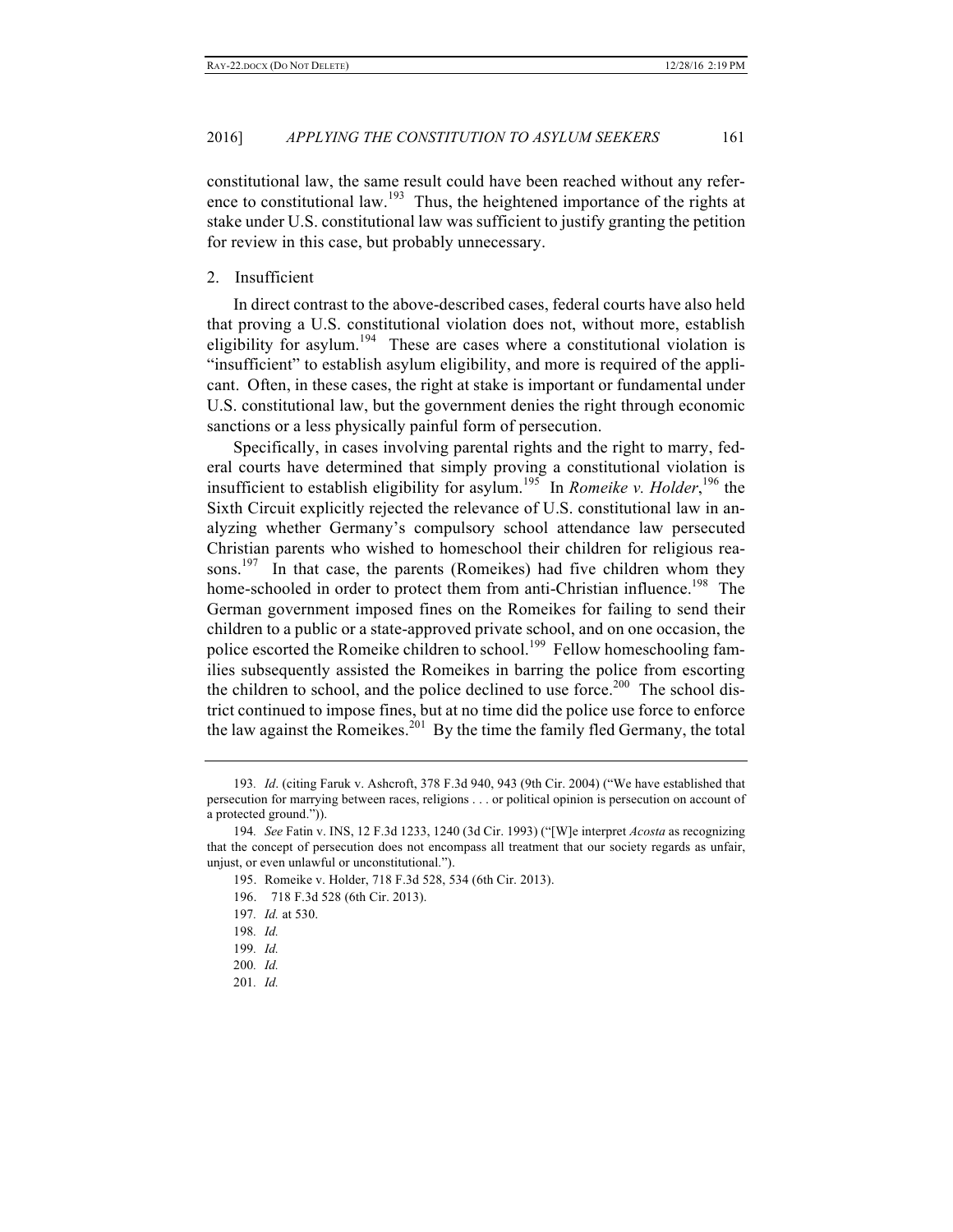unpaid fines amounted to \$9,000.<sup>202</sup>

The court noted that, although the U.S. Constitution protects the fundamental right of parents to guide the upbringing of a child, the absence of this guarantee abroad did not "establish[] persecution on religious or any other protected ground."<sup>203</sup> The court further noted that asylum applicants cannot establish eligibility for asylum merely by demonstrating a violation of U.S. constitutional law or "merely by proving a treaty violation."<sup>204</sup> Specifically, the court noted that Congress declined to create statutory asylum to provide a "safe haven to people living elsewhere in the world who face government strictures that the United States Constitution prohibits."<sup>205</sup>

The court analyzed persecution by assuming that a law of general applicability could never amount to persecution.<sup>206</sup> Instead, the court analyzed the *application* of the German law in question to the Romeikes and determined that it did not constitute persecution because the German government enforced this law of general applicability without distinctions or animus based on protected grounds.<sup>207</sup> In particular, the Romeikes had failed to demonstrate that the compulsory school attendance law was applied selectively to religious homeschoolers or that homeschoolers are punished more severely than others who violate the compulsory school attendance law.208 Thus, without evidence of either selective enforcement or discriminatory punishment, the Romeikes could not prevail, and the violation of U.S. constitutional norms was *insufficient* to justify granting the petition for review.<sup>209</sup>

Other courts have similarly rejected the sufficiency of U.S. constitutional violations to demonstrate asylum eligibility in cases based on the right to marry.<sup>210</sup> In *Chen v. Ashcroft*,<sup>211</sup> the Third Circuit assessed whether the BIA's decision in *C-Y-Z*, which recognized derivative asylum claims based on forced sterilization of a spouse but not an unmarried partner, irrationally and arbitrarily

210*. See* Chen v. Ashcroft, 381 F.3d 221, 230 (3d Cir. 2004).

<sup>202</sup>*. Id.*

<sup>203</sup>*. Id.* at 534 (citing Wisconsin v. Yoder, 406 U.S. 205, 233 (1972); Pierce v. Soc'y of Sisters, 268 U.S. 510, 534–35 (1925); Meyer v. Nebraska, 262 U.S. 390, 400–01 (1923)).

<sup>204</sup>*. Id.*

<sup>205</sup>*. Id.* at 530.

<sup>206</sup>*. Id.* at 534 (characterizing argument that compulsory-attendance law violates fundamental rights as having an "Achilles' heel"—namely that persecution must be "*on account of* a protected ground."). Noting that the petitioners had failed to prove *nexus*, the court then used this failure as proof of lack of persecution. *Id.* The court's analysis, thus, appears to conflate persecution and nexus.

<sup>207</sup>*. Id.* at 535.

<sup>208</sup>*. Id.* at 532.

<sup>209</sup>*. See id.* at 532, 534*.*

<sup>211.</sup> 381 F.3d 221 (3d Cir. 2004).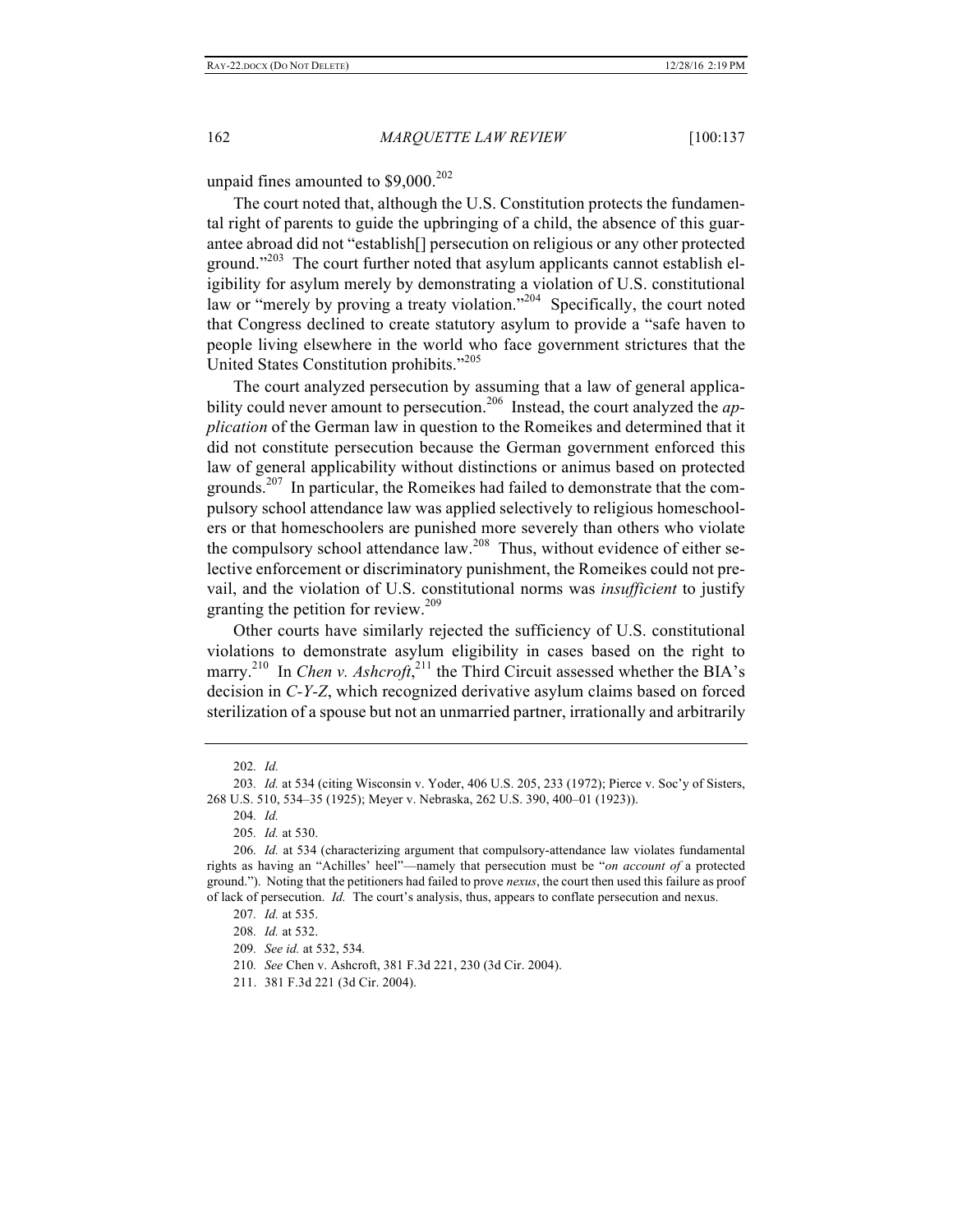excluded unmarried partners who would have married but for the PRC's "inflated minimum marriage age  $\ldots$   $\frac{1}{2}$  Chen and his fiancée, Chen Gui, began living together in 1994 at the ages of 19 and 18, respectively.<sup>213</sup> In 1995, Chen Gui learned she was pregnant, and the couple sought a marriage license.<sup>214</sup> Officials denied their application because Chinese law required men to be at least 25 years old and women at least 23 years old to marry.<sup>215</sup> Chen alleged that government officials "soon became aware of the pregnancy" and informed the couple that the pregnancy would have to be aborted.<sup>216</sup> Instead of complying with the order, the couple went into hiding.<sup>217</sup> Chen refused to reveal Chen Gui's whereabouts and was attacked.<sup>218</sup> He then fled China, leaving Chen Gui living at his parents' home.<sup>219</sup> He later learned that she was forced to have an abortion during the eighth month of pregnancy.<sup>220</sup>

Without deciding the permissibility of *C-Y-Z* as an interpretation of the 1996 Amendment to the INA, the court determined that the BIA's decision to limit *C-Y-Z* to married couples was permissible, even though some couples were excluded from marrying in PRC due to age restrictions and thus could not benefit from the *C-Y-Z* rule.<sup>221</sup> In evaluating petitioner's claim, the court discussed U.S. constitutional law's recognition of marriage as a fundamental right, as well as various international human rights instruments regarding marriage.<sup>222</sup> It then noted that the states within the United States are authorized to regulate the age of marriage, that many set the age of marriage much younger than the PRC policy, and that these laws are constitutional.<sup>223</sup> Citing precedent such as Zablocki v. Redhail,<sup>224</sup> as well as international legal support for "[I]aws setting

215*. Id.*

223*. Id.*

224. 434 U.S. 374, 386 (1978).

<sup>212</sup>*. Id.* at 222.

<sup>213</sup>*. Id.* at 223.

<sup>214</sup>*. Id.*

<sup>216</sup>*. Id.*

<sup>217</sup>*. Id.*

<sup>218</sup>*. Id.*

<sup>219</sup>*. Id.*

<sup>220</sup>*. Id.*

<sup>221</sup>*. Id.* at 222.

<sup>222</sup>*. Id.* at 230 (citing Loving v. Virginia, 388 U.S. 1 (1967)); *id.* at n.12 (citing Convention on Consent to Marriage, Minimum Age for Marriage and Registration of Marriages, art. 2, Dec. 9, 1964, 521 U.N.T.S. 231, http://www.ohchr.org/EN/ProfessionalInterest/Pages/MinimumAgeForMarriage.a spx [https://perma.cc/2EG3-ZS85]) ("States Parties to the present Convention shall take legislative action to specify a minimum age for marriage.").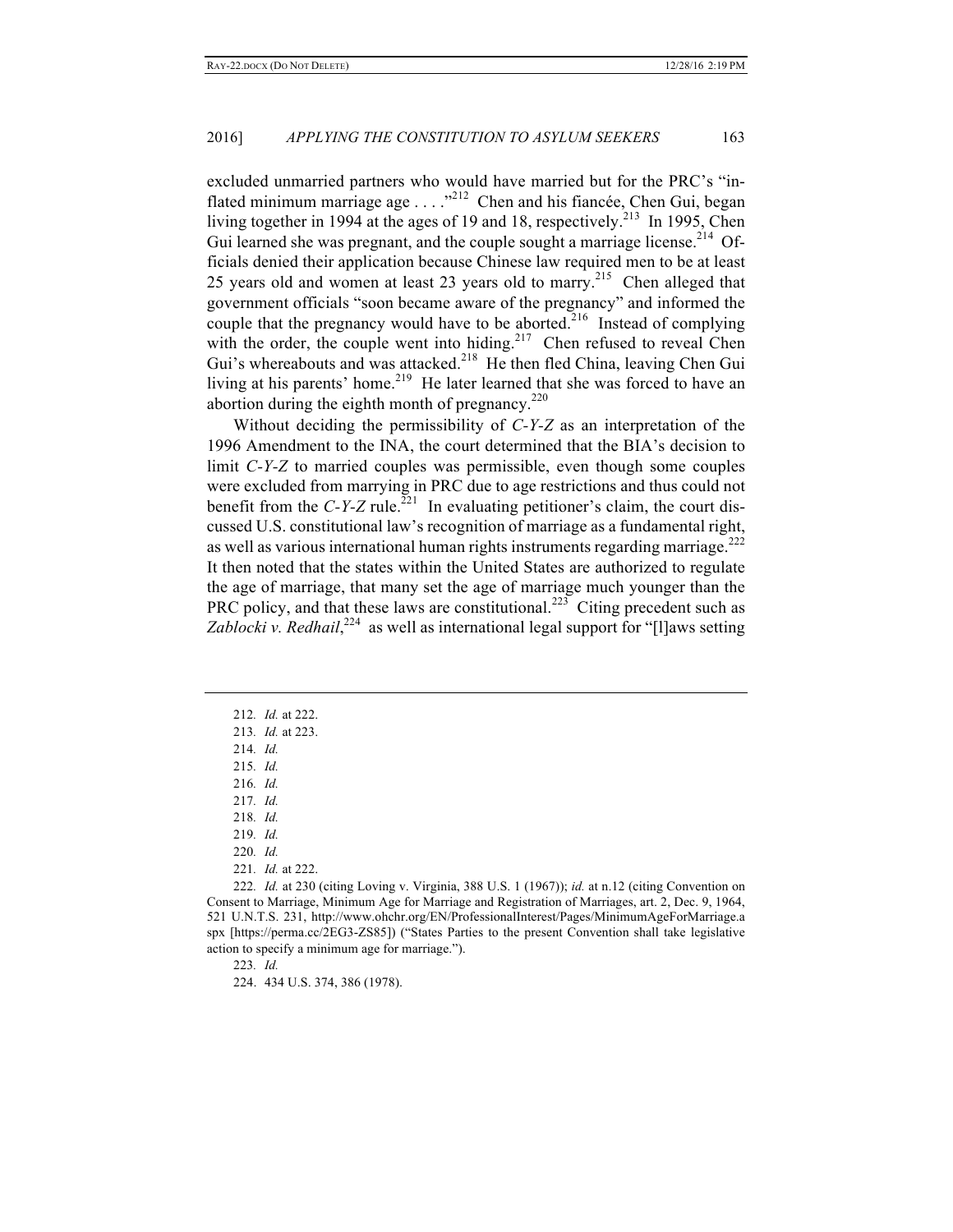reasonable minimum marriage ages," the court confirmed the power of the government to regulate marriage consistently with the right to marry.<sup>225</sup> It noted, however, that the states as well as most other countries generally set the minimum age much younger than the PRC, thus recognizing that the PRC's law burdened the right to marry even if it did not violate it. $226$ 

After considering these points, the court noted that proving a constitutional violation would not be sufficient to demonstrate eligibility for asylum.<sup>227</sup> It noted, "[a] law or practice, however, does not necessarily rise to the level of 'persecution' simply because it does not satisfy American constitutional standards or diverges from the pattern followed by other countries."<sup>228</sup> The court explained that the BIA was not "bound to conclude that minimums of 23 and 25 amounted to persecution."<sup>229</sup> In particular, the court could not conclude that "requiring a person to wait until reaching the age of 23 or 25 is so far outside the accepted realm of human decency as to constitute persecution." $2^{230}$ 

In sum, the court considered U.S. constitutional law, international human rights law, the laws of foreign jurisdictions, and notions of "human decency" in determining that the law in question was not inherently persecutory.<sup>231</sup> The court apparently regarded the PRC's law as anomalous, but not egregious, and likely not even unconstitutional by U.S. standards. At the same time, the court suggested that even if the law were impermissible under U.S. law, it would not be inherently persecutory for that reason alone.<sup>232</sup> As a result, a violation of U.S. constitutional law would be insufficient to establish a claim for refugee status. *Chen* is a softer example of this view because, unlike *Romeike*, where the Sixth Circuit conceded that Germany's compulsory school law would likely violate the First Amendment if adopted in the United States,<sup>233</sup> *Chen* involved laws that would probably not be deemed unconstitutional if adopted here. *Chen* states rather than demonstrates the insufficiency of a constitutional violation to support asylum eligibility. $^{234}$ 

232*. Id.*

233. Romeike v. Holder, 718 F.3d 528, 530 (6th Cir. 2013) ("Had the Romeikes lived in America at the time, they would have had a lot of legal authority to work with in countering [their] prosecution.") (citing Wisconsin v. Yoder, 406 U.S. 205, 213–14, (1972); Pierce v. Soc'y of Sisters, 268 U.S. 510, 534–35 (1925); Meyer v. Nebraska, 262 U.S. 390, 400–01 (1923)).

234*. Chen*, 381 F.3d at 230–231.

<sup>225</sup>*. Chen*, 381 F.3d at 230.

<sup>226</sup>*. Id.* 227*. Id.* at 230–31.

<sup>228</sup>*. Id.*

<sup>229</sup>*. Id.* at 231.

<sup>230</sup>*. Id.*

<sup>231</sup>*. Id.* at 230–31.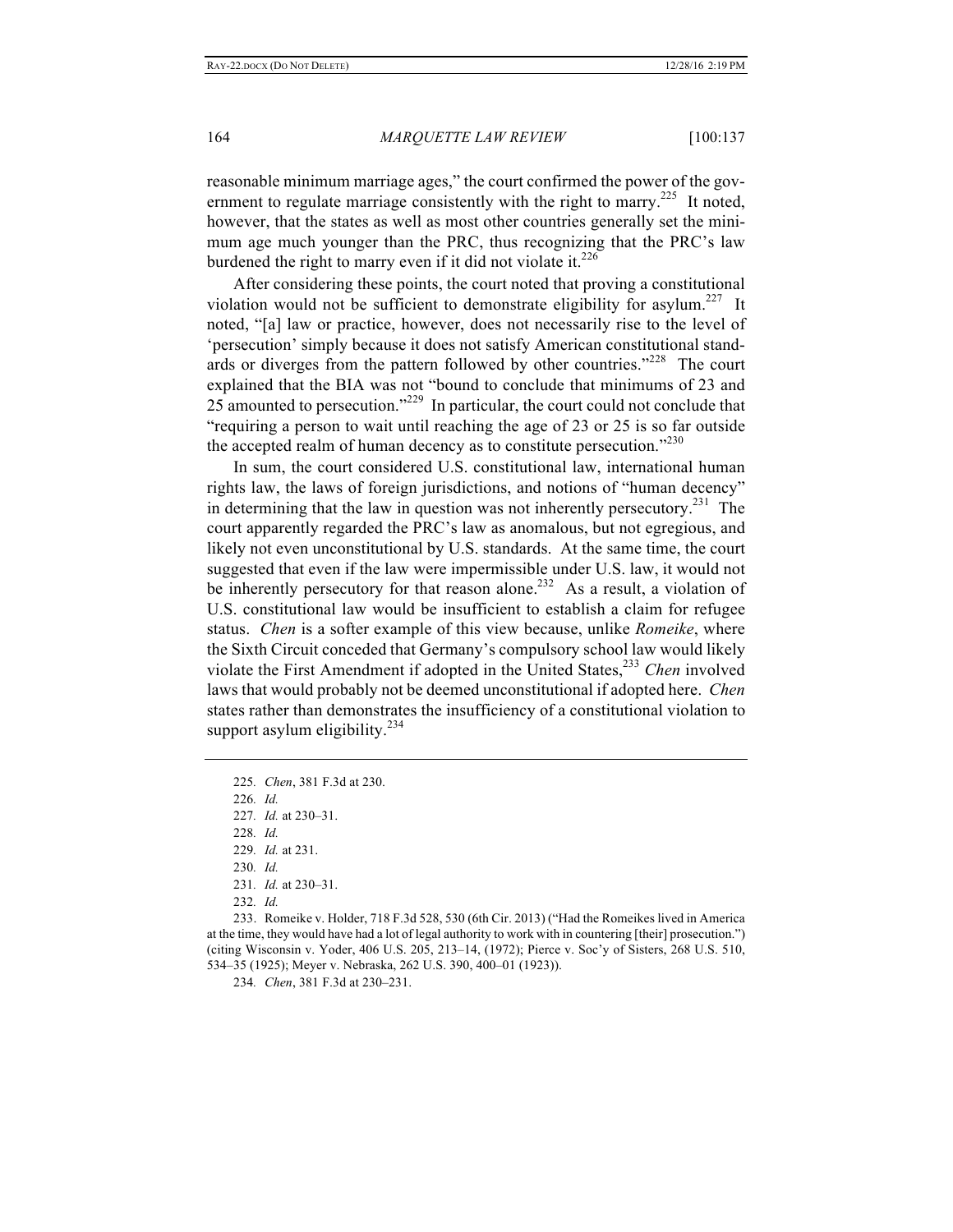Cases where constitutional violations were sufficient to prove the persecution or nexus elements of a claim for asylum—*Canas-Segovia*, *Karouni*, *Kazemzedah*, *Di*, *Shi*, and *Al-Ghorbani*—generally involved more severe harm. In those cases, the harm at stake was undoubtedly severe: imprisonment, forced sterilization, and torture or death, respectively.<sup>235</sup> These cases all involve sympathetic facts and the egregious, physically painful violation of fundamental rights under U.S. constitutional law. The outcomes of these cases follow from the combination of the threat or prior experience of severe harm and the infringement of a U.S. constitutional right.

On the other hand, in the cases where courts deemed a constitutional violation insufficient to establish eligibility for asylum, the harm at stake was generally less severe—for example, the economic sanctions for homeschooling in *Romeike*<sup>236</sup> or fines incurred for marrying early in *Chen*. 237 Although religious freedom and the right to marry are core constitutional rights, the harms leveled against the applicants for attempting to exercise these rights was noticeably less severe than what applicants faced in the "sufficient" cases. Ultimately, where more physically painful harms awaited the applicants, courts seemed more likely to recognize that persecution had occurred or was likely to occur on account of a protected characteristic and deem proof of a constitutional violation sufficient to prove these elements as well.<sup>238</sup> Thus, the distinction between the "sufficient" and "insufficient" cases can be understood, at least in part, in terms of the severity of physical harm the applicant suffered. Courts may be willing to use constitutional law to augment otherwise sound rationales for meritorious asylum claims, but they are not willing to use constitutional law to resolve weaker claims favorably for the applicant. This approach makes sense, but the ambiguity surrounding whether constitutional norms are used merely in dicta or instead are central to the reasoning of a case can lead to confusion for both courts and litigants alike.

#### *B. The second distinction: necessary versus unnecessary*

In the second set of cases, courts have regarded proof of a constitutional

<sup>235.</sup> Kazemzadeh v. U.S. Att'y Gen., 577 F.3d 1341, 1346 (11th Cir. 2009); Al-Ghorbani v. Holder, 585 F.3d 980, 984 (6th Cir. 2009); Karouni v. Gonzales, 399 F.3d 1163 (9th Cir. 2005); Canas-Segovia v. INS, 902 F.2d 717 (9th Cir. 1990); Di v. Carroll, 842 F. Supp. 858, 862 (E.D. Va. 1994).

<sup>236.</sup> News sources suggest that the Romeikes also faced losing custody of their children, but the Sixth Circuit declined to mention this possibility. *See, e.g.,* Ben Waldron, Home Schooling German Family Allowed to Stay in US (Mar. 5, 2014), http://abcnews.go.com/US/home-schooling-germanfamily-allowed-stay-us/story?id=22788876.

<sup>237</sup>*. Chen*, 381 F.3d at 231.

<sup>238.</sup> The outcomes of these cases suggest a hierarchy of severity placing death, imprisonment, and bodily injury over economic harm. *See* Rempell, *supra* note 39, at 311–12.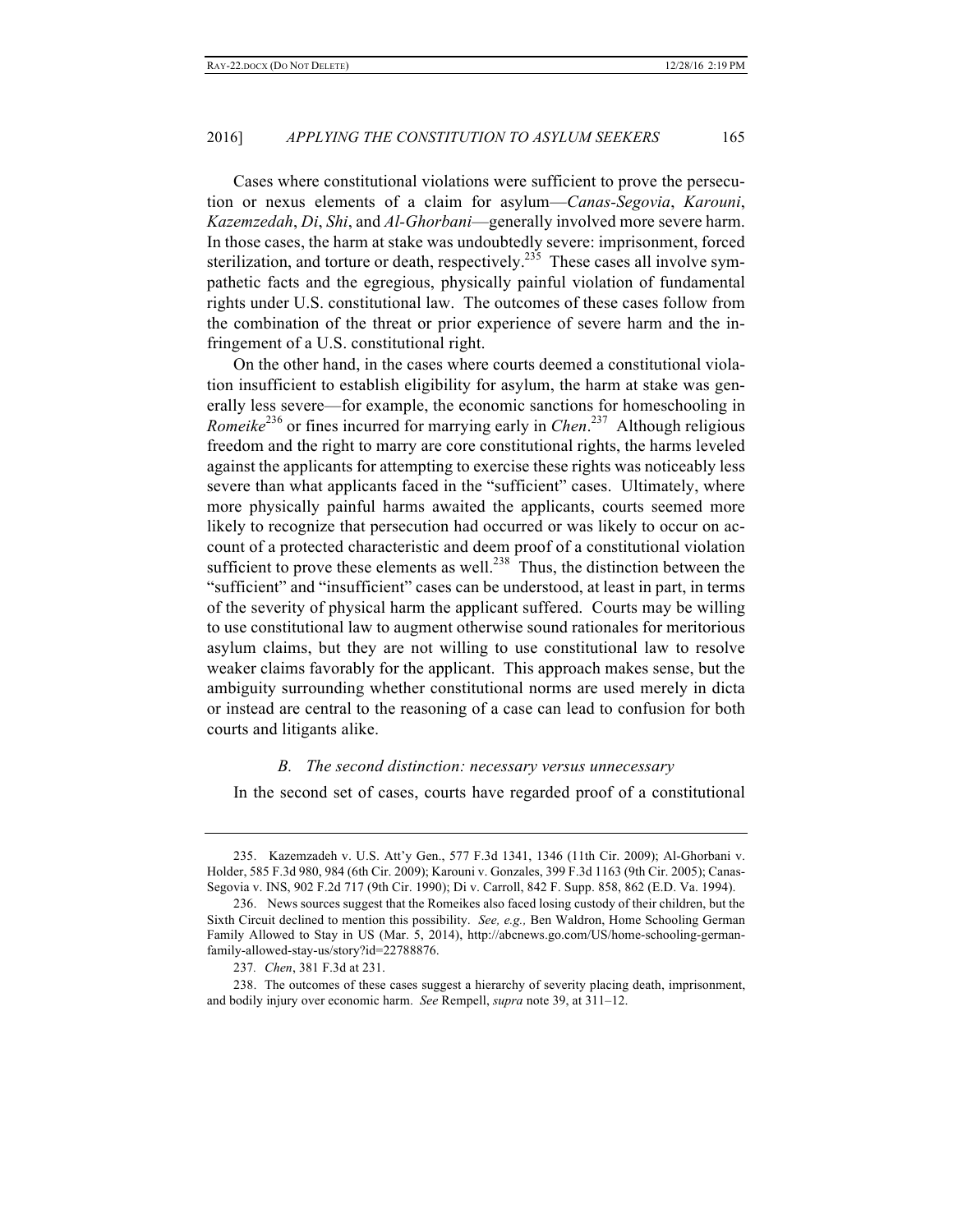violation as either necessary or unnecessary to proving eligibility for asylum. On the one hand, some courts essentially require asylum applicants to prove that the harm suffered violates the U.S. Constitution in order to demonstrate eligibility for asylum. These cases suggest that a constitutional violation is essential or necessary to qualify for asylum. In direct contrast, courts elsewhere suggest that proving a constitutional violation is unnecessary to prove eligibility for asylum.

The "necessary" and "unnecessary" cases are uncommon, and to understand why, it is important to consider how constitutional analogies or arguments would arise in these cases. If a court states that an asylum applicant cannot prevail without proving a constitutional violation, the government would have been the entity to advance that argument. (It would undermine the applicant's interest to argue that she could not possibly prevail without showing a constitutional violation.) Similarly, if a court states that an asylum applicant can prevail, despite failing to prove a violation of the U.S. Constitution, the government most probably pressed for a contrary conclusion.<sup>239</sup> There are few opportunities for the government to raise these arguments in the U.S. Courts of Appeals, for the government cannot petition for review from asylum grants below.<sup>240</sup> Petitioners, on the other hand, are seeking the appellate court to grant their petition based on the BIA's errors, and they would have nothing to lose by raising novel arguments based on constitutional norms. In light of these procedural facts, cases suggesting that proof of a constitutional violation is necessary or unnecessary are relatively uncommon.

#### 1. Necessary

The Seventh Circuit has drawn on constitutional norms to define key terms in the refugee definition, and in so doing, has used these norms to establish necessary conditions for asylum. For example, in *Chen v. Holder*, the court drew on First Amendment jurisprudence to analyze the petitioner's claim of persecution on account of her capitalist views.  $24\overline{1}$  The petitioner alleged that the government had razed a dozen homes to construct a military building, but had promised the displaced families that they would provide "similarly sized plots of land . . . pay for construction of new houses within three months . . .

<sup>239.</sup> The applicant would be unlikely to invoke constitutional law where his or her circumstances do not demonstrate a violation because it would undermine the applicant's case regarding the severity of the harm suffered.

<sup>240.</sup> INA § 242(a)(1), 8 U.S.C. § 1252(a)(1) (2012) (permitting judicial review of orders of *removal*).

<sup>241.</sup> Chen v. Holder, 607 F.3d 511, 513 (7th Cir. 2010).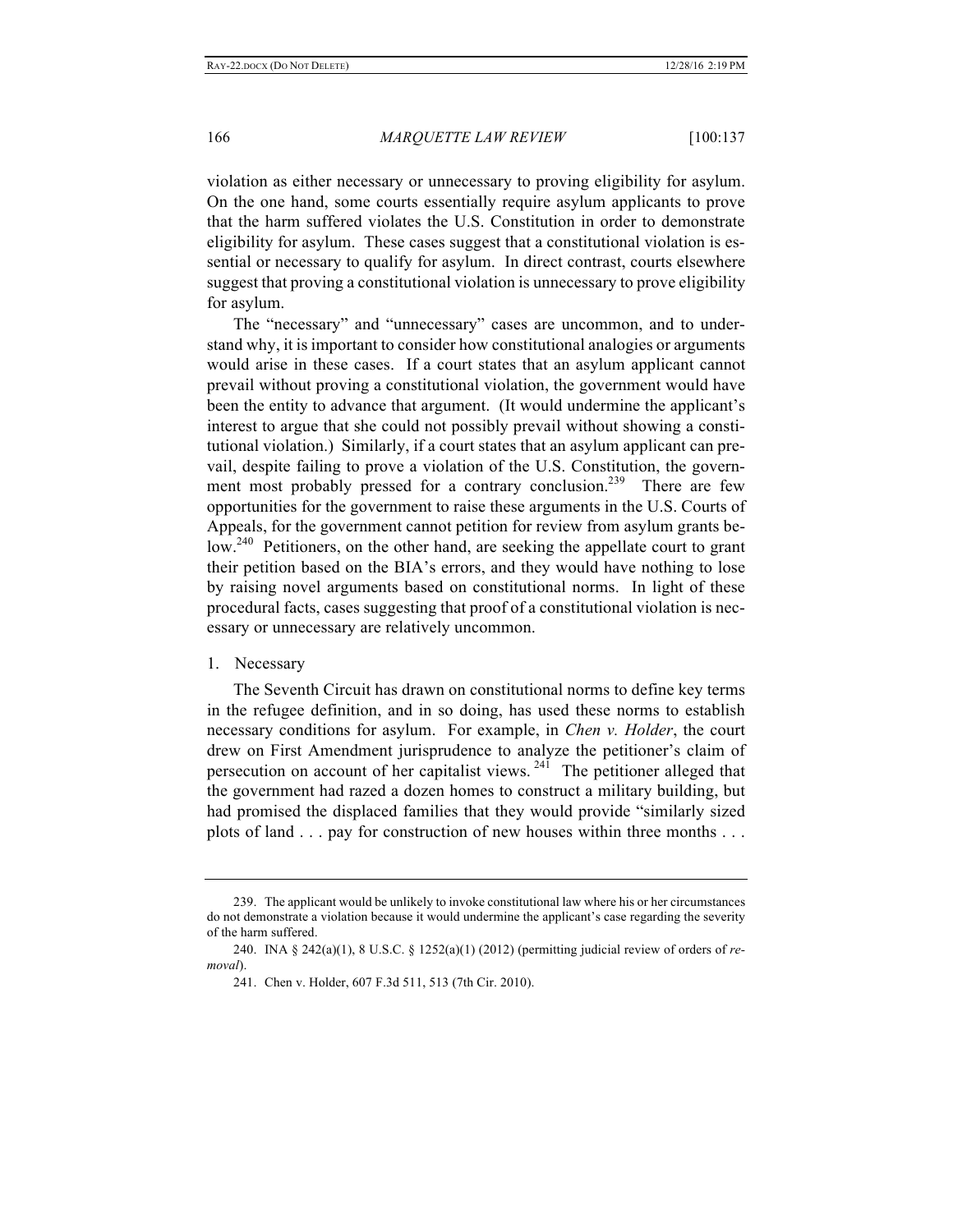[and] provide rent for transitional housing."<sup>242</sup> Although the government paid the rent, it reneged on the other aspects of its promise. Accordingly, Chen filed suit, but the court dismissed her suit, and government officials soon came looking to arrest her.

The BIA determined that Chen's suit "did not advance a political position," and thus, she had not been persecuted on account of one.<sup>243</sup> On review, the Seventh Circuit considered whether litigation might constitute political expression and turned to First Amendment jurisprudence. First, it noted that time, place, and manner restrictions are independent from the speaker's particular views, and that China may have legitimately decided that litigation is not an appropriate vehicle for expressing political views.<sup>244</sup> In addition, the court noted that even under U.S. law, constitutional protection for litigation does not extend to frivolous suits; a plaintiff can be found liable for abuse of process if the plaintiff's suit is "objectively baseless."<sup>245</sup> The Seventh Circuit noted that Chen's suit fell into this category, as she sought to assert *her parents'* rights to land; unsurprisingly, the local court had peremptorily dismissed her suit. The Seventh Circuit then stated, "If courts of this nation would deem such a suit frivolous and sanctionable—and not an impingement on the rights of political opinion sheltered by the first amendment—it cannot be political persecution for other nations to think likewise."<sup>246</sup> Thus, the court used First Amendment standards to define "political position" and a failure to satisfy these standards doomed the petitioner's asylum claim.<sup>247</sup>

In another pair of asylum cases involving claims by government workers based on persecution on account of political opinion and social group, the Seventh Circuit used First Amendment jurisprudence to articulate the contours of "political opinion." An applicant's inability to demonstrate that her opinion would be protected under the standards of the First Amendment meant that the applicant's claim for asylum necessarily failed.<sup>248</sup> In those cases, an asylum

<sup>242.</sup> *Id.* at 512.

<sup>243</sup>*. Id.*

<sup>244</sup>*. Id.* at 513.

<sup>245</sup>*. Id*.

<sup>246</sup>*. Id.*

<sup>247</sup>*. Id.* at 514. The court remanded to the BIA, however, to consider whether the warrant for Chen's arrest—a disproportionate response in the court's view—suggested that the government may have been "setting out to muzzle a political opponent" rather than simply enforcing Chinese law on the proper use of the courts. *Id.*

<sup>248.</sup> Musabelliu v. Gonzales, 442 F.3d 991, 996 (7th Cir. 2006); Pavlyk v. Gonzales, 469 F.3d 1082, 1092 (7th Cir. 2006).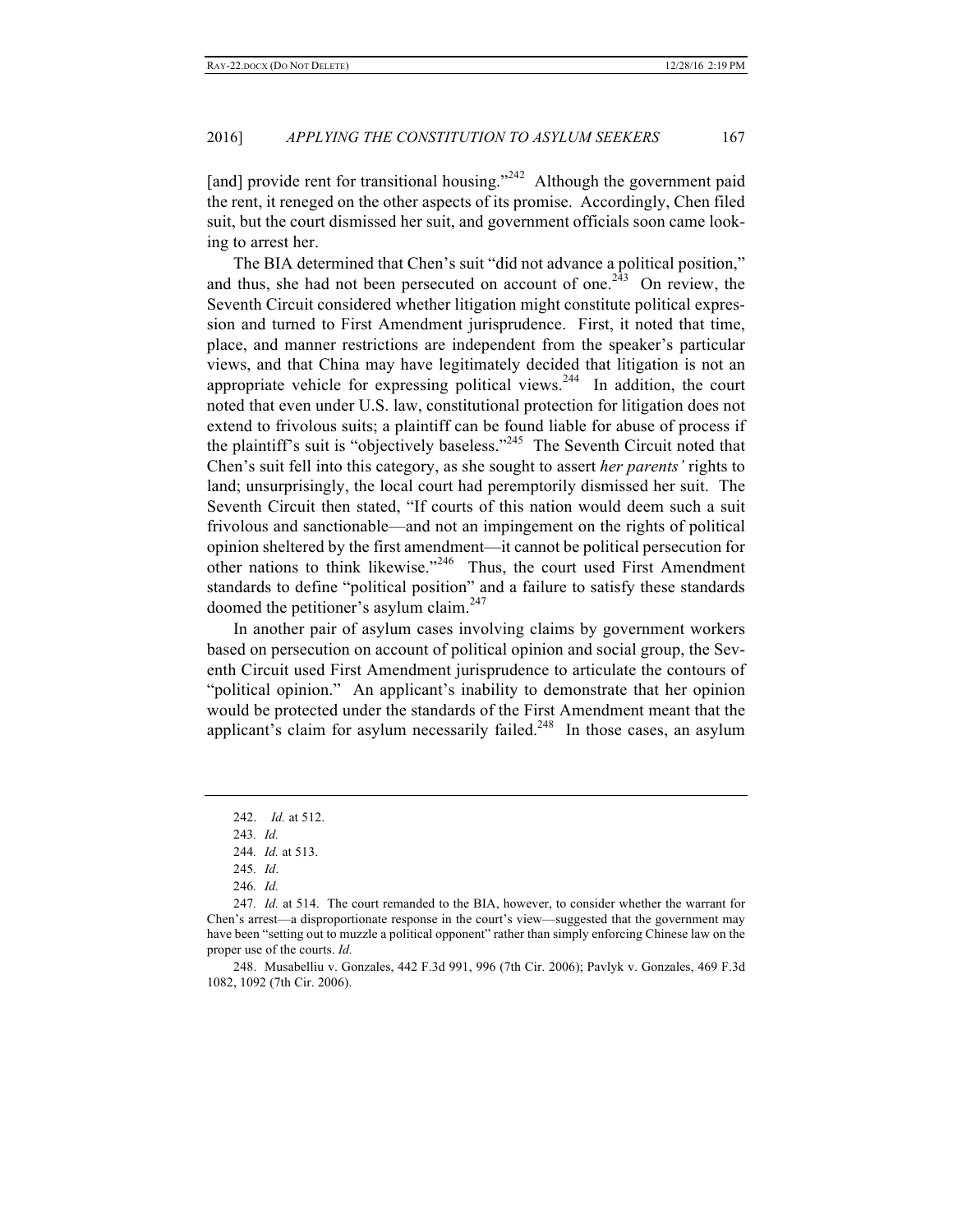seeker could not succeed absent a showing that the harm she suffered on account of a protected characteristic would have—at the very least—amounted to a First Amendment violation had it occurred in the U.S.<sup>249</sup>

In these cases, the Seventh Circuit explicitly discussed competing views of the practice of relying on U.S. constitutional norms in asylum adjudications.<sup>250</sup> In *Musabelliu v. Gonzales*, <sup>251</sup> the Seventh Circuit determined that an Albanian former colonel had not suffered persecution on account of his political opinion when he lost his job after meeting with a public prosecutor about military corruption.<sup>252</sup> The court determined that Musabelliu's claims failed for a number of reasons, including that the opinions he expressed were not "political" under First Amendment jurisprudence.<sup>253</sup> Acknowledging that whistle-blowing can constitute a political opinion, the court observed that Musabelliu neither campaigned for the ouster of any leader nor expressed his views in a public forum.254 Instead, he merely shared his views with his superior officers within the chain of command, "as part of his official duties."<sup>255</sup> Given the limited protection for such views under First Amendment law, the court deemed it "implausible to treat the reference to 'political opinion' [in the INA] as necessarily encompassing forms of expression that may not have constitutional protection even in the United States—and that are, if protected at all, at or near the outer limit of the first amendment's coverage."<sup>256</sup> The court doubted that the INA would protect the expression of opinions abroad that are not constitutionally protected here.<sup>257</sup> Thus, the court suggested that a foreign nation must violate a U.S. constitutional norm before that court would even consider granting a petition for review. The lack of such a violation in this case, among other factors, doomed the application.

Similarly, in *Pavlyk v. Gonzales*,<sup>258</sup> the Seventh Circuit determined that a former Ukrainian prosecutor's mistreatment for investigating governmental corruption also did not amount to persecution on account of political opinion that would entitle the applicant to withholding of removal.<sup>259</sup> The applicant,

258. 469 F.3d 1082 (7th Cir. 2006).

<sup>249</sup>*. Musabelliu*, 442 F.3d at 996; *Pavlyk*, 469 F.3d at 1092 (Cudahy, J. concurring).

<sup>250</sup>*. See Musabelliu*, 442 F.3d at 996; see also *Pavlyk*, 469 F.3d at 1089.

<sup>251.</sup> 442 F.3d at 991.

<sup>252</sup>*. Id.* at 993–94.

<sup>253</sup>*. Id.* at 995–96.

<sup>254</sup>*. Id.*

<sup>255</sup>*. Id.* at 996.

<sup>256</sup>*. Id.* (citation omitted).

<sup>257</sup>*. Id.*

<sup>259</sup>*. Id.* at 1086–87, 1090 (noting that Pavlyk's asylum claim was untimely, and thus, evaluating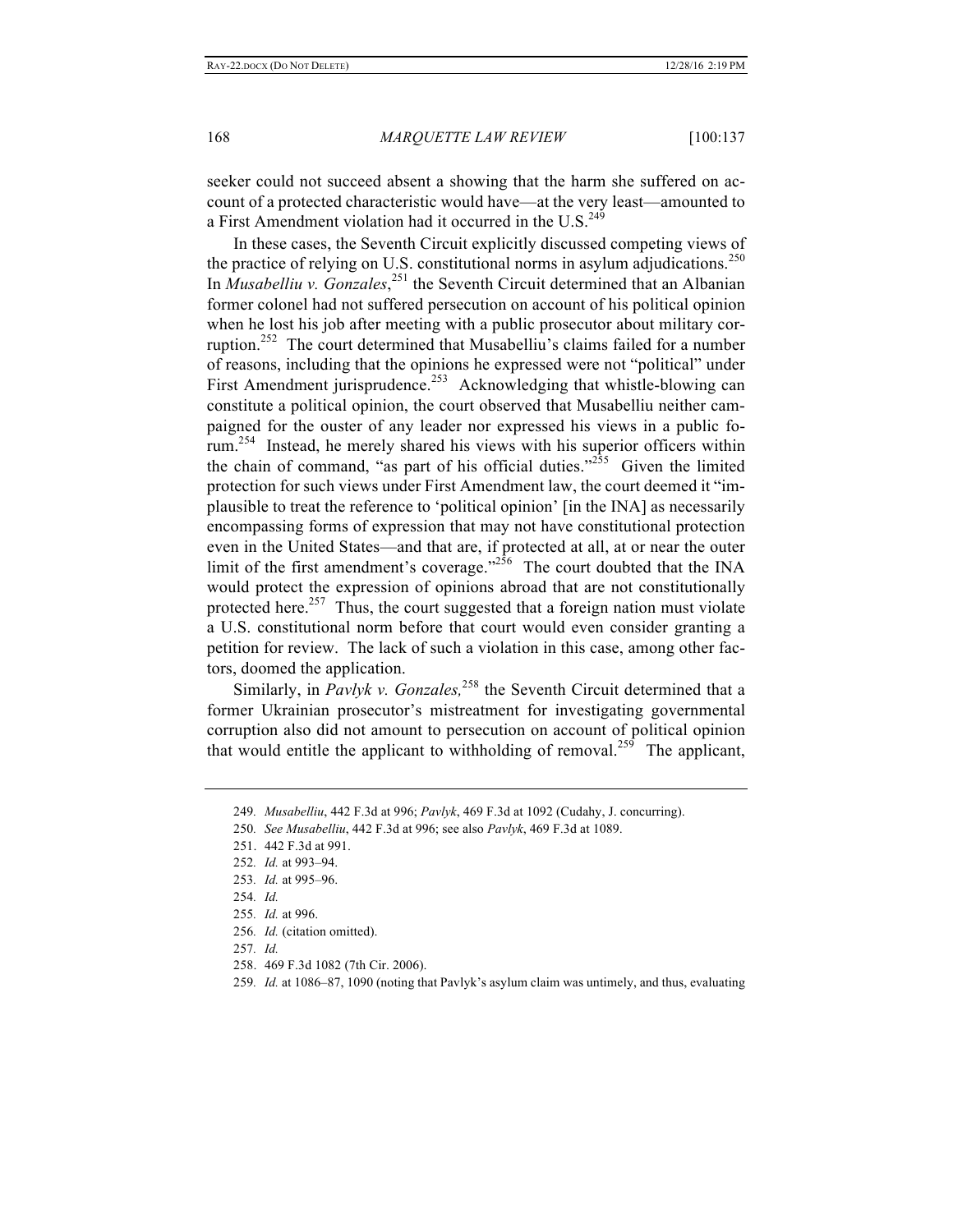Volodymyr Pavlyk, served in the Soviet army and worked as a prosecutor in Ukraine, where he pursued controversial cases.<sup>260</sup> In the course of his work, he and his family received threats, and someone shot at him as he was leaving work one night.<sup>261</sup> At some point, Ukraine charged Pavlyk with bribery and issued a warrant for his arrest.<sup>262</sup>

Pavlyk claimed that the warrant was a form of retaliation for his controversial investigations, and that he had been and would continue to be persecuted on account of his membership in the particular social group consisting of "Ukrainian prosecutors."<sup>263</sup> The court reasoned that, even assuming the threats amounted to persecution, Pavlyk could not prove nexus to a protected characteristic.<sup>264</sup> The proposed social group was not united by an immutable characteristic,<sup>265</sup> as one could resign and no longer be a Ukrainian prosecutor, nor could Pavlyk prove that the persecution occurred because of his membership in this group.<sup>266</sup> Pavlyk also argued that he was persecuted on account of his political opinion, but the court determined that Pavlyk had not engaged in any "classic political activities."<sup>267</sup> Moreover, although whistle-blowers may qualify for asylum, the court noted that Pavlyk had not sought to bring the results of the investigation to the public "in quest of a political decision."<sup>268</sup> Instead, he was simply doing his job as a prosecutor.269 Thus, as in *Musabelliu*, the court found no basis for relief.<sup>270</sup>

In concluding that Pavlyk was not eligible for protection, the court noted in dicta that even First Amendment jurisprudence did not protect public officials from retaliation when speaking "within an agency's hierarchy on an issue of public concern, as part of their duties."<sup>271</sup> The court then cited *Garcetti v. Ceballos*, <sup>272</sup> where the Supreme Court held that public officials under such circumstances are not speaking as citizens entitled to First Amendment protection,

only withholding of removal and Convention Against Torture (CAT)).

<sup>260</sup>*. Id.* at 1085.

<sup>261</sup>*. Id.*

<sup>262</sup>*. Id.*

<sup>263</sup>*. Id.* at 1088.

<sup>264</sup>*. Id.*

<sup>265</sup>*. Id.* at 1088–89.

<sup>266</sup>*. Id.*

<sup>267</sup>*. Id.* at 1089.

<sup>268</sup>*. Id.* (quoting Musabelliu v. Gonzales*,* 442 F.3d 991, 996 (7th Cir. 2006)).

<sup>269</sup>*. Id.*

<sup>270.</sup> In *Pavlyk*, the court determined that it lacked jurisdiction over Pavlyk's asylum claim, thus leaving only withholding and CAT. *Id.* at 1086.

<sup>271</sup>*. Id.* at 1089.

<sup>272.</sup> 547 U.S. 410 (2006).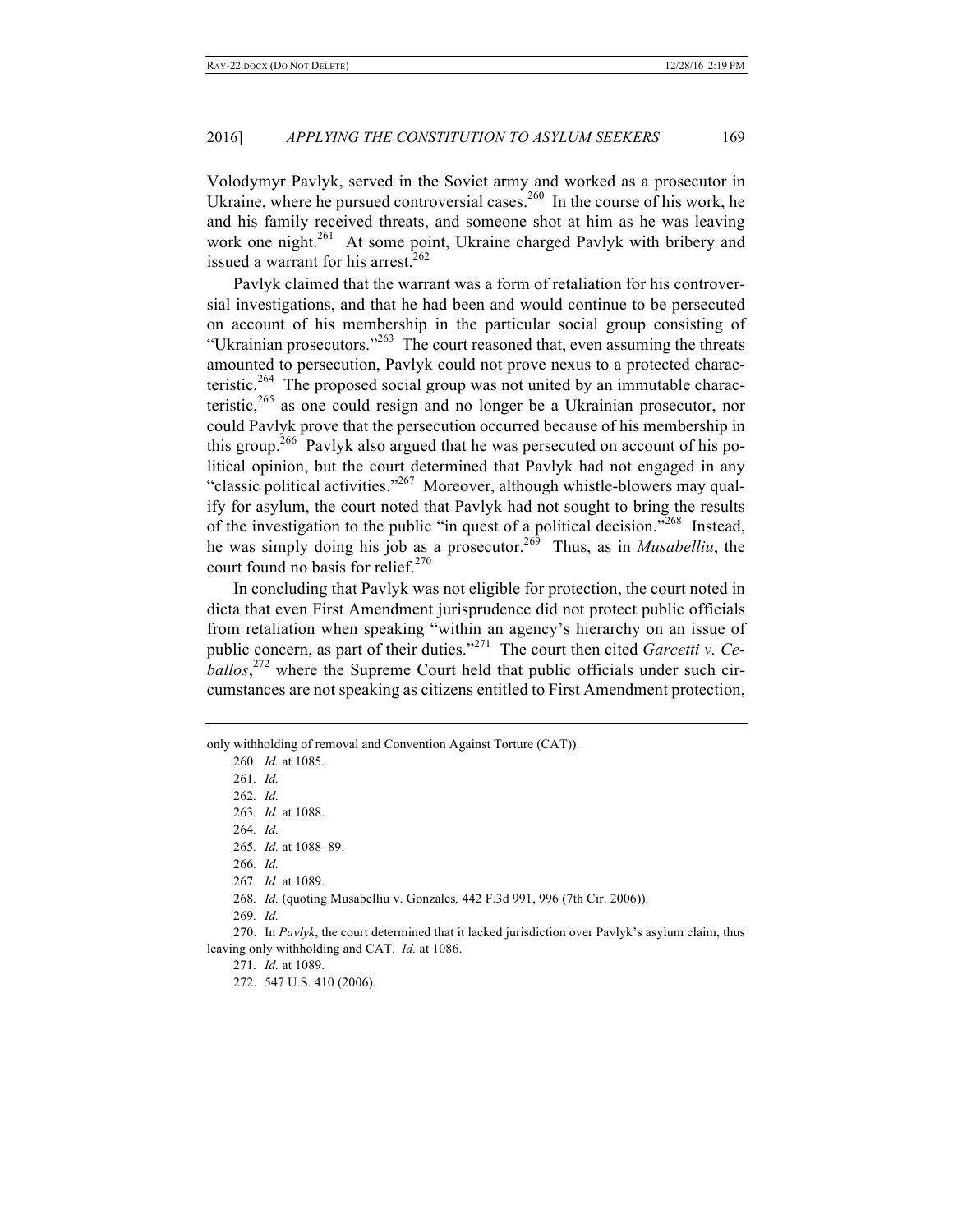but as employees speaking "pursuant to their official duties  $\dots$ ."<sup>273</sup> The court determined that Pavlyk's speech similarly did not constitute political speech, and that "it would be implausible to offer broader protection for speech to an alien under the immigration laws than is provided to citizens under the First Amendment."<sup>274</sup>

Judge Cudahy, concurring, took issue with the majority's use of First Amendment jurisprudence to establish a necessary condition for offering protection under refugee  $law.<sup>275</sup>$ 

It seems to me that this importation of our First Amendment's 'extra-employment' condition for protection of speech into the Immigration and Nationality Act's conditions for asylum . . . ignores the plain language of the Act's relevant provisions, which require only that 'the alien's life or freedom would be threatened . . . because of the alien's . . . political opinion.' 276

Noting that the Act protects not only the *expression* of opinion, but the *holding* of one, Judge Cudahy noted that the Act could encompass protection for any type of expression, including a public employee's expression of a political opinion in the course of his or official duties.<sup>277</sup> Judge Cudahy noted that asylum applicants claiming political persecution generally must demonstrate participation in "classically political activities," but that some applicants may perform public duties that "carry an obvious political implication that invites persecution," such as an election commissioner tasked with certifying an election.<sup>278</sup> In such cases, it may be possible for an applicant to demonstrate persecution on account of his or her political opinion simply by expressing an opinion in the course of his or her official duties.<sup>279</sup>

Rather than finding the more expansive protection under asylum law "implausible," Judge Cudahy defended its reasonableness in light of the different purposes of First Amendment protection and refugee protection.<sup>280</sup> While the First Amendment seeks to protect competing interests in a public employee's

274*. Id.*

- 275*. Id.* at 1092 (Cudahy, J., concurring).
- 276*. Id.*
- 277*. Id.*
- 278*. Id.* at 1092–93.
- 279*. Id.* at 1092.
- 280*. Id.*

<sup>273</sup>*. Pavlyk*, 469 F.3d at 1089 (citing *Garcetti*, 547 U.S. at 421).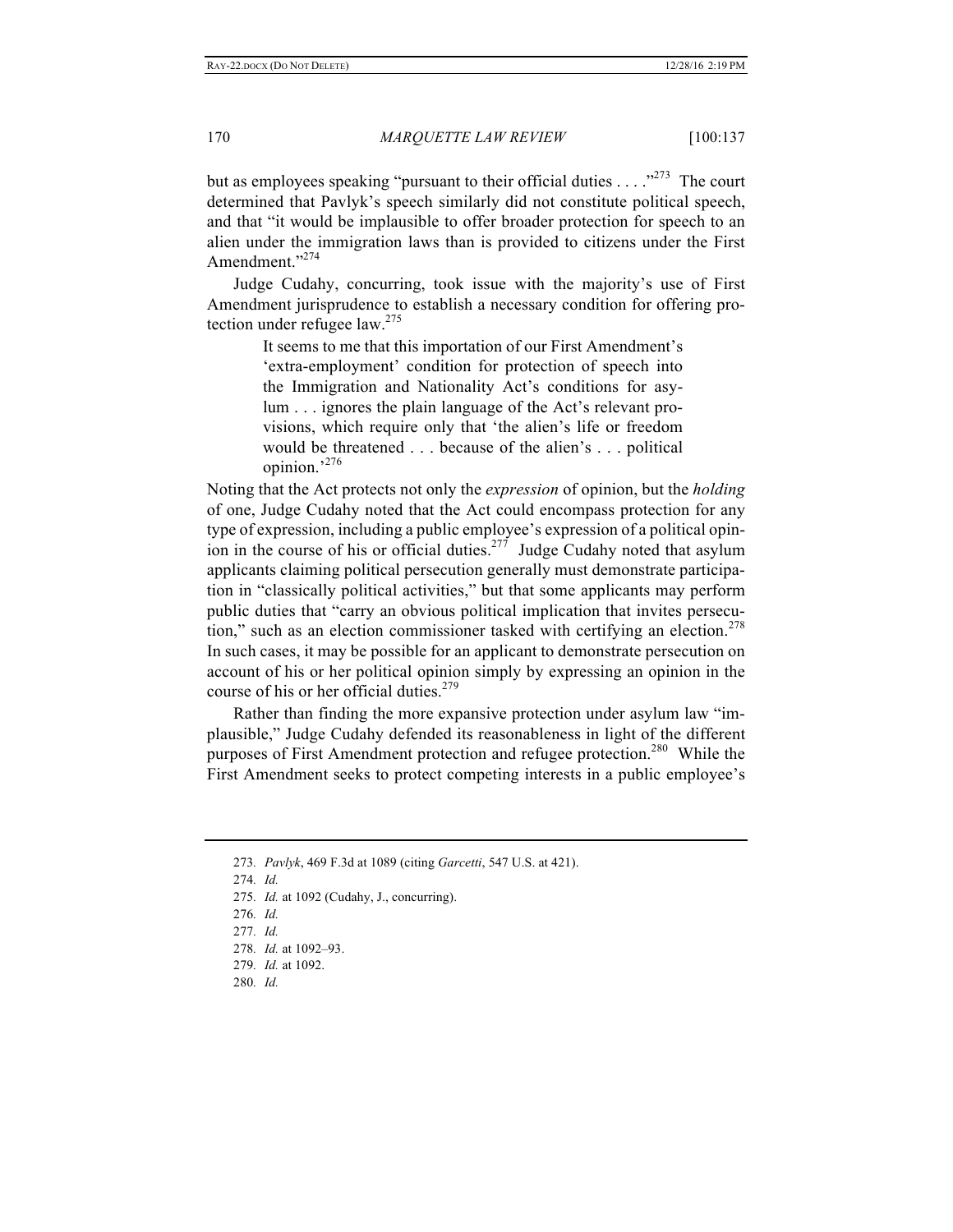freedom of speech as well as the government's interest in controlling its employees' conduct, the INA is not concerned with "fine-tun[ing]" this balance.<sup>281</sup> Instead, it seeks to protect aliens from "persecution," which Judge Cudahy characterized as a more severe form of harm than what a public employee in the U.S. would face in retaliation for speech in his or her official capacity.<sup>282</sup> The distinct purposes of the First Amendment and U.S. asylum law led Judge Cudahy to reject the majority's conclusion that asylum law could offer protection for a class of speech no broader than what citizens enjoy under the Constitution.283 On this view, the First Amendment's "minimalist" floor of protection should not function as a ceiling in asylum law. Proving a constitutional violation, while seemingly necessary to the majority, was unnecessary to the concurring judge.

*Chen*, the Third Circuit case involving China's laws establishing a minimum age for marriage, discussed above, also belongs in this discussion. The court there focused on the fundamental right to marriage, but it also noted the rational basis for regulating the age of marriage and suggested that slightly higher minimum age requirements were neither unconstitutional nor persecutory.<sup>284</sup> Although the court observed that not all laws that would be unconstitutional under U.S. law are necessarily persecutory, it also suggested that until a law *was* unconstitutional, it would not be persecutory either.<sup>285</sup> By focusing on the authority of states within the United States to regulate the minimum age of marriage, the court suggested that the Chinese law would quite likely be constitutional under U.S. standards.<sup>286</sup> Thus, *Chen* is best characterized as a case illustrating that a constitutional violation is insufficient but also necessary to demonstrate eligibility for asylum.

#### 2. Unnecessary

In contrast to the above-described cases, the vast majority of asylum decisions do not require an asylum seeker to prove a U.S. constitutional violation in order to demonstrate eligibility for asylum. Judge Cudahy's concurring opinion in *Pavlyk*, discussed above, is probably the best example of this view.<sup>287</sup> Although this principle is rarely articulated explicitly, as courts lack reason to

<sup>281</sup>*. Id.*

<sup>282</sup>*. Id.*

<sup>283</sup>*. Id.*

<sup>284.</sup> Chen v. Ashcroft, 381 F.3d 221, 230 (3d Cir. 2004).

<sup>285</sup>*. Id.* at 231.

<sup>286</sup>*. See id.* at 230.

<sup>287.</sup> Pavlyk v. Gonzales, 469 F.3d 1082 (7th Cir. 2006)*.*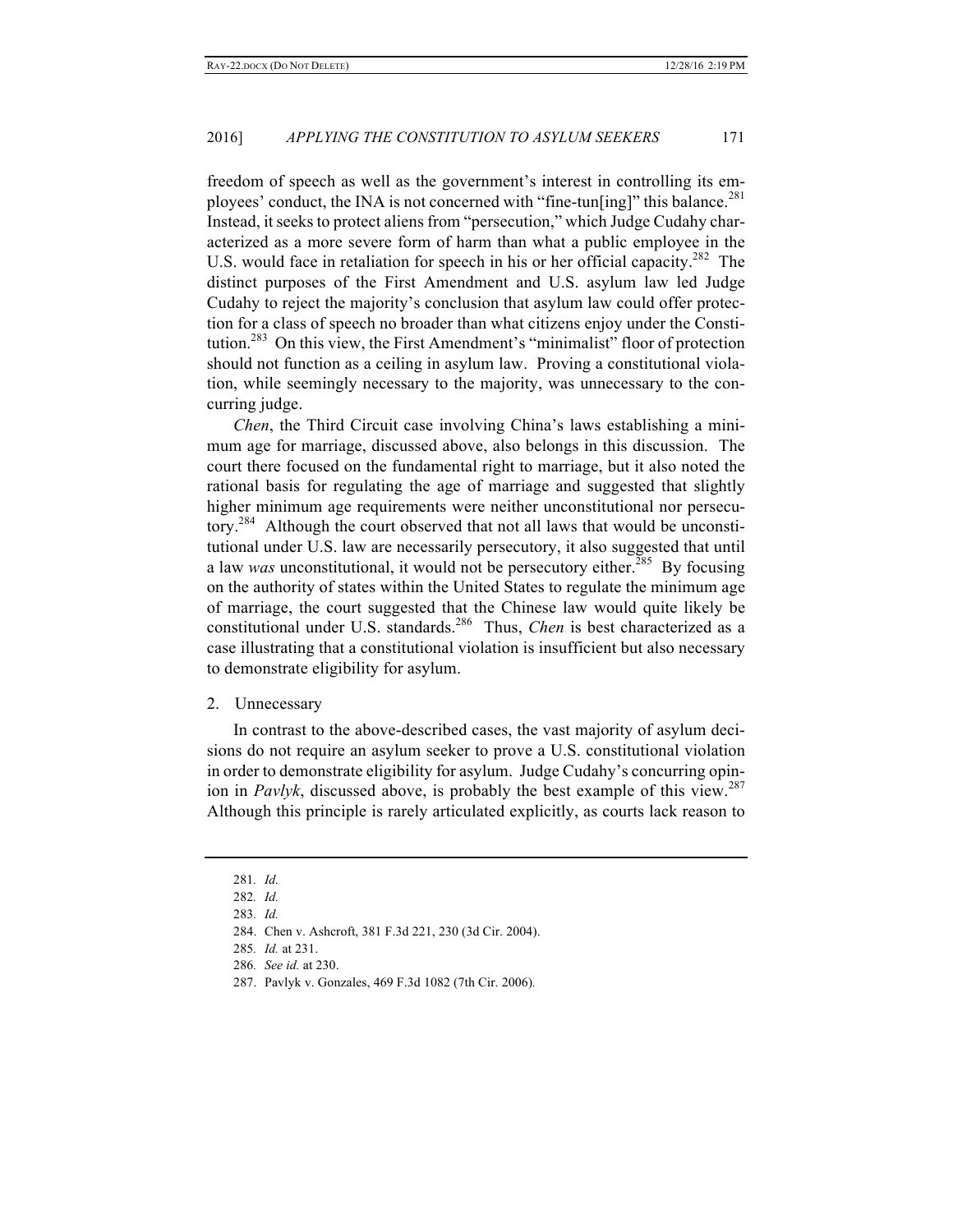opine on all the requirements that are *unnecessary* to its decision, courts have implied this position most strongly in cases relating to protection for LGBT asylum seekers.<sup>288</sup>

Initially, asylum law offered more extensive protections to gays and lesbians than did constitutional law.<sup>289</sup> The BIA's decision in *Toboso-Alfonso* established that "homosexual" status could constitute a particular social group, and that persecution on that basis would render an individual eligible for asylum.<sup>290</sup> Years later, in *Hernandez-Montiel v. INS*,<sup>291</sup> the Ninth Circuit determined that an asylum seeker who was a gay male with a female sexual identity in Mexico was persecuted "on account of his membership in a particular social group." 292

In *Hernandez-Montiel*, the court held that a particular social group could consist either of a voluntary association or a group united by an "innate characteristic that is so fundamental to the identities or consciences of its members that members either cannot or should not be required to change it."<sup>293</sup> Applying this definition to Hernandez-Montiel's proposed particular social group, the court concluded that the community of gay men with female sexual identities in Mexico was a "small, readily identifiable group."<sup>294</sup> Moreover, the court concluded that Hernandez-Montiel's female sexual identity was "so fundamental" to his human identity that he should not be required to change it.<sup>295</sup> The court rejected the BIA's determination that Hernandez-Montiel was persecuted because of his manner of dress, rather than because of his identity as a gay male, and further noted that Hernandez-Montiel could not change "his identity as quickly as the taxi drivers in [the seminal decision of] *Acosta* can change jobs" simply because he could change how he dressed. $296$ 

Although the court did not expressly invoke U.S. constitutional principles in its ruling, it noted that U.S. precedent upholding the constitutionality of anti-

<sup>288</sup>*. See* Matter of Toboso-Alfonso, 20 I. & N. Dec. 819, 822–23 (B.I.A. 1990).

<sup>289.</sup> Hazeldean, *supra* note 39, at 373.

<sup>290</sup>*. Matter of Toboso-Alfonso*, 20 I. & N. Dec. at 822–23.

<sup>291.</sup> 225 F.3d 1084 (9th Cir. 2000).

<sup>292</sup>*. Id.* at 1087, 1091. This was a time when *Bowers v. Hardwick* was the law of the land, and the Supreme Court deemed anti-sodomy laws consistent with the Due Process and Equal Protection Clauses of the U.S. Constitution. Bowers v. Hardwick, 478 U.S. 186 (1986), *overruled by* Lawrence v. Texas, 539 U.S. 558 (2003).

<sup>293</sup>*. Hernandez-Montiel*, 225 F.3d at 1093.

<sup>294</sup>*. Id.* at 1094 (quoting Sanchez-Trujillo v. INS, 801 F.2d 1571, 1576 (9th Cir. 1986))*.*

<sup>295</sup>*. Id.*

<sup>296</sup>*. Id.* at 1094, 1096*.*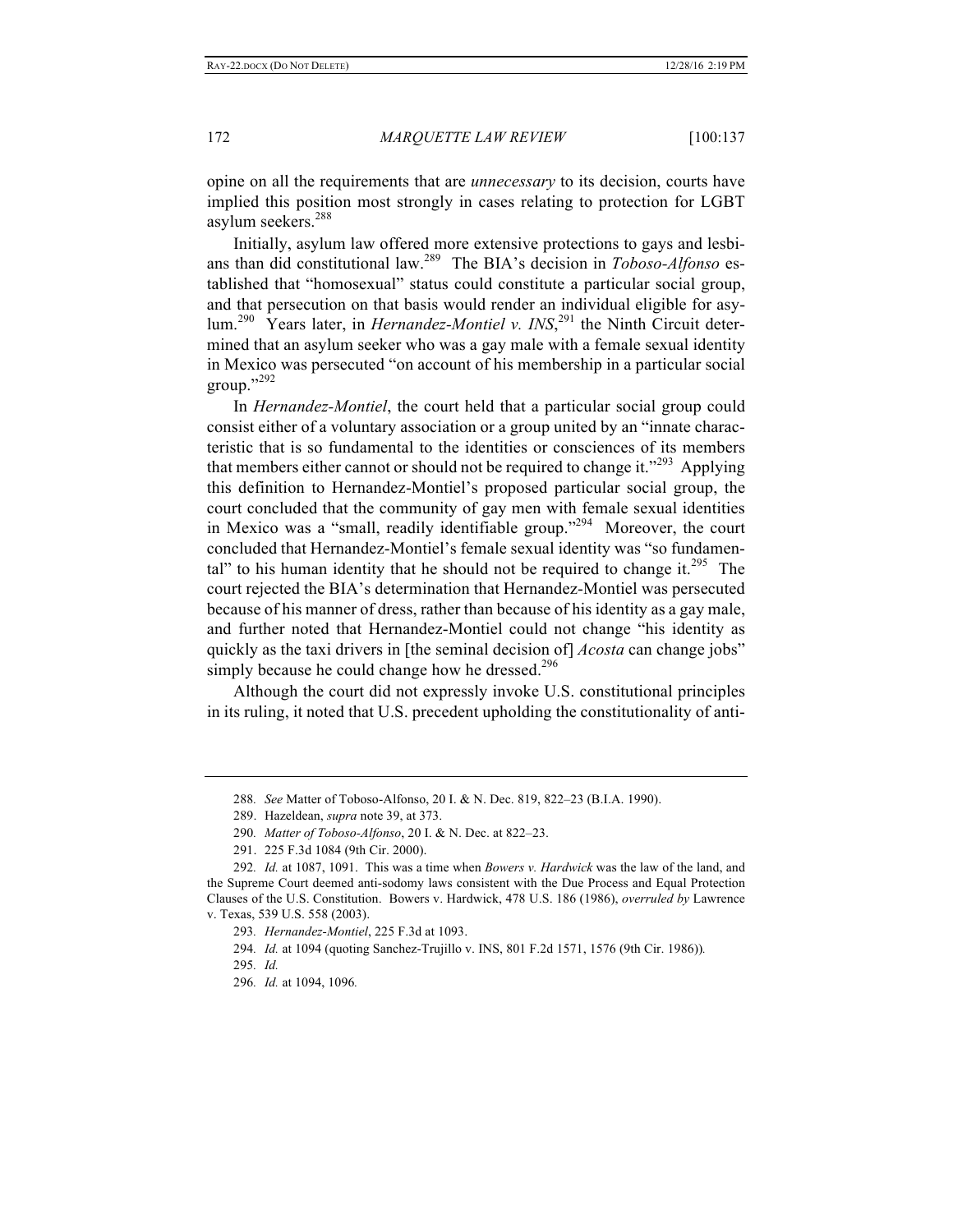sodomy laws had no relevance to Hernandez-Montiel's claim.<sup>297</sup> Specifically, Hernandez-Montiel was not claiming that he was persecuted for violating antisodomy laws, but that he suffered persecution when the police raped him twice.<sup>298</sup> As a result, the court divorced consideration of the then-highly limited U.S. constitutional protections for gay rights from the potentially more expansive protection warranted under asylum law.<sup>299</sup> In this way, the court suggested that proving a U.S. constitutional violation was *unnecessary*, and that the applicant might still qualify for asylum, even if the applicant's status or identity lacked constitutional protection. 300 Scholars have characterized *Hernandez-Montiel* as a crucial decision for these reasons.<sup>301</sup>

Similarly, in *Ma v. Ashcroft*,<sup>302</sup> the Ninth Circuit determined that the BIA erred in ruling that Congress authorized derivative asylum applications based on forced abortion or sterilization only for couples in the PRC whose marriages were registered.<sup>303</sup> Although the court did not explicitly discuss U.S. constitutional law, the court considered the government's argument that it was bound to follow China's marriage policy.<sup>304</sup> The court ruled, "While ordinarily we respect the marriage rules and regulations of foreign nations, including the establishment of a minimum [marriage] age, here the entire purpose of Congress's amendment to the asylum statute is to give relief to victims of China's oppressive population control policy."<sup>305</sup> Instead of appealing to the "fundamental right" to marry, which the court in *Chen* had considered, the court here noted simply that the BIA's interpretation would "contravene" Congress's purpose of protecting individuals from the oppressive one-child policy, a part of which is the ban on underage marriage. $306$  The right to marriage has an obvious constitutional dimension, which other appellate courts have discussed.<sup>307</sup> Thus, one can infer from the court's failure to explicitly discuss constitutional norms that it regarded proof of a constitutional violation as unnecessary to establish eligibility for asylum. $308$ 

304*. Id.*

- 306*. Id.*
- 307. Chen v. Ashcroft, 381 F.3d 221, 230 (3d Cir. 2004).
- 308. It is also possible that U.S. constitutional norms may have appeared in "phantom" form in

<sup>297</sup>*. Id.* at 1098 (citing *Bowers*, 478 U.S. at 196).

<sup>298</sup>*. Id.*

<sup>299</sup>*. Id.* at 1098.

<sup>300</sup>*. See id.*

<sup>301</sup>*. See* Hazeldean, *supra* note 39, at 387.

<sup>302.</sup> 361 F.3d 553 (9th Cir. 2004).

<sup>303</sup>*. Id.* at 561.

<sup>305</sup>*. Id.* (citation omitted).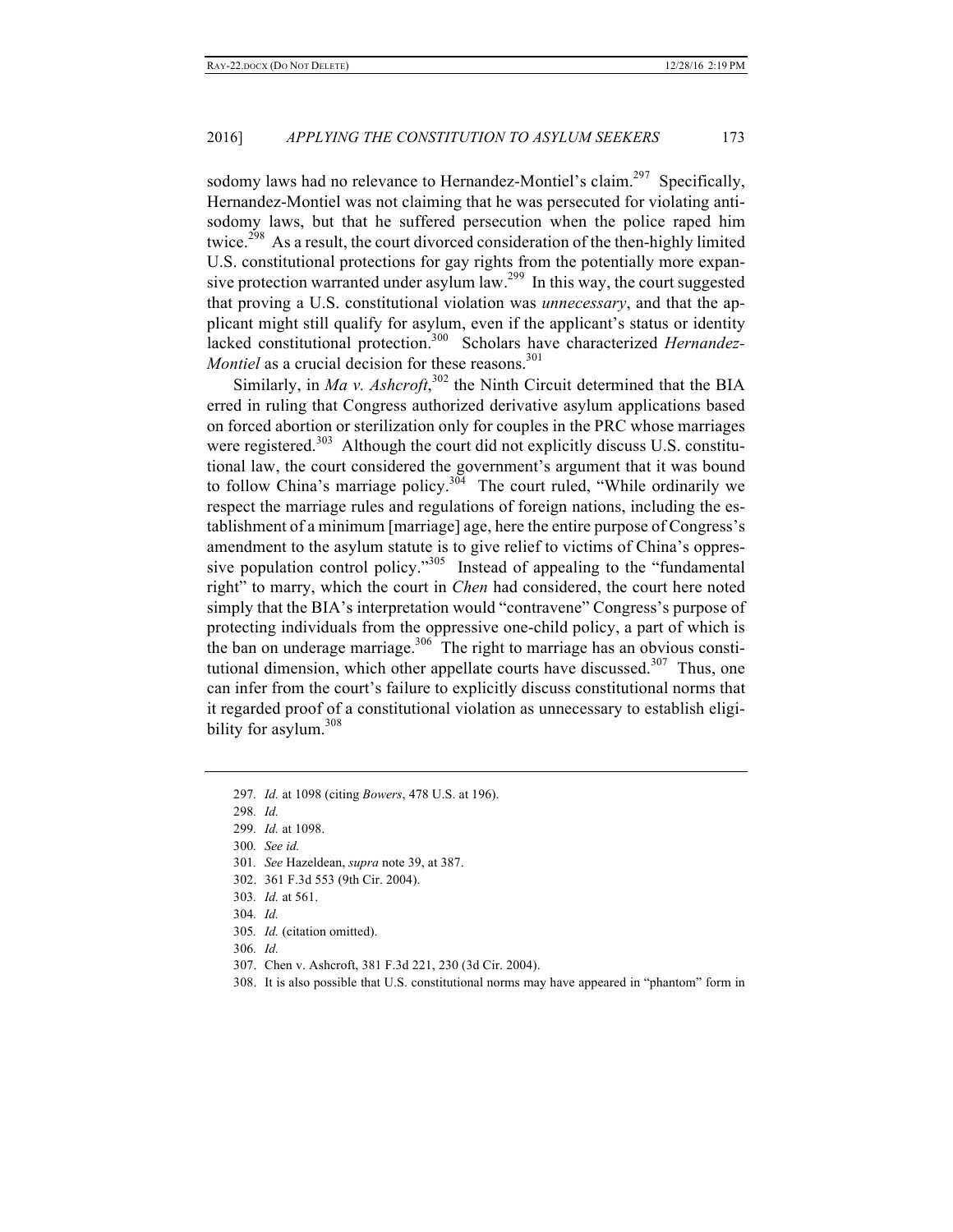Cases in which proving a constitutional violation was a necessary condition are harder to reconcile with cases and opinions finding it unnecessary. The asylum seekers in *Musabelliu, Pavlyk* and *Chen*, whose petitions for review were denied, faced a range of harms, from purely economic (Musabelliu lost his job)<sup>309</sup> to threats of bodily injury (Pavlyk was shot at)<sup>310</sup> and arrest (one of the harms awaiting Chen).<sup>311</sup> However, none of the applicants suffered bodily harm, and the courts declined to conclude that a reasonable factfinder would be compelled to find that these applicants had suffered persecution or had a wellfounded fear of persecution on account of a protected characteristic.<sup>312</sup> Although persecution does not require physical harm, $313$  these courts may have regarded the absence of bodily harm as problematic.<sup>314</sup> One might conclude (albeit, speculatively) that the severity of harm (or lack thereof) helps explain the court's ready use of any and all tools, including constitutional law, to justify limiting relief.

However, the cases and opinions that regard proof of a constitutional violation as *unnecessary* to demonstrating eligibility for asylum also involve a range of harms, and thus the "necessary" and "unnecessary" cases cannot be distinguished so easily based on the severity of harm alleged by the applicants. *Hernandez-Montiel* involved police sexual violence, a serious form of physical abuse that clearly meets the severity threshold of a number of conceptions of persecution.<sup>315</sup> In contrast, the harm suffered by the applicant in *Pavlyk* was less severe. Nonetheless, Judge Cudahy openly critiqued the *Pavlyk* majority's use of the First Amendment in the asylum context, despite the less serious nature of the harm Pavlyk had suffered. Judge Cudahy articulated a view of the relationship of constitutional law to asylum law independent of the severity of harm alleged.<sup>316</sup> Characterizing *Pavklyk* for a moment (based on Judge Cudahy's concurring opinion) and *Hernandez-Montiel* both as "unnecessary"

- 309. Musabelliu v. Gonzales, 442 F.3d 991, 993 (7th Cir. 2006).
- 310. Pavlyk v. Gonzales, 469 F.3d 1082, 1085 (7th Cir. 2006).
- 311. Chen v. Ashcroft, 381 F.3d 221, 223 (3d Cir. 2004).
- 312*. Musabelliu*, 442 F.3d at 994; *Pavlyk*, 469 F.3d at 1091; *Chen* 381, F.3d at 233.
- 313. ANKER, *supra* note 19, § 4:1.
- 314*. See Musabelliu*, 442 F.3d at 996; *see also Pavlyk*, 469 F.3d at 1091; *Chen* 381, F.3d at 233.
- 315. Hernandez-Montiel v. INS, 225 F.3d 1084, 1099 (9th Cir. 2000).
- 316*. Pavlyk*, 469 F.3d at 1092.

this case. That is, the court may have avoided discussing the importance of the right to marry under constitutional law by casting the decision as a matter of statutory interpretation and using constitutional norms only in "phantom" form. *Cf.* Motomura, *supra* note 33, at 564–65 (noting that phantom constitutional norms have produced "much more sympathetic" outcomes for noncitizens than the "interpretation of statutes in light of the expressly applicable constitutional immigration law based on plenary power.").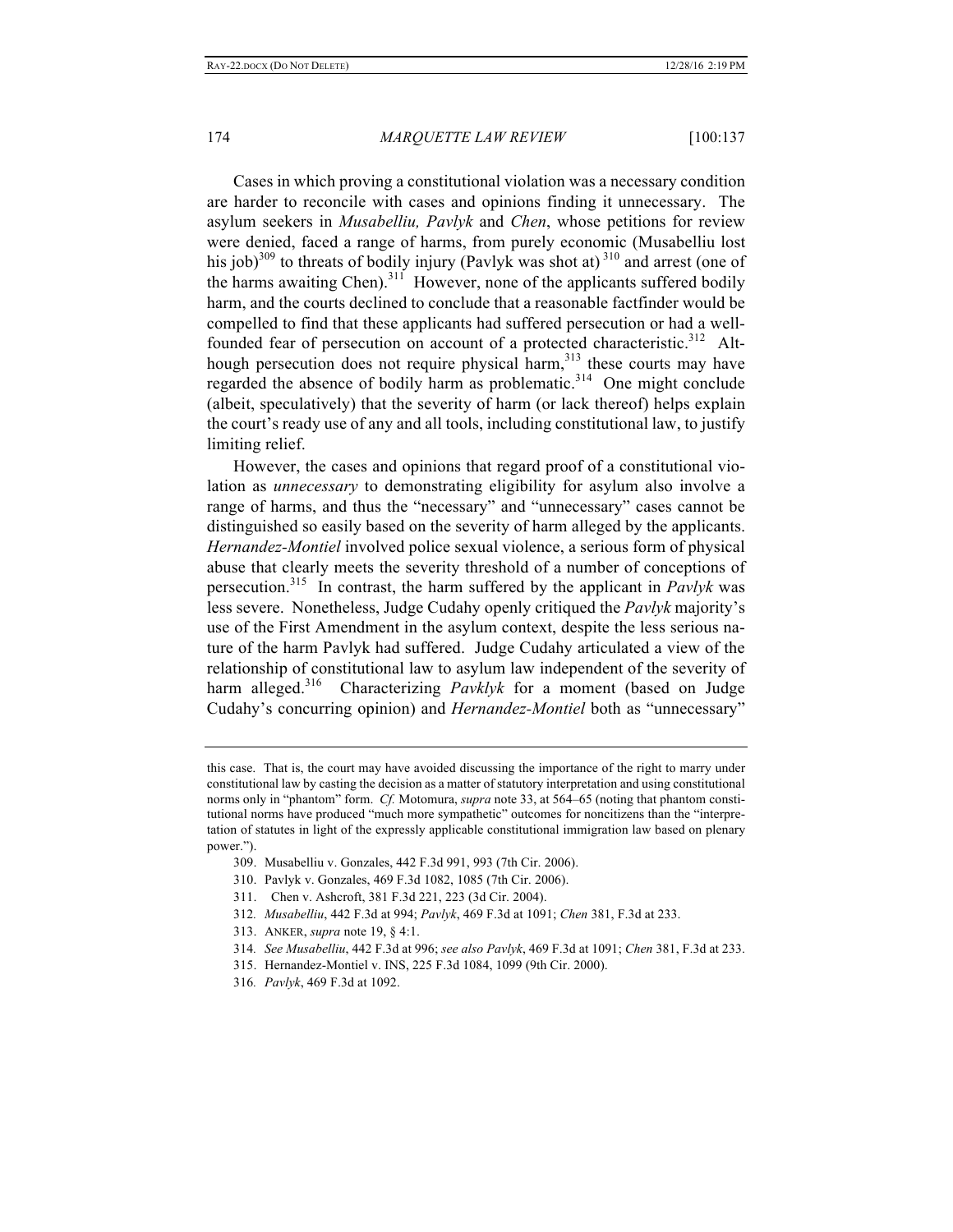cases, it is notable that they lack a unifying feature such as severity of harm. As a result, a neat reconciliation of the "necessary" and "unnecessary" cases remains elusive.

#### IV. OUTLINING A PATH FORWARD

The current practice of using constitutional norms in asylum adjudications is complex and inconsistent. It reveals that constitutional norms play diverse roles in the asylum context. Courts and litigants use constitutional norms for different purposes, sometimes as doctrine to gauge the severity of harm, and other times as guidance on the meaning of key terms such as "political opinion."<sup>317</sup> The most problematic aspect of existing practice is the use of constitutional norms to establish necessary or sufficient conditions for relief.

One risk of using any doctrine out of context is that the visiting doctrine may distort that of the home field,<sup>318</sup> and in the asylum context, this can mean a contraction or expansion of protection that is inconsistent with asylum precedent. Specifically, *Pavlyk*, *Musabelliu*, and *Chen* from the Seventh Circuit illustrate the risks of using constitutional norms to establish a necessary condition for asylum. These cases demonstrate the view that asylum law can never provide broader protection than the Constitution.<sup>319</sup> This view is problematic for two reasons. First, making proof of a constitutional violation a prerequisite to asylum eligibility essentially adds an element to the statutory definition of refugee; thus, not only would an applicant have to satisfy the standard articulated in INA § 101(a)(42), but he or she would *also* need to demonstrate that the harm suffered would amount to a constitutional violation if it had occurred here. Such a result makes this approach problematic as a matter of statutory interpretation.

Second, this approach does not appreciate the distinct purposes of asylum law and constitutional law.<sup>320</sup> Although both areas of law deal in civil and political rights, they do so for very different ends. Asylum law explains who is a refugee and under what circumstances a country is obligated to protect refugees.<sup>321</sup> Unlike international human rights law, asylum law does not regulate

<sup>317.</sup> I thank Hiroshi Motomura for articulating this distinction.

<sup>318</sup>*. Cf.* Motomura, *supra* note 33, at 549 ("[S]tatutory interpretation confuses and contorts the law when the interpreting court relies for an extended period on constitutional norms that are doctrinally 'improper' in the sense that they do not control in cases which explicitly involve interpreting the Constitution.").

<sup>319</sup>*. See* Musabelliu v. Gonzales, 442 F.3d 991, 996 (7th Cir. 2006); *see also Pavlyk*, 469 F.3d at 1092.

<sup>320</sup>*. Pavlyk*, 469 F.3d at 1092 (Cudahy, J., concurring).

<sup>321.</sup> INA § 101(a)(42)(A), 8 U.S.C. § 1101(a)(42)(A) (2012).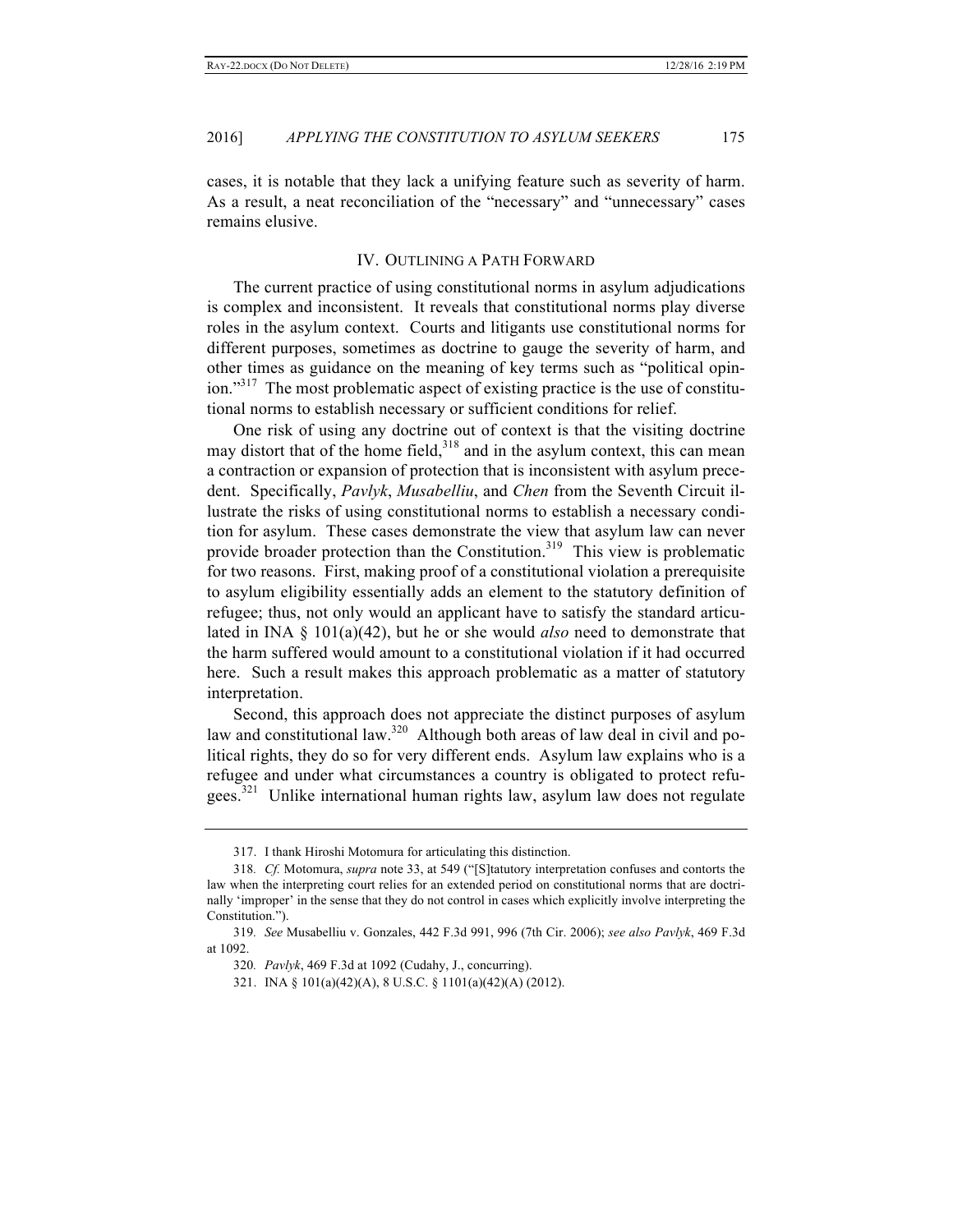persecutors and does not provide for their punishment or articulate standards for their behavior.<sup>322</sup> It does not establish a set of rights for individuals to enjoy in their home countries (although it does articulate the rights of refugees in their haven states).<sup>323</sup> Constitutional law, on the other hand, articulates limits on government action or inaction and provides standards for the behavior of government agents. $324$  It speaks both to government actors and individual persons in the United States, and it articulates the scope of individual rights and the limits on government infringement on protected activities such as political expression, religious belief, and so forth. $325$ 

Thus, one can imagine a situation in which a right protected by the U.S. Constitution is not violated, but the harm is egregious enough to amount to "persecution" and is inflicted on account of a protected characteristic, thus satisfying the persecution and nexus requirements. For example, Judge Cudahy considered the situation of an official in a foreign country whose job it is to certify elections, and who might face political persecution for simply doing his or her job. $326$  Others in that society might impute a particular political opinion to the official, even though he or she has not exercised a First Amendment right to engage in protected speech. $327$  Although the official would not have suffered the equivalent of a constitutional violation, he or she would have suffered persecution on account of a protected characteristic. This example illustrates that using constitutional analysis to justify limiting eligibility for asylum is problematic, substantively and methodologically.

Similarly, using constitutional norms to establish a sufficient condition is problematic because not all constitutional violations are also violations of fundamental human rights. Take, for example, the American constitutional requirement that the government provide notice and an opportunity to be heard before taking an individual's property, including government benefits for the indigent.<sup>328</sup> If another country were to implement a social welfare system that authorized the termination of benefits without notice or an opportunity to be

<sup>322</sup>*. In re* S-P-, 21 I. & N. Dec. 486, 492–94 (B.I.A. 1996); ANKER,*supra* note 19, § 4:11 ("[R]efugee law, unlike international human rights law, is not concerned with accountability *per se* or changing the behavior of states . . . .").

<sup>323</sup>*. Cf.* Refugee Convention, *supra* note 17, arts. 12–34 (addressing refugees' juridical status, gainful employment, and administrative matters).

<sup>324</sup>*. See* CHEMERINSKY, *supra* note 28, § 1.1 (discussing protection of individual liberties as one of the Constitution's purposes).

<sup>325</sup>*. See id.*

<sup>326.</sup> Pavlyk v. Gonzales, 469 F.3d 1082, 1092–93 (7th Cir. 2006) (Cudahy, J., concurring).

<sup>327</sup>*. Id.*

<sup>328</sup>*. See* Goldberg v. Kelly, 397 U.S. 254, 268 (1970).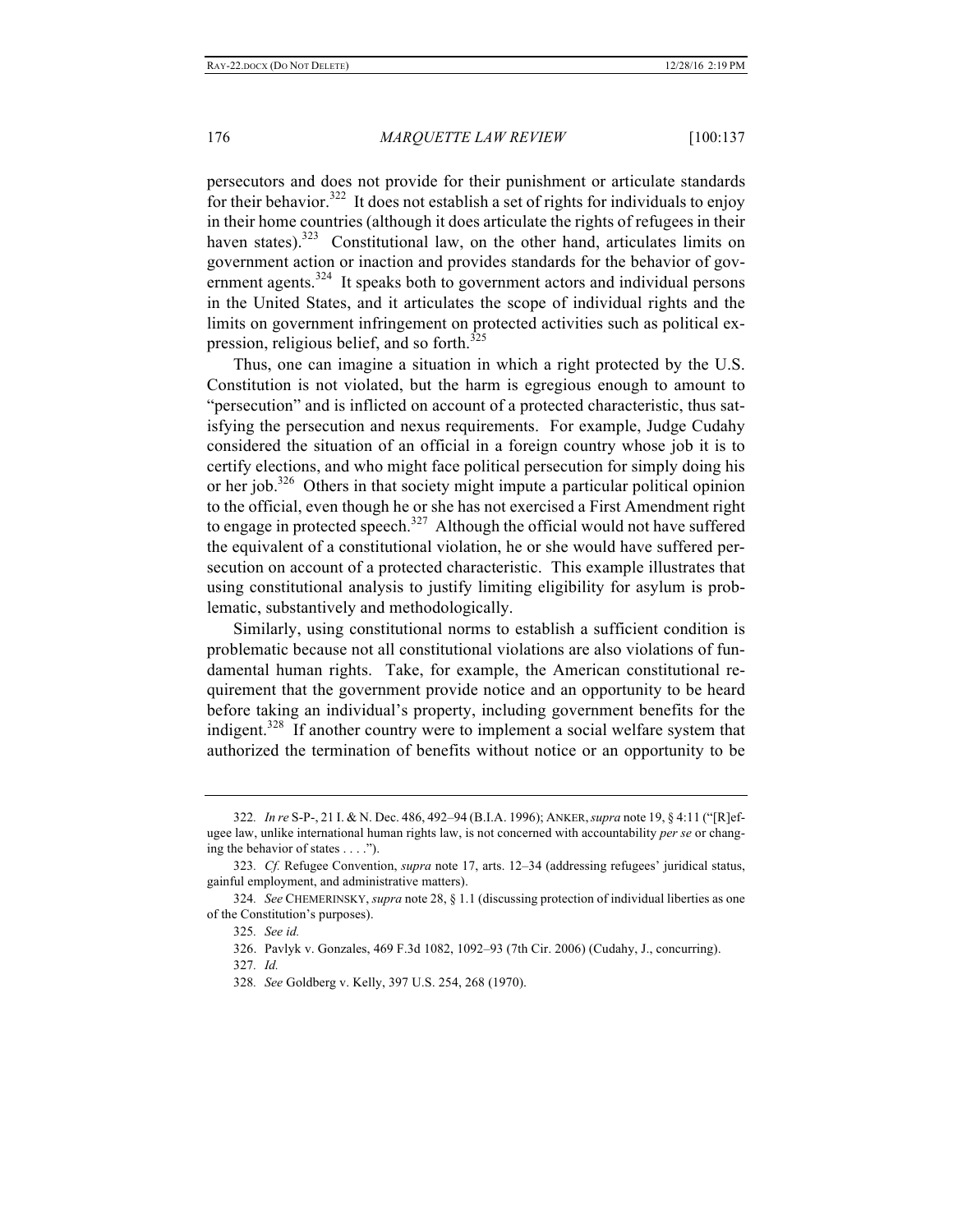heard, few would argue that the law is inherently persecutory or violates fundamental rights, even though such a scheme would be unconstitutional under Due Process Clause precedent.<sup>329</sup>

Despite these concerns with using constitutional law to establish necessary or sufficient conditions for asylum eligibility, courts should not abandon the practice of invoking constitutional norms altogether. Constitutional law offers judges a robust body of law to consider in defining the contours of political and civil rights, the legitimacy of state action, and protected classifications.<sup>330</sup> It has a long history of influencing international human rights law.<sup>331</sup> Moreover, judges are reluctant to interpret and apply international law,  $332$  and in some circumstances, constitutional law may serve as an appropriate surrogate for such considerations. Finally, excising constitutional norms from asylum law would require judges to artificially limit the widespread influence of constitutional norms in American legal culture. $333$ 

More specifically, the transparent use of constitutional norms has the potential to enrich courts' analyses of asylum claims. Two cases in particular illustrate how the failure to consider relevant constitutional norms can impoverish the analyses of such claims. In a case involving gay rights, a federal appeals court declined to consider recent developments in constitutional protection for LGBT persons. In *Kimumwe v. Gonzales*, the Eighth Circuit determined that an asylum applicant from Zimbabwe had suffered expulsion from school and arrest by the police not for his "status" of being gay, but for his prohibited sexual conduct with other male students.<sup>334</sup> In the first incident, Kimumwe at age 12 "lured" another boy to have sex with him at his school;

<sup>329.</sup> Although economic harm can constitute persecution, it has to be "deliberately imposed as a form of punishment and it results in sufficiently severe deprivations." ANKER, *supra* note 19, § 4:28 n.4 (citing Zhang v. Gonzales, 495 F.3d 773, 776–77 (7th Cir. 2007)).

<sup>330.</sup> For a discussion of the similarity of the analysis of suspect classifications under the Equal Protection Clause and "immutable characteristics" defining particular social groups under asylum law, *see* Anthony R. Enriquez, Note, *Assuming Responsibility for Who You Are: the Right to Choose "Immutable" Identity Characteristics*, 88 N.Y.U. L. REV. 373, 391–92 (2013).

<sup>331.</sup> Henkin, *supra* note 26, at 415 ("Americans were prominent among the architects and builders of international human rights, and American constitutionalism was a principal inspiration and model for them.").

<sup>332.</sup> Farbenblum, *supra* note 17, at 1117 ("But federal judges often perceive that if the meaning of a Convention provision is not clear on its face, then it is indeterminate or not amenable to systematic interpretation.").

<sup>333.</sup> Motomura, *supra* note 33, at 561 (noting that constitutional norms serve "as the unstated background context that informs our interpretation of statutes and other subconstitutional texts" and that "contemporary constitutional law is a significant element of the legal culture that judges inevitably  $\dots$  absorb and rely upon  $\dots$ .").

<sup>334.</sup> Kimumwe v. Gonzales, 431 F.3d 319, 321–22 (8th Cir. 2005).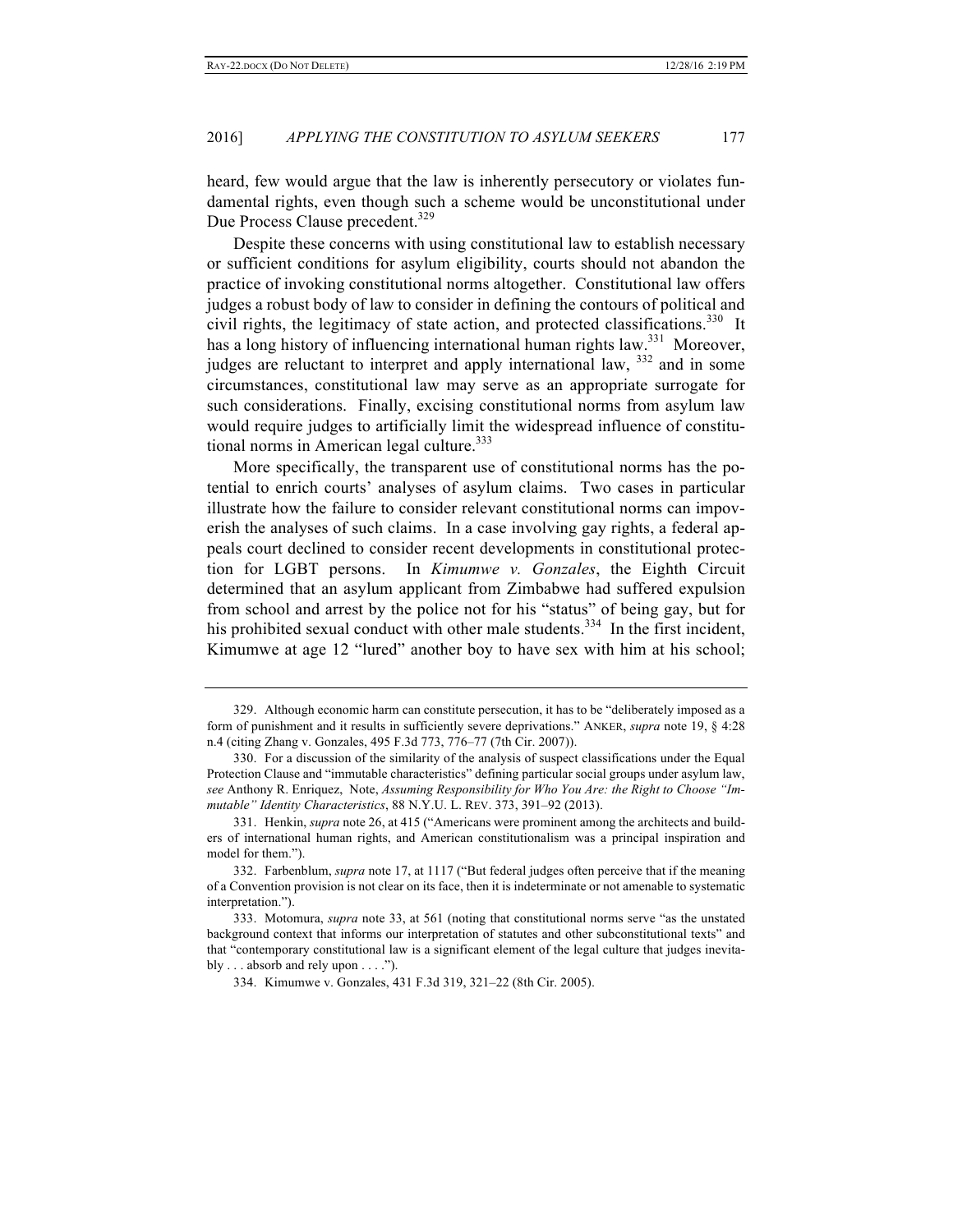when the boy complained, the school expelled Kimumwe on account of the school's policy prohibiting all forms of sexual conduct, heterosexual and homosexual.<sup>335</sup> The second incident, years later, arose when Kimumwe and a male classmate became drunk and had sex in college.<sup>336</sup> The other boy complained to the school authorities after the encounter, and the police arrested Kimumwe and detained him for two months without charges.<sup>337</sup> After an ally bribed the police, the authorities released Kimumwe.<sup>338</sup>

The majority acknowledged that Zimbabwe's government had "espoused harsh anti-homosexual rhetoric," but suggested that Kimumwe had not been mistreated for being gay, but for prohibited sexual conduct.<sup>339</sup> Accordingly, the court denied the petition for review.<sup>340</sup> The dissent accepted the status-conduct distinction but emphasized aspects of the record that demonstrated that Kimumwe had been persecuted for his homosexual status.<sup>341</sup> For example, regarding the incident when he was 16 years old, Kimumwe had testified that the police officers had told him that they were arresting him for being gay, not for having sex.<sup>342</sup> The dissent further emphasized the Zimbabwean government's hostility toward homosexuals, including President Robert Mugabe's declaration that homosexuals were "sodomites and perverts" and "had 'no rights at all. $\mathbb{R}^{3,343}$  Thus, the dissent determined that no reasonable factfinder could adopt the IJ's conclusion that Kimumwe had not suffered past persecution "based on his status as an openly gay man."<sup>344</sup>

Constitutional norms are potentially relevant here. Analyzing the legitimacy of punishment for same-sex intimate conduct implicates the holding of *Lawrence*, namely, that criminal penalties for engaging in same-sex intimate relationships, and not merely for one's "status" as a gay or lesbian person, violate the liberty protected by the Due Process Clause.<sup>345</sup> Such punishment also contravenes *Romer v. Evans*, which held that a state constitutional amendment that prohibited anti-discrimination laws protecting gays and lesbians violated

340*. Id.*

- 341*. Id.* at 324 (Heaney, J., dissenting).
- 342*. Id.*
- 343*. Id.*
- 344*. Id.*
- 345. Lawrence v. Texas, 539 U.S. 558 (2003).

<sup>335</sup>*. Id.* at 320–21.

<sup>336</sup>*. Id.* at 321.

<sup>337</sup>*. Id.*

<sup>338</sup>*. Id.*

<sup>339</sup>*. Id.* at 323.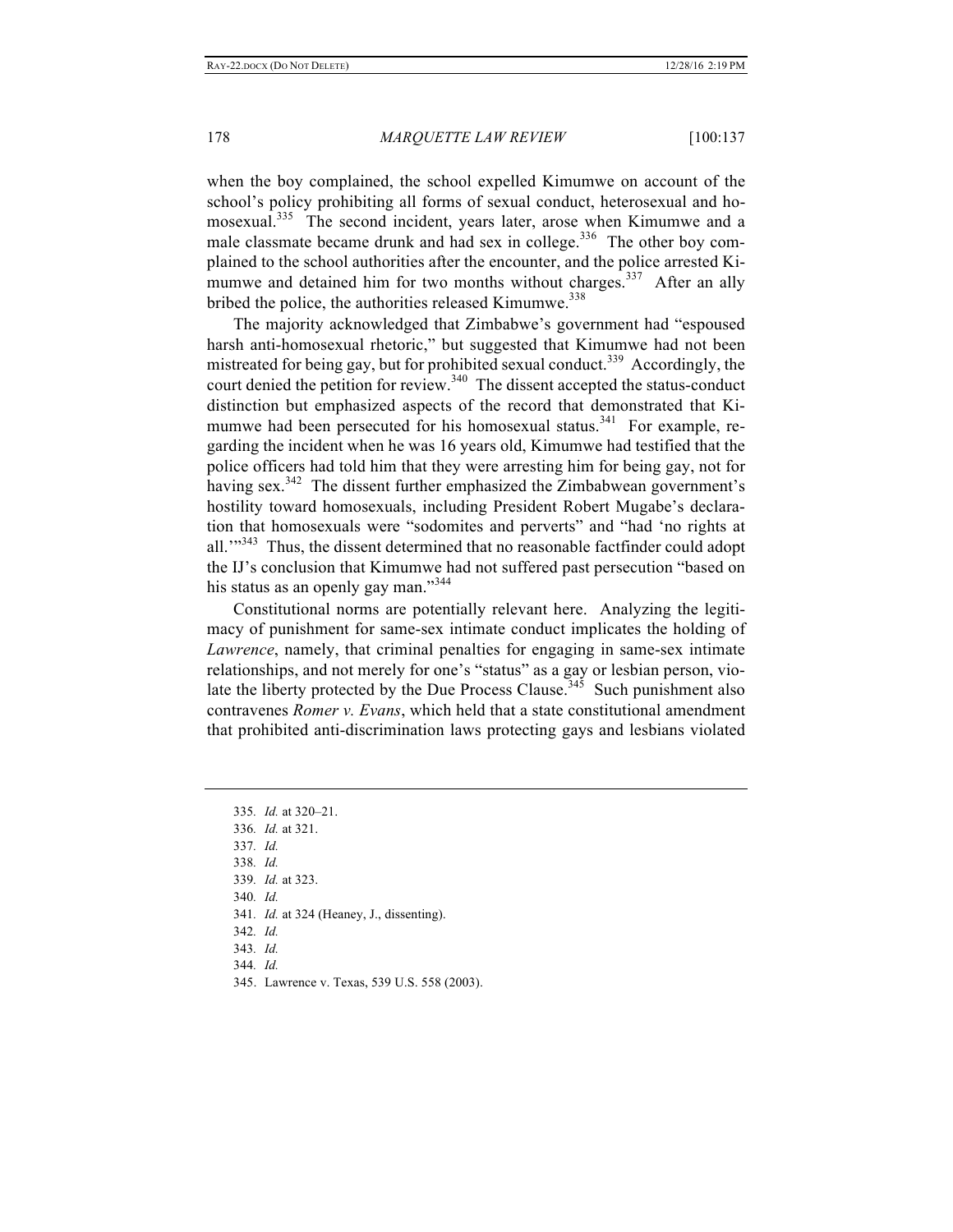the Equal Protection Clause.<sup>346</sup> Taken together, *Lawrence* and *Romer* stand for the proposition that "moral disapproval of [LGBT people] cannot be a legitimate governmental interest."<sup>347</sup> This concept is relevant to understanding the harms created by homophobic laws or discriminatory enforcement against LGBT persons.

Neither the majority nor the dissent in *Kimumwe*, however, considered these U.S. constitutional protections for sexual minorities. Instead of invoking these norms as a benchmark for evaluating the importance of the rights at stake, the majority discounted country conditions evidence evincing state-sanctioned discrimination, harassment, and violence against sexual minorities in Zimbabwe and invoked the deference owed to the IJ's factual determinations to conclude that Kimumwe had not suffered persecution on account of his membership in a particular social group.348 On the Eighth Circuit's reading, *Kimumwe* presents a case where the applicant was punished for engaging in sexual conduct that happened to occur between two males.<sup>349</sup> This reading suggests that Kimumwe would have met the same fate had he engaged in sexual acts with a female, but country conditions evidence dramatically contradicts that view.<sup>350</sup> By failing to weigh the country conditions evidence fully and ignoring the Due Process and Equal Protection norms relevant to the issues, the court concluded that Kimumwe had not suffered persecution on account of a protected characteristic. $351$ 

A federal appeals court also ignored relevant constitutional principles in *Fatin v. INS*, a much older case involving an Iranian woman's desire not to comply with a law requiring every woman to wear a veil, or *chador*, in public.<sup>352</sup> In *Fatin*, the petitioner, Parastoo Fatin, was an Iranian woman who had lived in the United States since the age of  $18<sup>353</sup>$  Fatin had entered the United States as a student in 1978 and eventually applied for asylum, claiming that she feared persecution on account of her feminist political opinion and membership in a particular social group consisting of "upper class . . . Iranian women who sup-

- 352. Fatin v. INS, 12 F.3d 1233, 1235 (3d Cir. 1993).
- 353*. Id.*

<sup>346.</sup> Romer v. Evans, 517 U.S. 620, 635 (1996) ("A State cannot so deem a class of persons a stranger to its laws. Amendment 2 violates the Equal Protection Clause . . . .").

<sup>347</sup>*. See* Hazeldean, *supra* note 39, at 416 (quoting State v. Limon, 122 P.3d 22, 35 (Kan. 2005)). 348*. Kimumwe*, 431 F.3d at 322–23 (majority opinion).

<sup>349</sup>*. Id.* at 320–21.

<sup>350</sup>*. See id.* at 322, 324–25.

<sup>351</sup>*. See id.* at 325.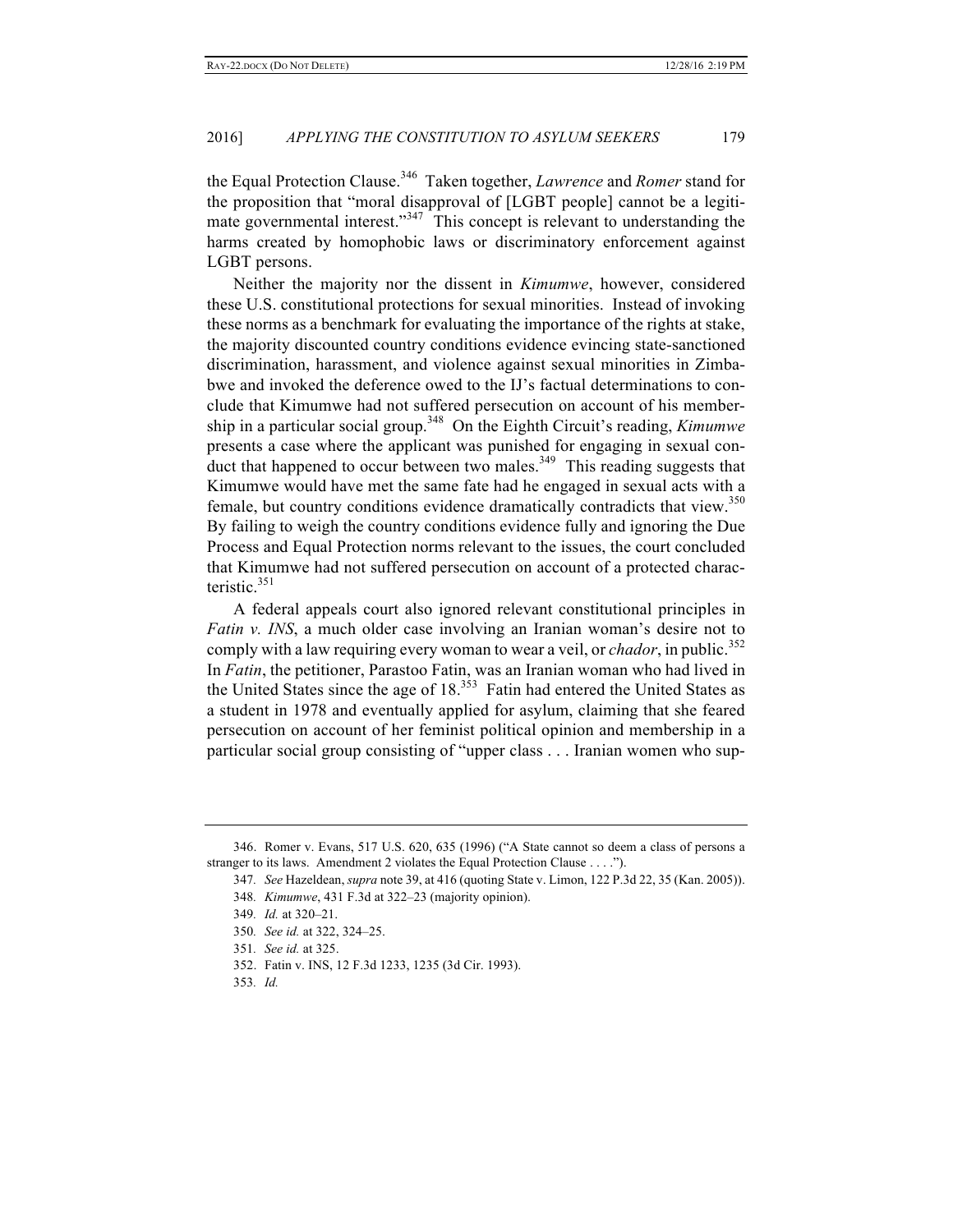ported the Shah of Iran, a group of educated Westernized free-thinking individuals."<sup>354</sup> The BIA determined that Fatin would not be singled out and would, instead, be subject to the laws and regulations generally applicable to women in Iran.355 As a result, the BIA reasoned, Fatin would not suffer persecution *on account of* a protected characteristic.<sup>356</sup>

On petition for review, the Third Circuit agreed. In evaluating whether Fatin would face persecution in the form of Iranian laws based on repressive social norms, the court inquired whether these regulations would be enforced against Fatin based on her membership in a particular social group.<sup>357</sup> The court determined that Fatin feared persecution on account of her membership in the particular social group of Iranian woman "who find [laws based on repressive social norms] so abhorrent that they 'refuse to conform' . . . " despite the risk of severe punishment.<sup>358</sup> However, the court determined that petitioner, according to her testimony, was not actually a member of this group; that is, she would not find compliance "abhorrent."<sup>359</sup> The court reasoned that, because petitioner would rather conform than risk punishment, not wearing a veil was not such a deeply held belief; therefore, forcing petitioner to wear a veil was not persecution.<sup>360</sup> On this logic, no one would ever qualify for asylum based on a claim that wearing the *chador* itself would amount to persecution, and the court would never have to opine on the severity of that harm. By admitting that she would in fact wear the *chador*, as required, such a woman would reveal an intention to comply with the law and avoid punishment.<sup>361</sup> This, in turn, would prove the woman is someone who does not find wearing the *chador* sufficiently abhorrent for the requirement to amount to persecution.

Absent from the analysis is any reference to the First Amendment's guarantee of freedom of expression, even though potential constitutional analogies abound, and the court alluded to U.S. constitutional standards.<sup>362</sup> For example, in *Tinker v. Des Moines Independent Community School District*, the Supreme Court held that a school regulation banning students from wearing black armbands to protest America's waging of the Vietnam War violated the First

<sup>354</sup>*. Id.* at 1237.

<sup>355</sup>*. Id.*

<sup>356</sup>*. See id.*

<sup>357</sup>*. Id.* at 1241.

<sup>358</sup>*. Id.*

<sup>359</sup>*. Id.* at 1242.

<sup>360</sup>*. See id.* at 1241.

<sup>361</sup>*. Id.* at 1241–42.

<sup>362</sup>*. Id.* at 1240 ("[P]ersecution does not encompass all treatment that our society regards as unfair, unjust, or even unlawful or *unconstitutional*.") (emphasis added).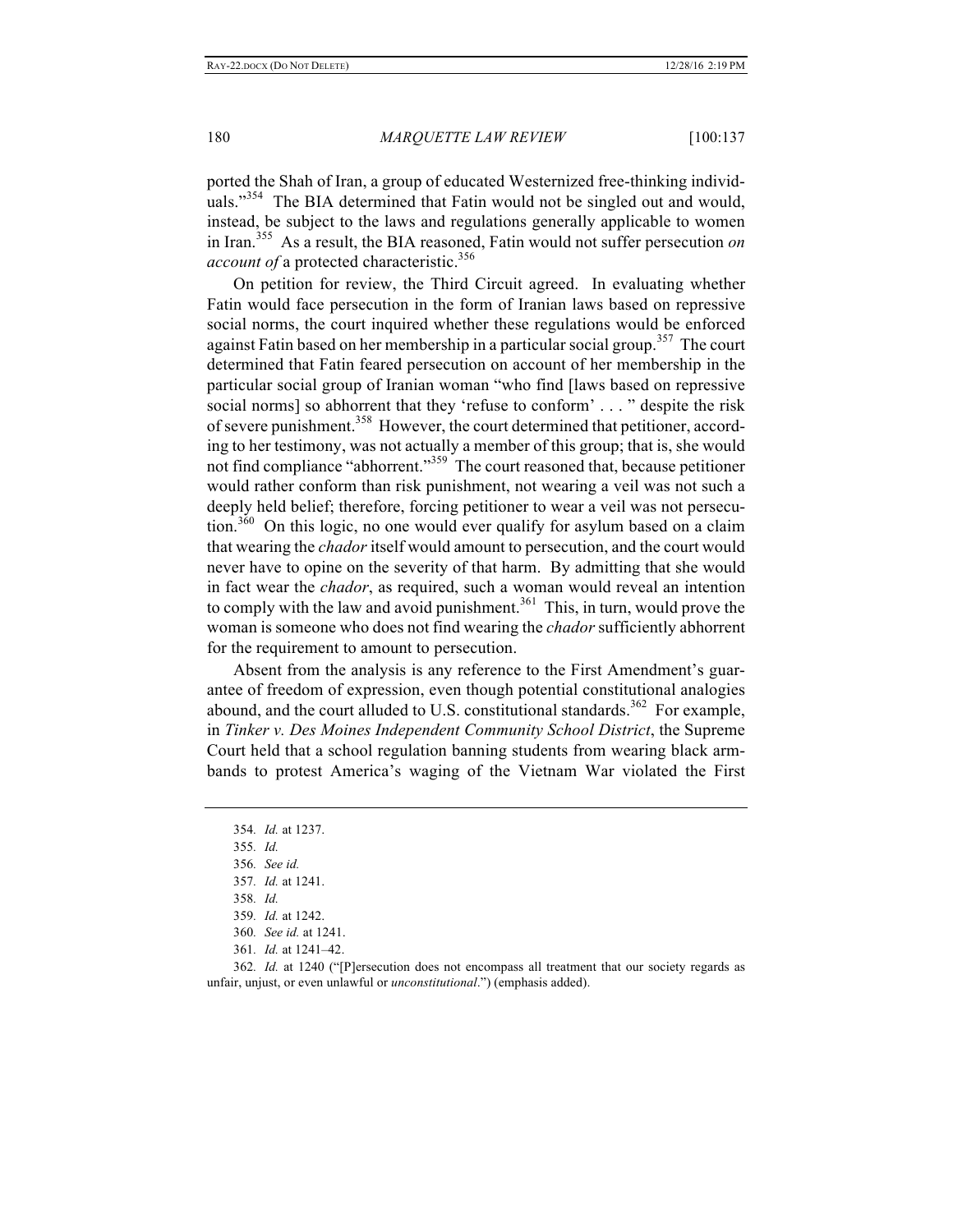Amendment rights of students.<sup>363</sup> Although the justices disagreed about the nature of students' rights to expression in a state-run school and the level of protection warranted, they accepted the proposition that wearing a black armband was a form of political speech.<sup>364</sup> The majority determined that such speech, even by students at a state-run school, was entitled to the highest levels of protection.<sup>365</sup>

An analogy to *Tinker* or comparable precedent would have highlighted the political nature of the harm in *Fatin*—that a law prohibiting a manner of dress associated with a particular political viewpoint infringes on free political expression. The armband ban at issue in *Tinker* amounted to viewpoint-based discrimination, as the armbands were associated with opposition to the Vietnam War, and the ban did not extend to all political viewpoints.<sup>366</sup> The entire purpose of the ban was to silence dissent due to a vague fear of unrest.<sup>367</sup> Similarly, the requirement of wearing the *chador* amounted to a ban on any viewpoint except one that endorsed Khomeini and women's invisibility in public. Thus, in a sense, the *chador* requirement limited Iranian women's ability to express opposition to repressive mores and also constituted a viewpoint-based restriction.

None of this is to say that the Third Circuit should have applied U.S. constitutional analysis to resolve Fatin's asylum claim. Instead, the court could have considered First Amendment jurisprudence as a point of comparison. The *Fatin* court, however, declined to consider the *chador* law as an infringement on the right to political expression of Iranian women.<sup>368</sup> It mostly avoided directly discussing the law itself and the harm it caused, namely that women were forced to wear clothes that expressed alignment with Khomeini or cooperation with repressive social mores. The court instead focused on the supposed lack of vehemence in the applicant's opposition to the  $law$ <sup>369</sup>. The court also ultimately alluded to a practical constraint on its judgment—the specter of millions

<sup>363.</sup> Tinker v. Des Moines Indep. Cmty. Sch. Dist., 393 U.S. 503, 504–06 (1969).

<sup>364</sup>*. Id.* at 505.

<sup>365</sup>*. Id.* at 505–06.

<sup>366</sup>*. Id.* at 510–11. The Tinker majority noted that students were even permitted to wear political buttons or symbols of Nazism. *Id.* at 510; *see also* Holt v. Hobbs, 135 S.Ct. 853 (2015) (holding that a prison's grooming policy burdened a prisoner's free exercise of religion by preventing him from growing his beard).

<sup>367</sup>*. Tinker*, 393 U.S. at 510.

<sup>368</sup>*. See* Fatin v. INS, 12 F.3d 1233, 1241 (3d Cir. 1993) (noting poorly developed administrative record on treatment of women in Iran).

<sup>369</sup>*. Id.* at 1242 ("[T]he petitioner's testimony in this case simply does not show that for her the requirement of wearing the chador or complying with Iran's other gender-specific laws would be so profoundly abhorrent that it could aptly be called persecution.").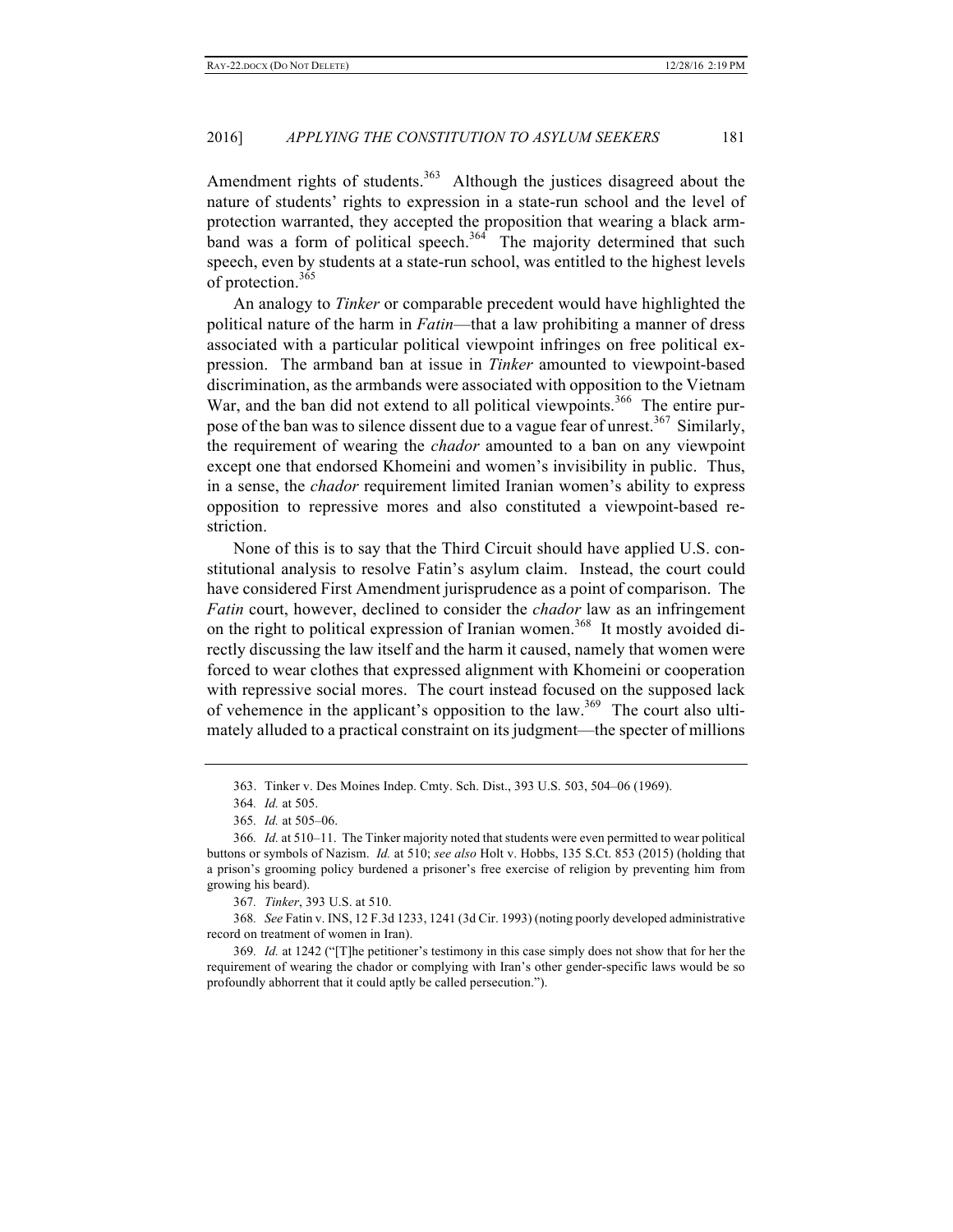of women from around the world seeking asylum due to repressive laws in their home countries.<sup>370</sup>

Considering constitutional norms in these cases would have led courts to offer a more complete and vivid assessment of the harms alleged. The court in *Fatin* assumed that being forced to wear the veil *could* constitute persecution,<sup>371</sup> but it did not analyze what fundamental rights such a law would violate. By avoiding that discussion, the court was able to move quickly into an analysis of whether the applicant truly abhorred the law or was merely displeased with it. $372$ Similarly, in *Kimumwe*, the court failed to consider U.S. constitutional analogies or analyze the legitimacy of Zimbabwe's treatment of sexual minorities. $373$ By focusing on the fiction that the same consequences would have befallen a man for sexual encounters with a woman as for encounters with another man, the court avoided discussing the right at stake. Constitutional law can help frame the concepts of "persecution" and "nexus" to make them less foreign and more familiar to courts and litigants.<sup>374</sup> For all of these reasons, courts should continue to use constitutional norms in asylum adjudications, but with greater clarity about the implications of the practice.

#### V. CONCLUSION

This Article exposes for the first time the federal courts' surprising yet sensible practice of using of U.S. constitutional norms in asylum adjudications. It finds that federal courts treat foreign governments' violations of U.S. constitutional standards inconsistently when evaluating the merits of asylum claims. In some cases, these violations are sufficient for granting asylum; in other cases, they are insufficient. In some cases, these violations are necessary for asylum to be granted; in other cases, they are unnecessary. Ultimately, through this

<sup>370</sup>*. See id.* at 1240 ("If persecution were defined that expansively, a significant percentage of the world's population would qualify for asylum in this country . . . .").

<sup>371</sup>*. Id.* at 1242 ("[W]e will assume . . . that the concept of persecution is broad enough to include governmental measures that compel an individual to engage in conduct that is not physically painful or harmful but is abhorrent to that individual's deepest beliefs.").

<sup>372</sup>*. Id.*

<sup>373.</sup> Kimumwe v. Gonzales, 431 F.3d 319, 322 (8th Cir. 2005).

<sup>374</sup>*. See* Fatma Marouf, *The Rising Bar for Persecution in Asylum Cases Involving Sexual and Reproductive Harm*, 22 COLUM. J. GENDER & L. 81, 161 (2011). The question remains whether constitutional law displaces important international human rights norms, and if so, whether such displacement supports more carefully circumscribed use of constitutional norms in this context. A full discussion of the normative justification for using constitutional law in asylum cases is beyond the scope of this Article, but it is one of the current projects of the Author.